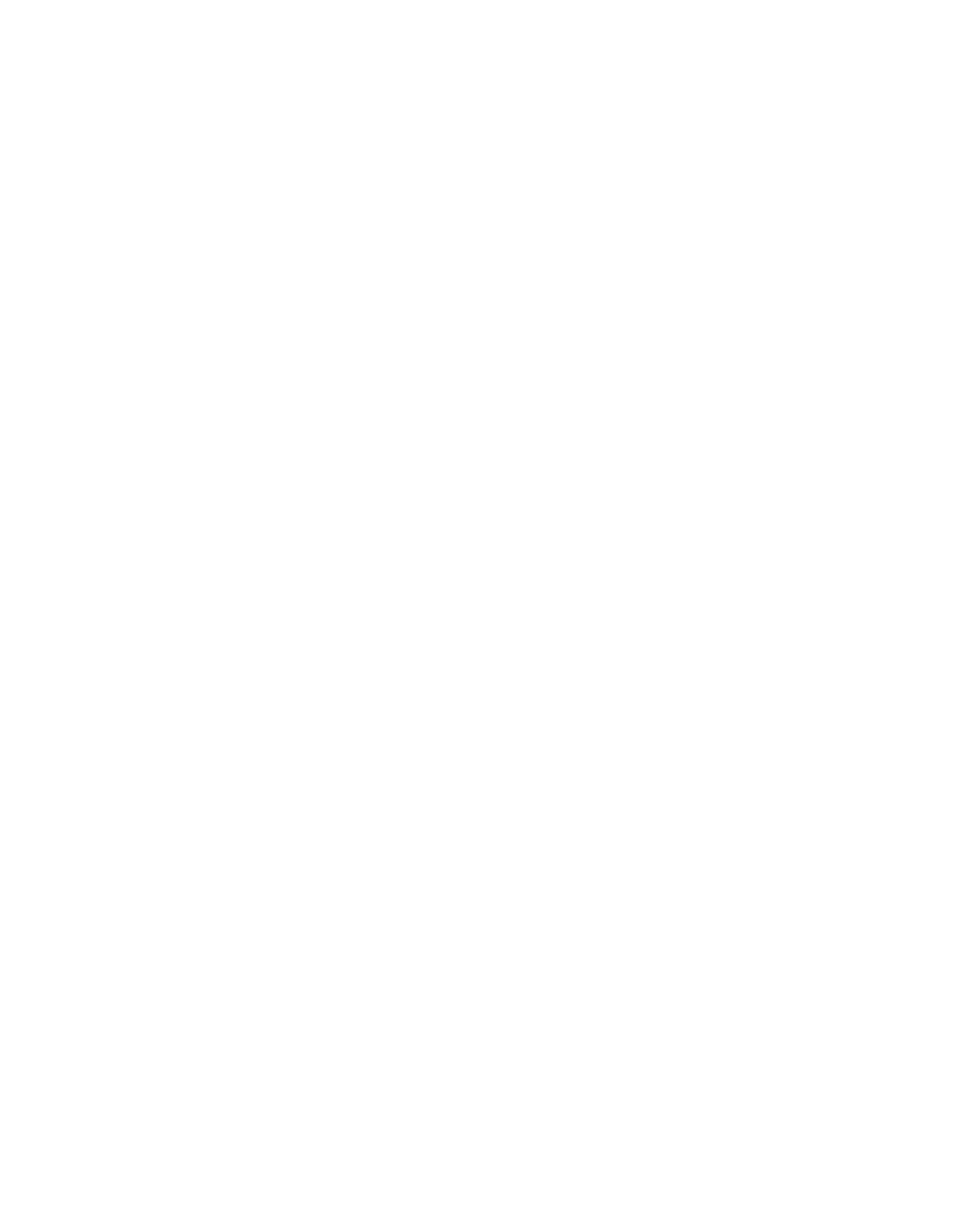# **Table of Contents**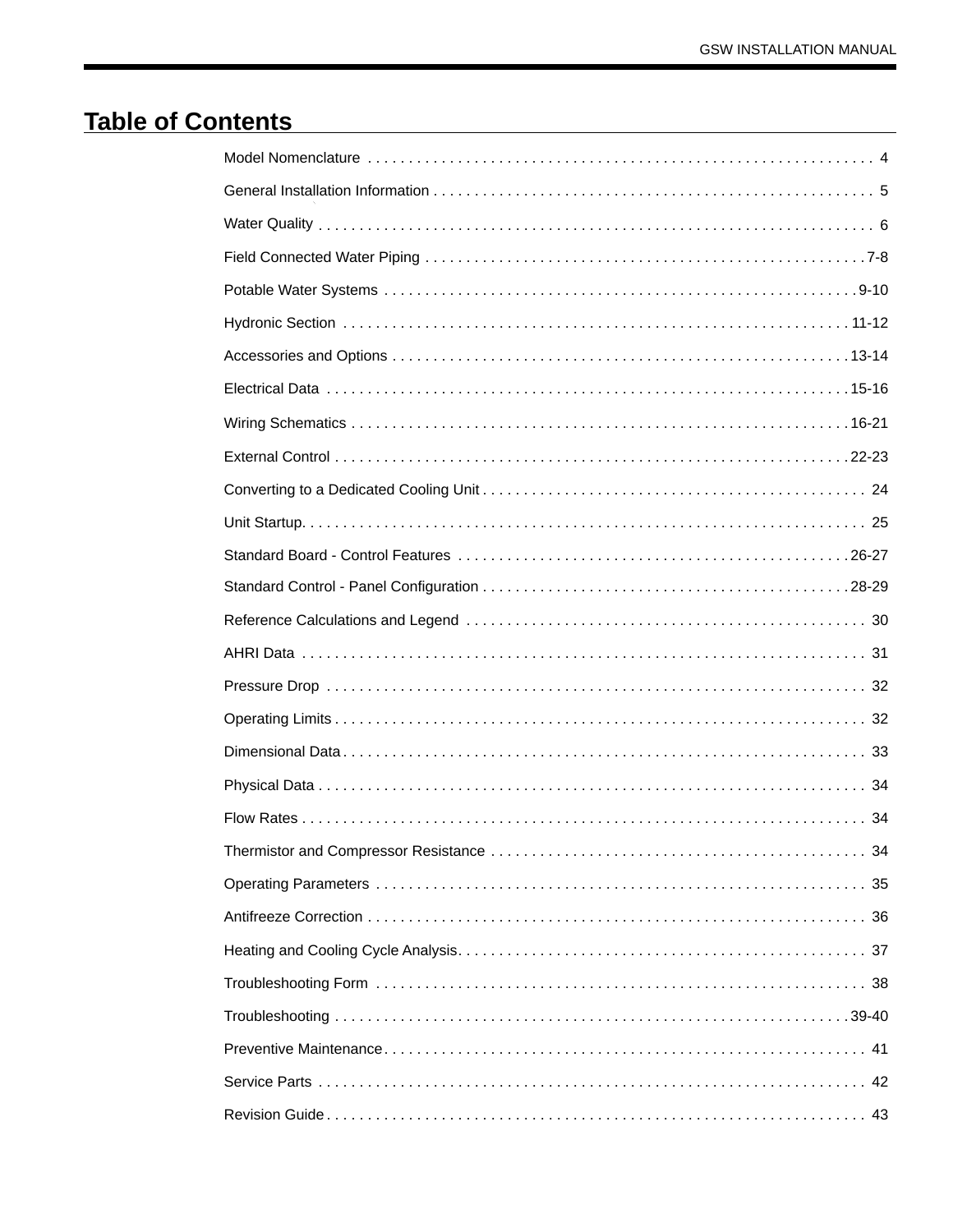### **Model Nomenclature**



**NOTES:** 1 – Available on 040, 050, 060, and 075 only. HWG requires field installed external pump kit

2 – GSW018 and GSW025 heating only models are available only with copper double wall vented load coax for potable water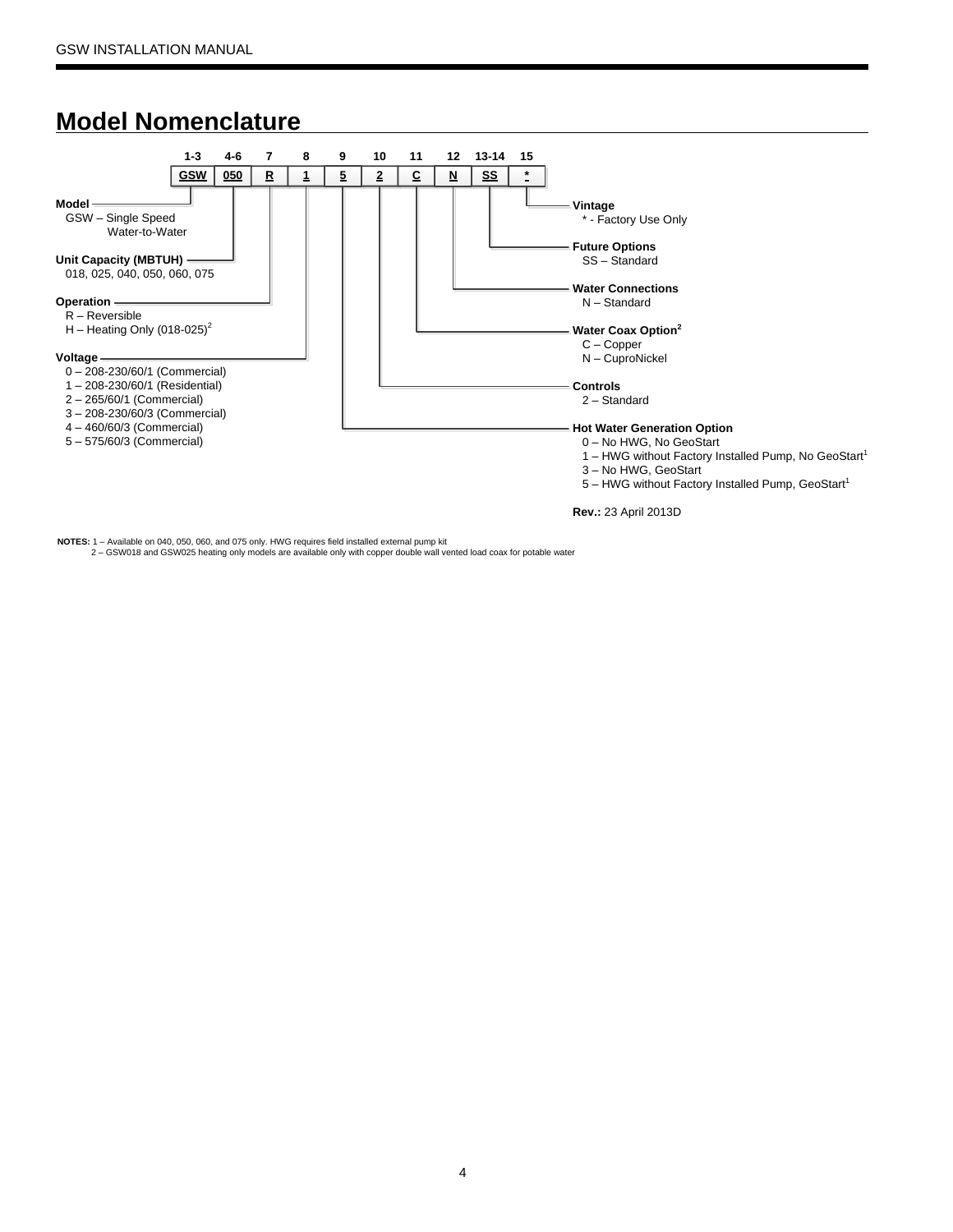# **General Installation Information**

### **Safety Considerations**

Installing and servicing air conditioning and heating equipment can be hazardous due to system pressure and electrical components. Only trained and qualified service personnel should install, repair or service heating and air conditioning equipment. When working on heating and air conditioning equipment, observe precautions in the literature, tags and labels attached to the unit and other safety precautions that may apply.

Follow all safety codes. Wear safety glasses and work gloves. Use quenching cloth for brazing operations. Have fire extinguisher available for all brazing operations.

**NOTE:** Before installing, check voltage of unit(s) to ensure proper voltage.



**WARNING: Before performing service or maintenance operations on the system, turn off main power switches to the unit. Electrical shock could cause serious personal injury.**

### **Process Water Applications**

For process water applications, it is recommended that a secondary load heat exchanger be installed to prevent corrosion to the unit's primary coaxial coil. In situations where scaling could be heavy or where biological growth such as iron bacteria will be present, a closed loop system is recommended. Over a period of time, ground water unit heat exchanger coils may lose heat exchange capability due to a buildup of mineral deposits. These can be cleaned only by a qualified service mechanic as special pumping equipment and solutions are required. Never use flexible hoses with a smaller inside diameter than that of water connections.

### **Moving and Storage**

Move units in the normal "Up" orientation as indicated by the labels on the unit packaging. When the equipment is received, all items should be carefully checked against the bill of lading to ensure that all crates and cartons have been received in good condition. Examine units for shipping damage, removing unit packaging if necessary to properly inspect unit. Units in question should also be internally inspected. If any damage is observed, the carrier should make the proper notation on delivery receipt acknowledging the damage. Units are to be stored in a location that provides adequate protection from dirt, debris and moisture.



**WARNING: To avoid equipment damage, do not leave the system filled in a building without heat during cold weather, unless adequate freeze protection levels of antifreeze are used. Heat exchangers do not fully drain and will freeze unless protected, causing permanent damage.** 

### **Unit Location**

Provide sufficient room to make water and electrical connections. If the unit is located in a confined space, provisions must be made for unit servicing. Locate the unit in an indoor area that allows easy removal of the access panels and has enough space for service personnel to perform maintenance or repair. These units are not approved for outdoor installation and, therefore, must be installed inside the structure being conditioned. Do not locate units in areas subject to freezing conditions.



**WARNING: Do not store or install units in corrosive environments or in locations subject to temperature or humidity extremes (e.g. attics, garages, rooftops, etc.). Corrosive conditions and high temperature or humidity can significantly reduce performance, reliability, and service life.**

### **Mounting Units**

Prior to setting the unit in place, remove and discard the compressor hold down shipping bolt located at the front of the compressor mounting bracket.

Units should be mounted level on a vibration absorbing pad slightly larger than the base to provide isolation between the unit and the floor. It is not necessary to anchor the unit to the floor. Allow access to the front, back, and side access panels for servicing.



Vibration Pad Mounting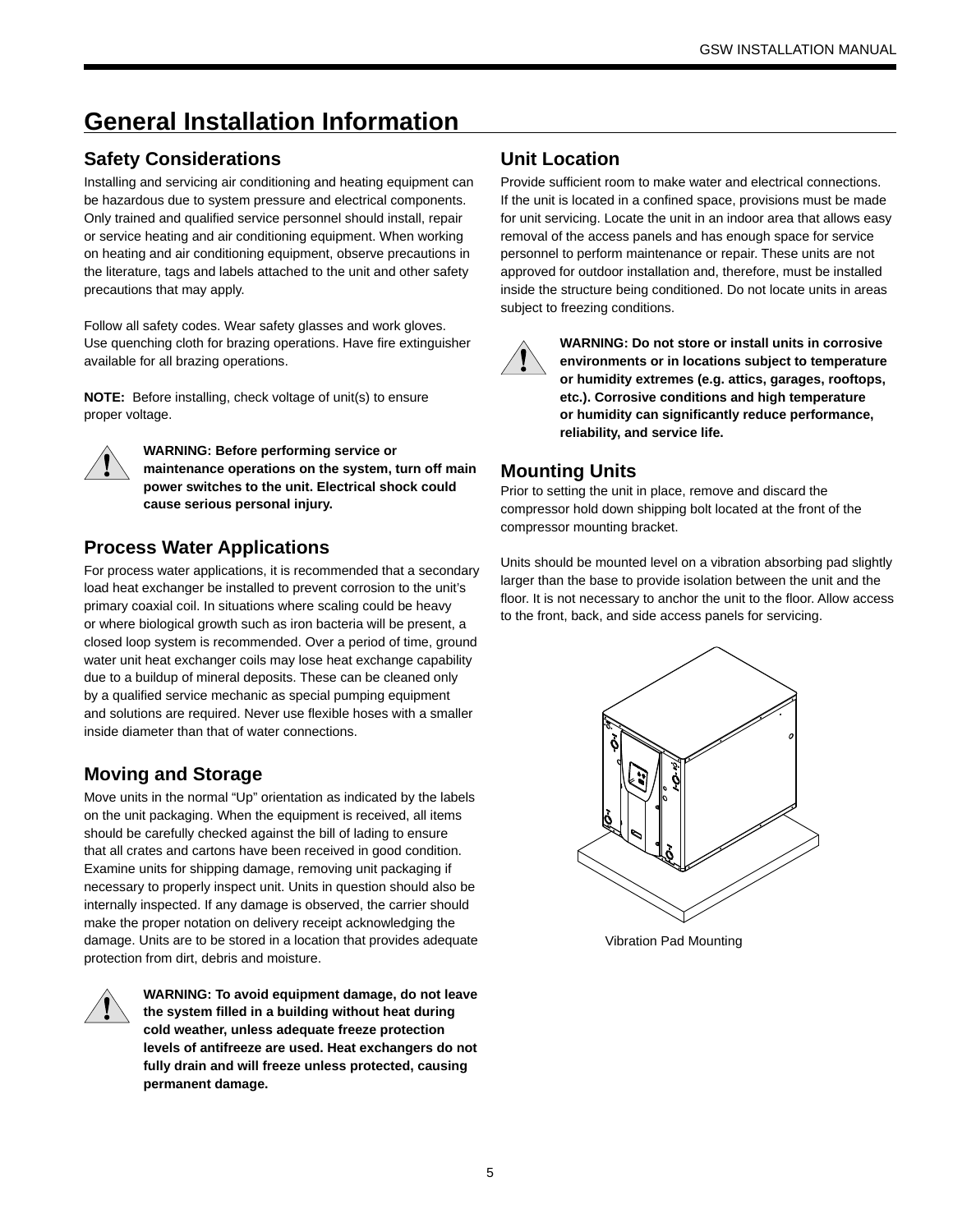# **Water Quality**

### **General**

GSW water-to-water heat pumps may be successfully applied in a wide range of residential and light commercial applications. It is the responsibility of the system designer and installing contractor to ensure that acceptable water quality is present and that all applicable codes have been met in these installations.

### **Water Treatment**

Do not use untreated or improperly treated water. Equipment damage may occur. The use of improperly treated or untreated water in this equipment may result in scaling, erosion, corrosion, algae or slime. The services of a qualified water treatment specialist should be engaged to determine what treatment, if any, is required. The product warranty specifically excludes liability for corrosion, erosion or deterioration of equipment.

The heat exchangers and water lines in the units are copper or cupronickel tube. There may be other materials in the building's piping system that the designer may need to take into consideration when deciding the parameters of the water quality.

If an antifreeze or water treatment solution is to be used, the designer should confirm it does not have a detrimental effect on the materials in the system.

### **Contaminated Water**

In applications where the water quality cannot be held to prescribed limits, the use of a secondary or intermediate heat exchanger is recommended to separate the unit from the contaminated water.

The following table outlines the water quality guidelines for unit heat exchangers. If these conditions are exceeded, a secondary heat exchanger is required. Failure to supply a secondary heat exchanger where needed will result in a warranty exclusion for primary heat exchanger corrosion or failure.

| <b>Material</b>     |                                                            | Copper                                                       | 90/10 Cupronickel                                            | 316 Stainless Steel                                          |
|---------------------|------------------------------------------------------------|--------------------------------------------------------------|--------------------------------------------------------------|--------------------------------------------------------------|
| рH                  | <b>Acidity/Alkalinity</b>                                  | $7 - 9$                                                      | $7 - 9$                                                      | $7 - 9$                                                      |
| <b>Scaling</b>      | Calcium and<br>Magnesium Carbonate                         | (Total Hardness)<br>less than 350 ppm                        | (Total Hardness)<br>less than 350 ppm                        | (Total Hardness)<br>less than 350 ppm                        |
|                     | Hydrogen Sulfide                                           | Less than 0.5 ppm (rotten egg<br>smell appears at 0.5 ppm)   | $10 - 50$ ppm                                                | Less than 1 ppm                                              |
|                     | <b>Sulfates</b>                                            | Less than 125 ppm                                            | Less than 125 ppm                                            | Less than 200 ppm                                            |
|                     | Chlorine                                                   | Less than 0.5 ppm                                            | Less than 0.5 ppm                                            | Less than 0.5 ppm                                            |
|                     | Chlorides                                                  | Less than 20 ppm                                             | Less than 125 ppm                                            | Less than 300 ppm                                            |
|                     | Carbon Dioxide                                             | Less than 50 ppm                                             | $10 - 50$ ppm                                                | $10 - 50$ ppm                                                |
| Corrosion           | Ammonia                                                    | Less than 2 ppm                                              | Less than 2 ppm                                              | Less than 20 ppm                                             |
|                     | Ammonia Chloride                                           | Less than 0.5 ppm                                            | Less than 0.5 ppm                                            | Less than 0.5 ppm                                            |
|                     | Ammonia Nitrate                                            | Less than 0.5 ppm                                            | Less than 0.5 ppm                                            | Less than 0.5 ppm                                            |
|                     | Ammonia Hydroxide                                          | Less than 0.5 ppm                                            | Less than 0.5 ppm                                            | Less than 0.5 ppm                                            |
|                     | Ammonia Sulfate                                            | Less than 0.5 ppm                                            | Less than 0.5 ppm                                            | Less than 0.5 ppm                                            |
|                     | <b>Total Dissolved Solids (TDS)</b>                        | Less than 1000 ppm                                           | 1000 - 1500 ppm                                              | 1000 - 1500 ppm                                              |
|                     | LSI Index                                                  | $+0.5$ to $-0.5$                                             | $+0.5$ to $-0.5$                                             | $+0.5$ to $-0.5$                                             |
| <b>Iron Fouling</b> | Iron, $FE2$ + (Ferrous)<br><b>Bacterial Iron Potential</b> | $< 0.2$ ppm                                                  | $< 0.2$ ppm                                                  | $< 0.2$ ppm                                                  |
| (Biological Growth) | Iron Oxide                                                 | Less than 1 ppm, above this level<br>deposition will occur   | Less than 1 ppm, above this level<br>deposition will occur   | Less than 1 ppm, above this level<br>deposition will occur   |
| <b>Erosion</b>      | <b>Suspended Solids</b>                                    | Less than 10 ppm and filtered for<br>max. of 600 micron size | Less than 10 ppm and filtered for<br>max. of 600 micron size | Less than 10 ppm and filtered for<br>max. of 600 micron size |
|                     | <b>Threshold Velocity</b><br>(Fresh Water)                 | $< 6$ ft/sec                                                 | $< 6$ ft/sec                                                 | $< 6$ ft/sec                                                 |
| $\cdots$            | .                                                          |                                                              |                                                              | $\sim$ $\sim$ $\sim$ $\sim$                                  |

#### **Water Quality Guidelines**

**NOTES:** Grains = ppm divided by 17

mg/L is equivalent to ppm

2/22/12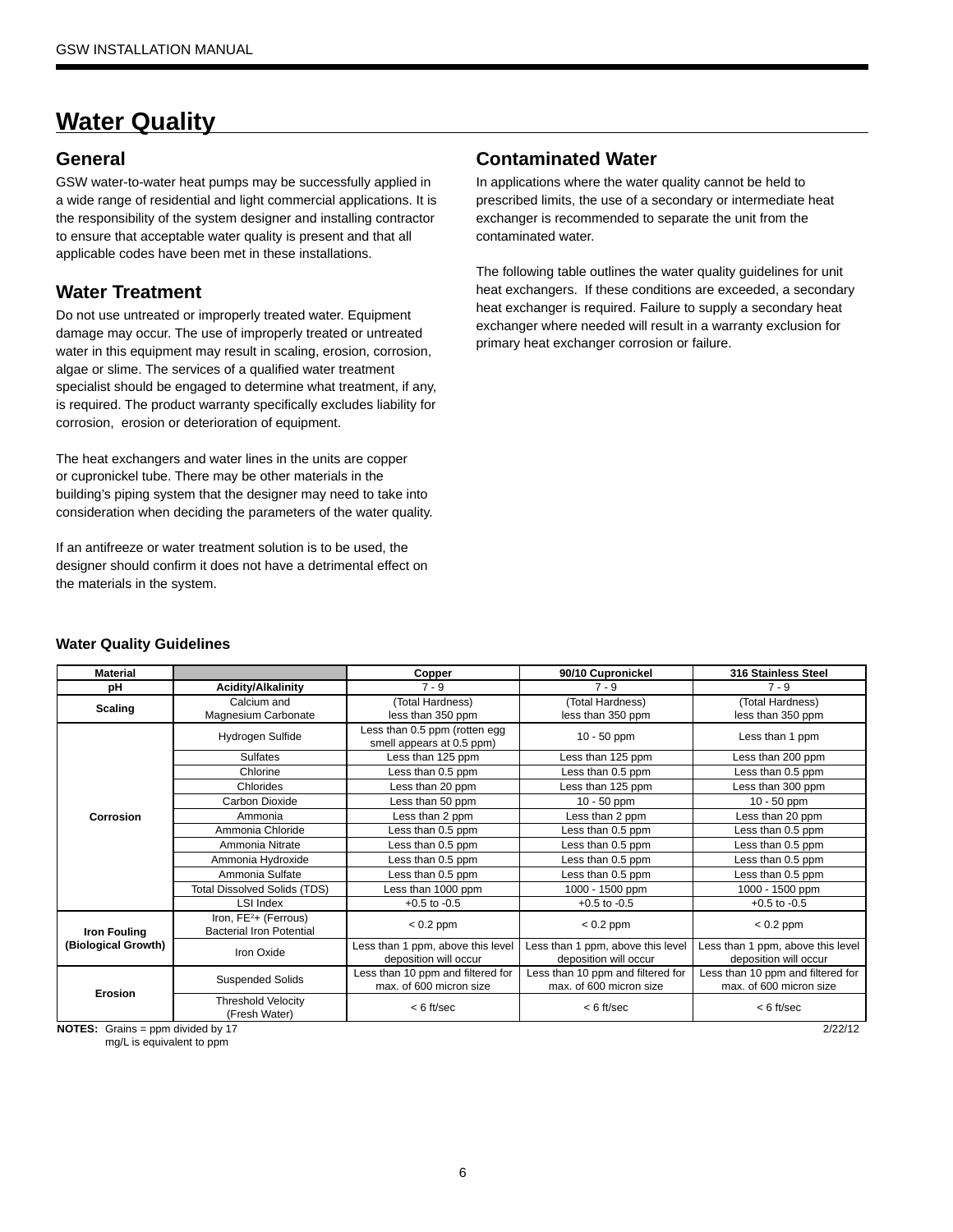# **Field Connected Water Piping**

#### **General**

Each unit is equipped with captive FPT water connections to eliminate 'egg-shaping' from use of a backup wrench. For making the water connections to the unit, a Teflon tape thread sealant is recommended to minimize internal fouling of the piping. Do not over tighten connections. All supply and return water piping should be insulated to prevent excess condensation from forming on the water lines.

#### **NOTE: Units are factory run-tested using propylene glycol. Prior to connecting piping to unit, thoroughly flush heat exchangers.**

The piping installation should provide service personnel with the ability to measure water temperatures and pressures. The water lines should be routed so as not to interfere with access to the unit. The use of a short length of high pressure hose with a swivel type fitting may simplify the connections and prevent vibration. Optional stainless steel hose kits are available as an accessory item.

Before final connection to the unit, the supply and return hose kits must be connected, and the system flushed to remove dirt, piping chips and other foreign material. Normally, a combination balancing and close-off (ball) valve is installed at the return, and a rated gate or ball valve is installed at the supply. The return valve can be adjusted to obtain the proper water flow. The valves allow the unit to be removed for servicing.

The proper water flow must be delivered to each unit whenever the unit heats or cools. To assure proper flow, the use of pressure/ temperature ports is recommended to determine the flow rate. These ports should be located adjacent to the supply and return connections on the unit. The proper flow rate cannot be accurately set without measuring the water pressure drop through the

refrigerant-to-water heat exchanger (See Pressure Drop Table for water flow and pressure drop information). Normally about 3 GPM flow rate per ton of cooling capacity (2.25 GPM per ton minimum) is needed. Both source as well as load fluid piping must be at least as large as the unit connections on the heat pump (larger on long runs).

Never use flexible hoses of a smaller inside diameter than that of the water connection on the unit and limit hose length to 10 ft. per connection. Check carefully for water leaks.



**CAUTION: Water piping exposed to outside temperature may be subject to freezing.**

### **Open Loop Well Water Systems**

Always maintain water pressure in the heat exchanger by placing water control valves at the outlet of the unit. Use a closed bladder type expansion tank to minimize mineral deposits. Ensure proper water flow through the unit by checking pressure drop across the heat exchanger and comparing it to the figures in the pressure drop table. Normally, about 2 GPM flow rate per ton of cooling capacity is needed in open loop systems, (1.5 GPM per ton minimum if entering source temperature is above 50°F [10°C].

Some water control valves draw their power directly from the unit's 24V transformer and can overload and possibly burn out the transformer. Check total VA draw of the water valve(s) and ensure it is under 40 VA.

Discharge water from a heat pump can be disposed of in various ways depending on local building codes (i.e. recharge well, storm sewer, drain field, adjacent stream or pond, etc.). Most local codes restrict the use of sanitary sewer for disposal. Consult your local building and zoning departments to ensure compliance in your area.

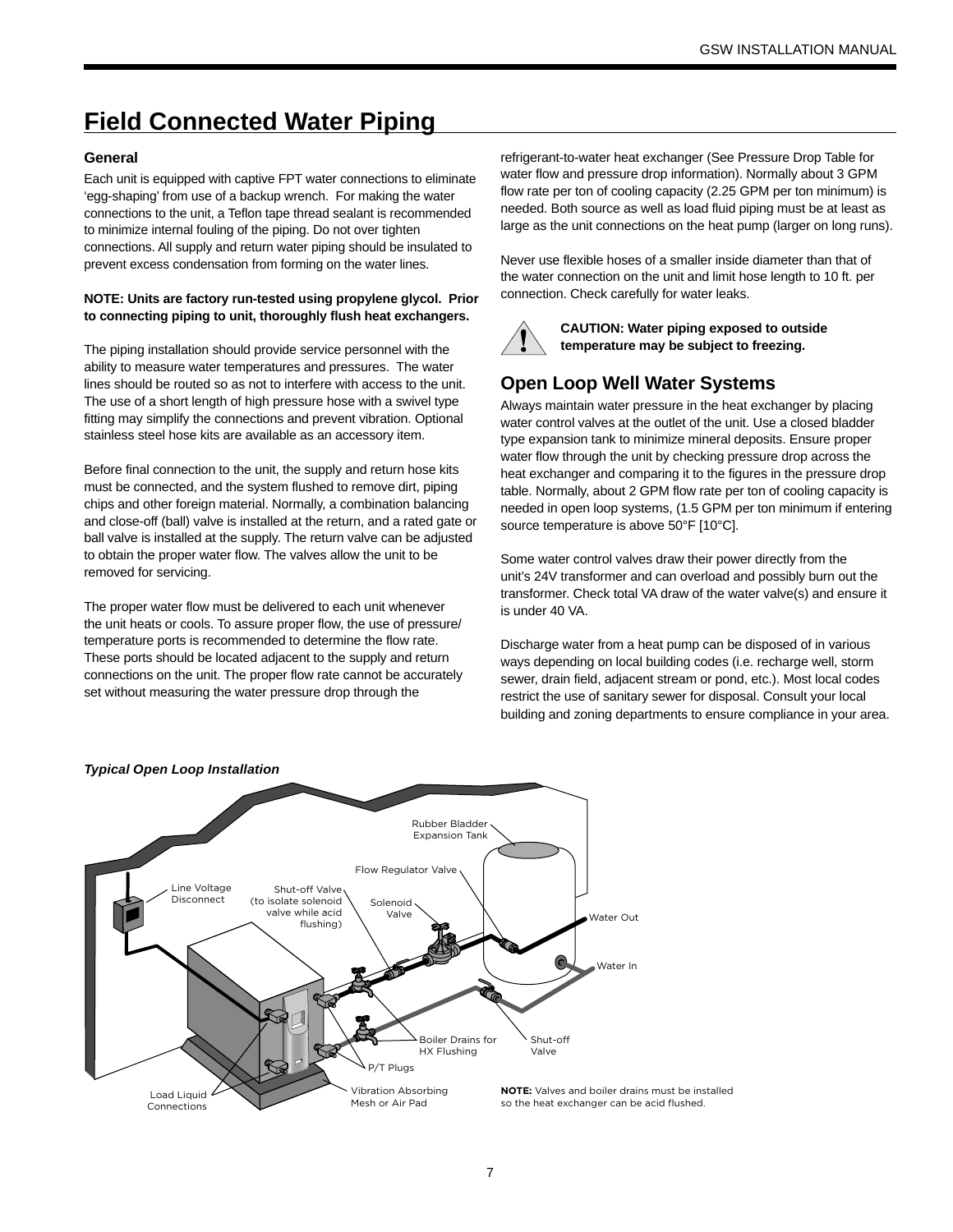# **Field Connected Water Piping cont.**

### **Earth Coupled Systems with Flow Center**

Once piping is completed between the unit, flow center and the earth loop, final purging and charging of the loop is needed. A flush cart (at least a 1.5 HP or 1.12 kW pump) is needed to achieve adequate flow velocity in the loop to purge air and dirt particles from the loop itself. Antifreeze solution is used in most areas to prevent freezing. Maintain the pH in the 7.6-8.2 range for final charging.

Flush the system adequately to remove as much air as possible. Then, pressurize the loop to a static pressure of 50-75 psi [345- 517 kPa]. This is normally adequate for good system operation. Ensure that the flow center provides adequate flow through the unit by checking pressure drop across the heat exchanger and by comparing it to the figures shown in the Pressure Drop tables. Usually, 3 GPM/ton [0.054 L/s/kW] L/s/kW or minimum 2.25 GPM/ ton [0.04 L/s/kW] of cooling capacity is needed in closed loop earthcoupled applications



*Typical Closed Loop Earth Coupled Installation*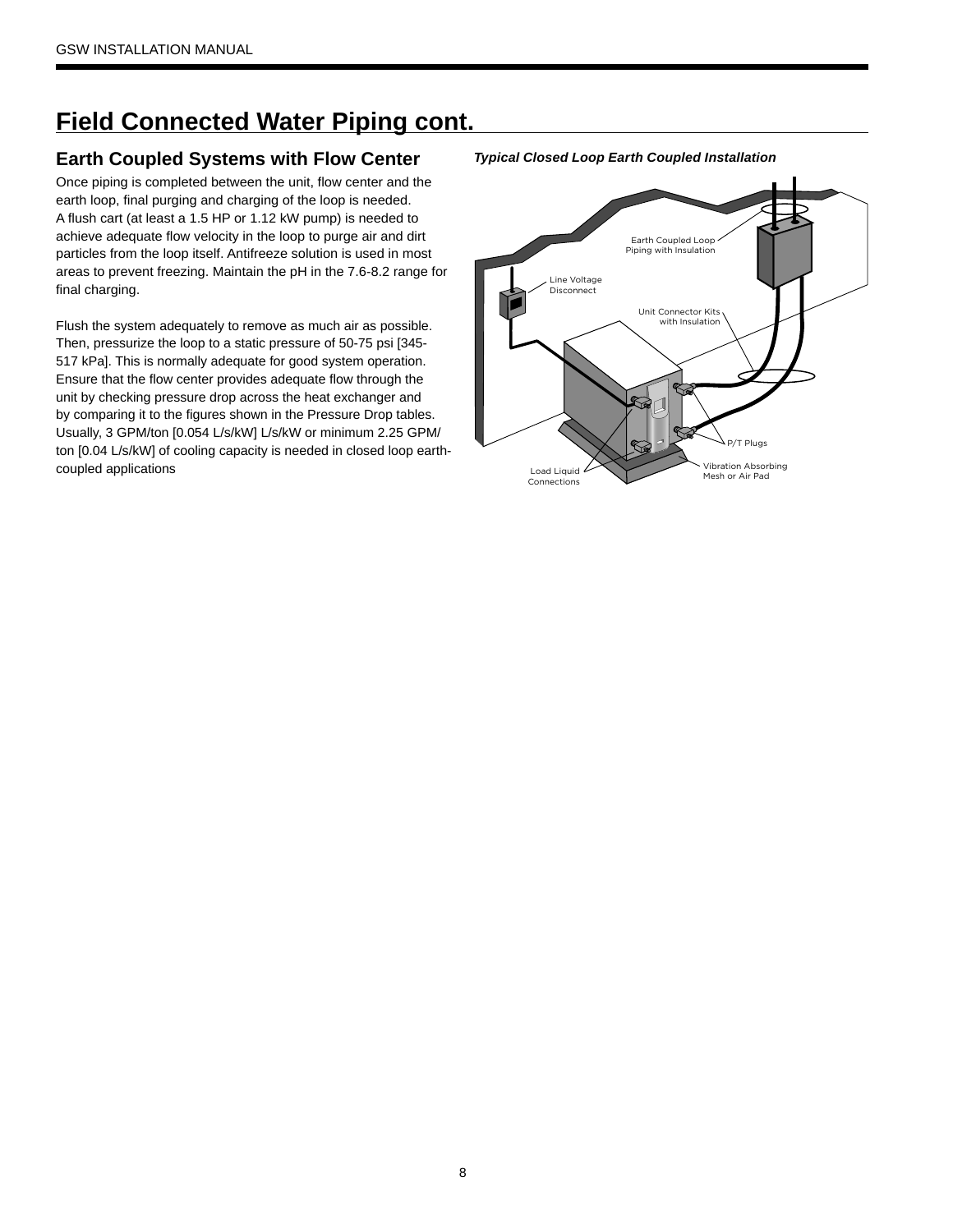### **Potable Water Systems**

The GSW018 and GSW025 models can be equipped to provide domestic hot water generation. An optional factory-installed hot water generator coil may be provided with the GSW040, GSW050, GSW060, and GSW075 to assist with this process.

#### *Suggested Domestic Water Heater Hookup*



hydronic applications.

\*\* Vent valve or P/T port at highest point in return line prior to ball valve.

#### **NOTES:**

- 1) Unions and valves must be installed so that acid flushing of the heat exchanger is possible.
- 2) Route thermistor wires to GSW. Remove yellow thermistor wires on TB 3 and 4 from control box and connect thermistor wires from geothermal storage tank. Set the pump sampling (PS) in the set up of the control board to continuously (C) sampling (reference Note 5 in the Wiring Schematic).

#### **Hot Water Generator Connections**

To maximize the benefits of the hot water generator a minimum 50-gallon water heater is recommended. For higher demand applications, use an 80-gallon water heater as shown below or two 50-gallon water heaters connected in a series. Electric water heaters are recommended. Make sure all local electrical and plumbing codes are met for installing a hot water generator. The GSW is not supplied with an internal circulator. A DPK5 kit will need to be purchased to connect to the hot water generator. The DPK5 kit is supplied with installation instructions, circulator, tank adaptor and temperature limit switch. Be sure to burp (vent) the pump. Open the screw 2 turns only in the end of the pump motor (if Grundfos® pumps are used) to allow trapped air to be discharged and to ensure the motor housing has been flooded.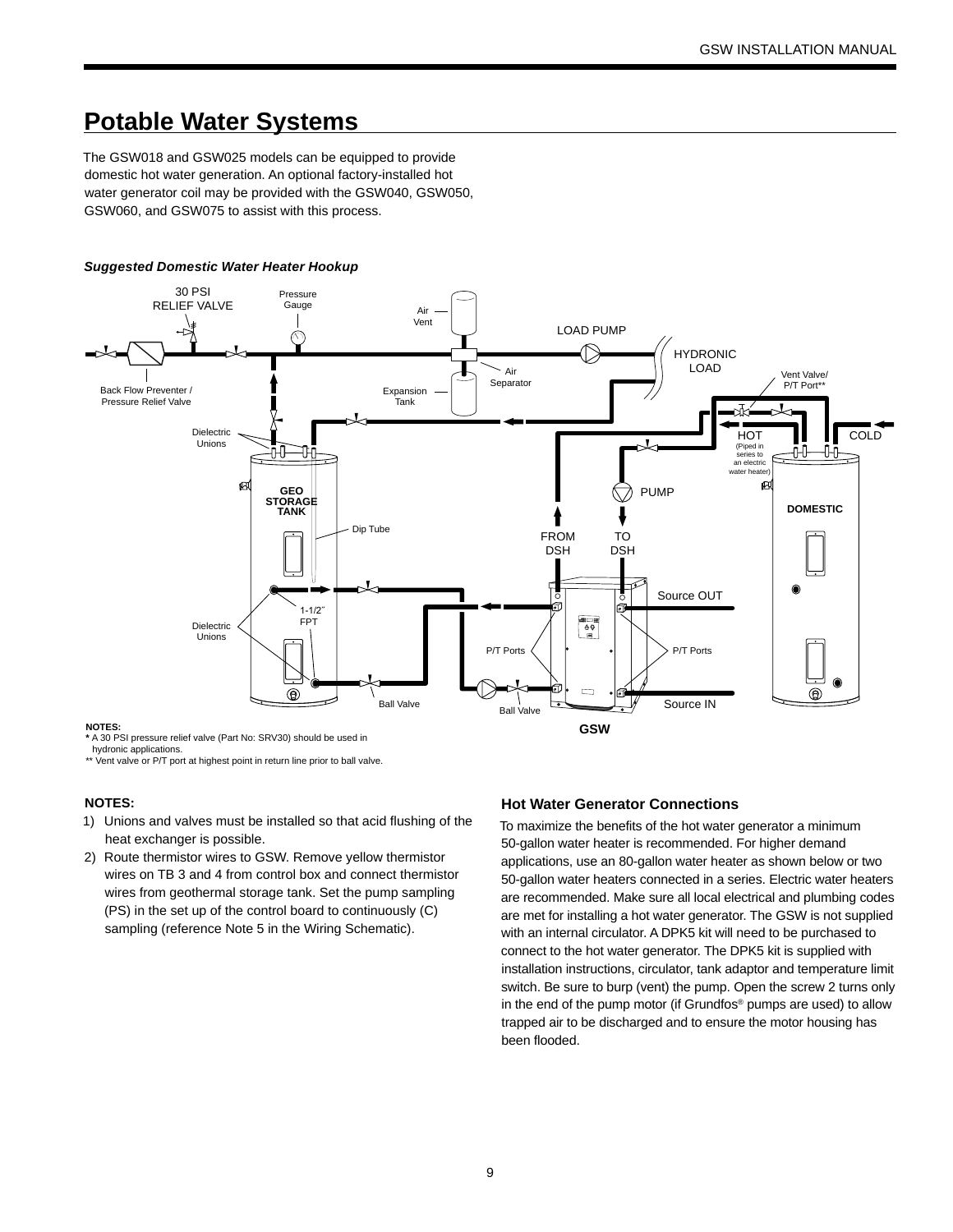### **Potable Water Systems cont.**

*Alternate Hot Water Installation with Direct Coupling to a Double Wall Unit*



#### **NOTES:**

- 1) Unions and valves must be installed so that acid flushing of the heat exchanger is possible.
- 2) Make sure there is not a check valve in the diptube of the tank.
- 3) Route thermistor wires to GSW. Remove yellow thermistor wires on TB 3 and 4 from control box and connect thermistor wires from geothermal storage tank. Set the pump sampling (PS) in the set up of the control board to continuously (C) sampling (reference Note 5 in the Wiring Schematic).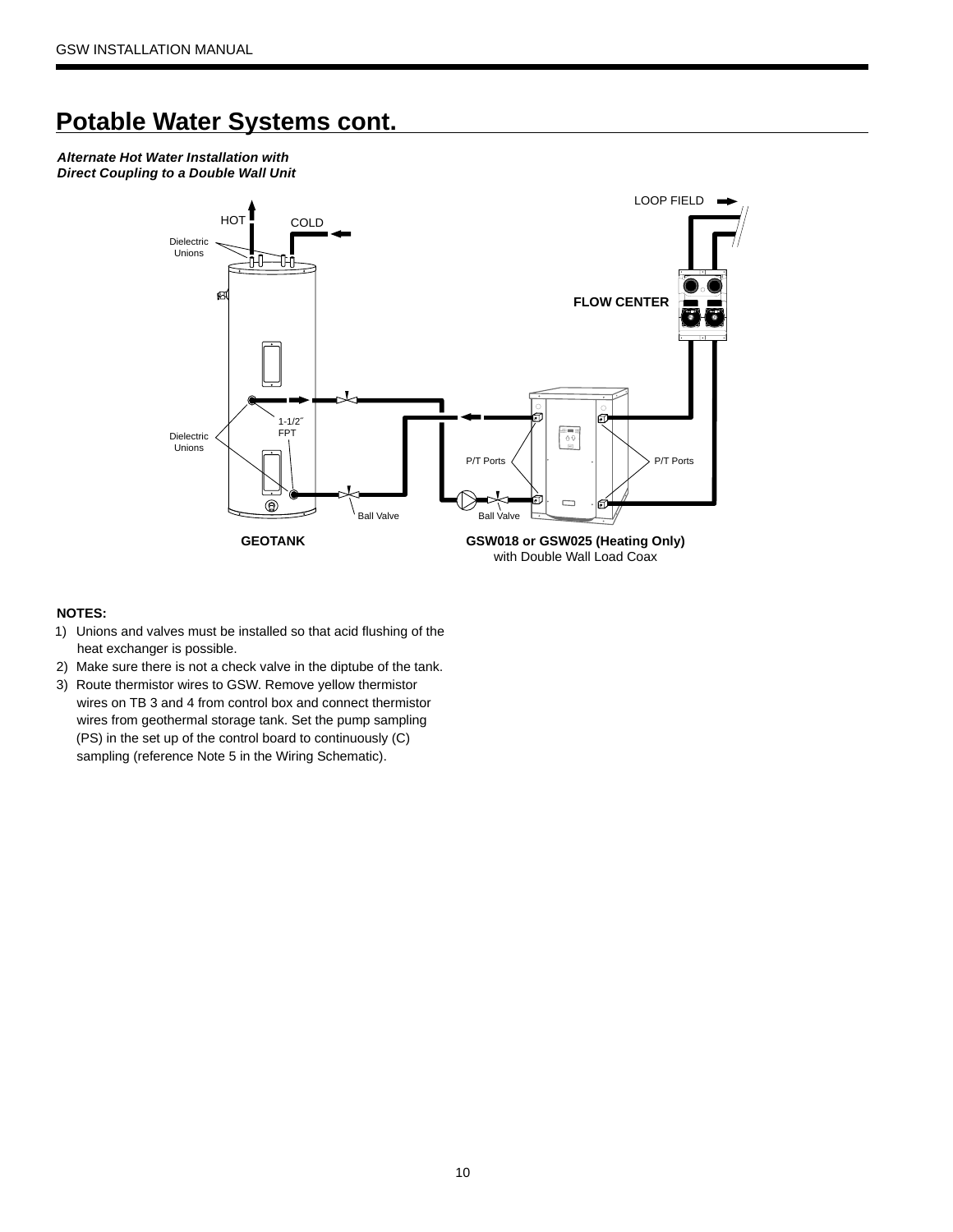# **Hydronic Section**

General guidelines are shown below for component selection and design/installation criteria for the piping system. Local codes supersede any recommendations in this manual.

#### **Shut Off/Flow Regulation Valves**

Use full port ball valves or gate valves for component isolation. If valves are going to be used frequently, ball valves are recommended. Globe valves are designed for flow regulation. Always install globe valves in the correct direction (fluid should enter through the lower body chamber).

#### **Check valves**

Swing check valves must be installed in the horizontal position with the bonnet of the valve upright. Spring check valves can be mounted in any position. A flow check valve is required to prevent thermo-siphoning (or gravity flow) when the circulator pump is off or when there are two circulators on the same system.

#### **Storage (Buffer) Tank**

A buffer tank is required for all hydronic heating systems using GSW heat pumps. The tank should be sized to provide 2 gallons of storage capacity for every one thousand Btuh's of nominal heat pump capacity.

#### **Pressure Relief Valve**

Most codes require the use of a pressure relief valve if a closed loop heat source can be isolated by valves. Even if local code does not require this device, we recommend its installation. If the pressure relief valve in the buffer tank is not already rated at 30 psi (207 kPa) maximum pressure, one must be installed. The pressure relief valve should be tested at start up for operation. Note that the waste pipe must be at least the same diameter as the valve outlet (never reduce), and valves may not be added to this pipe. The bottom of the pipe must terminate at least 6" (15 cm) above the floor. If the piping is connected to a drain, there must be an air gap.

#### **Backflow Prevention Check Valves**

Most codes require backflow prevention check valves. Note that a single check valve is not equal to a backflow prevention check valve. Even if local code does not require this device, it is recommended it is installed. This is particularly important if the system will use antifreeze.

#### **Pressure Reducing Valves or Feed Water Valves**

This valve lowers the pressure from the make-up water line to the system. Most are adjustable and directional. A "fast fill" valve is required for initial filling of the system. Some have screens, which must be cleaned after the initial filling. If there is a restriction in the screen, the system could go to 0 psi (0 kPa), potentially causing pumps(s) failure. A valve should be installed on each side of the pressure reducing valve for servicing. Both valves should have tags reading "Do not shut this valve under normal operation – service valve only."

#### **Expansion Tanks**

Expansion tanks are required on hydronic systems to help absorb the pressure swings as the temperature in the system fluctuates.

#### **Elbows/Tees**

Long radius elbows or two 45° elbows will lower pressure drop. Standard tees have a greater restriction on the "T" portion than tees designed with angled outlet ports.

#### **Antifreeze**

Antifreeze is required if any of the piping system is located in areas subject to freezing.

#### **Dielectric Unions**

Dielectric unions are recommended whenever connecting two dissimilar metals to one and other to prevent electrogalvanic corrosion.

When using the various types of hydronic heat distribution systems, the temperature limits of the geothermal system must be a major consideration. In new construction, the distribution system can easily be designed with the temperature limits in mind. In retrofits, care must be taken to address the operating temperature limits of the existing distribution system. The maximum storage tank temperature for the GSW is 130°F (54.4°C). Typical in floor radiant systems require much lower temperatures, typically 100°-115°F, which is ideal for the GSW.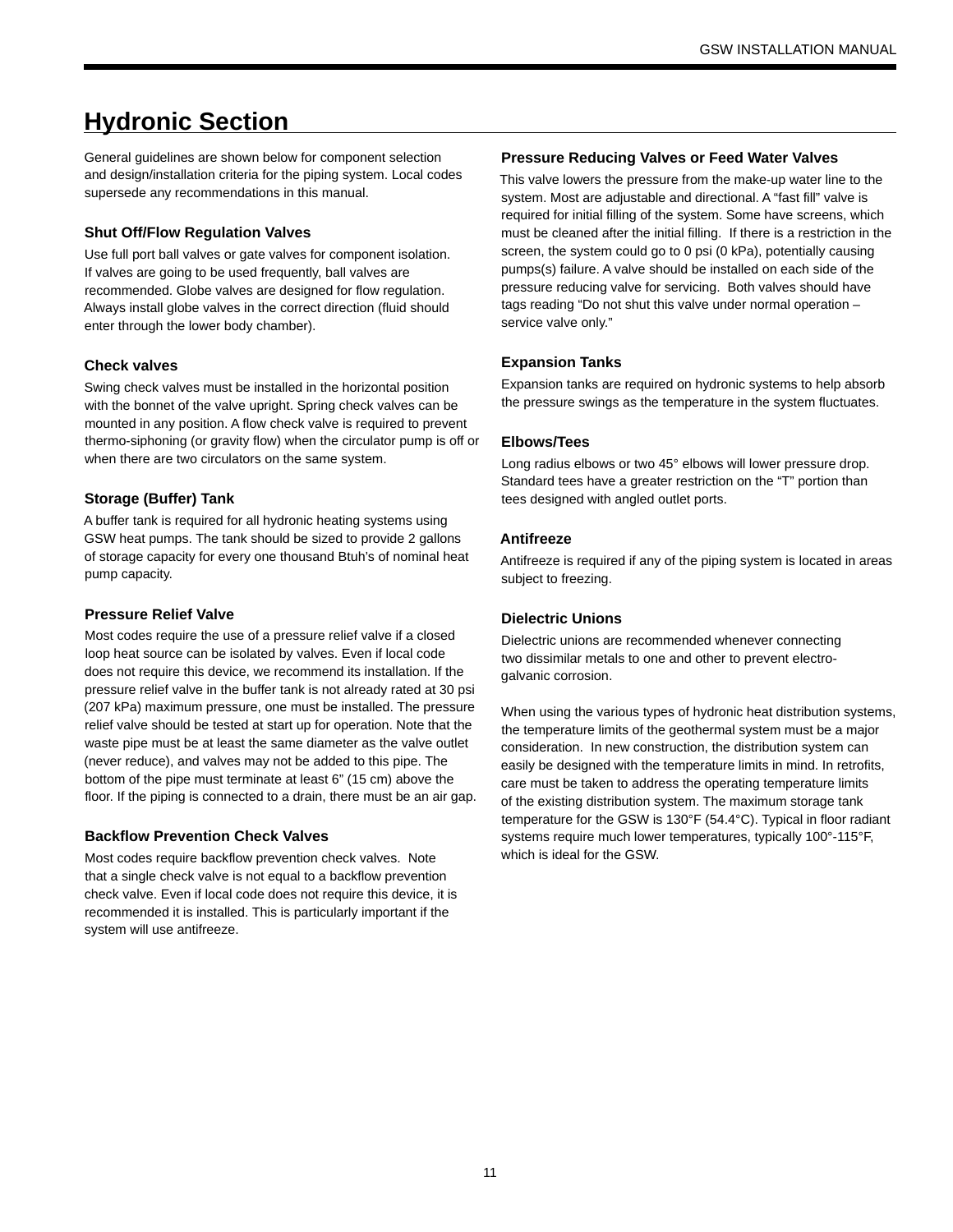### **Hydronic Section cont.**

Open the screw 2 turns only in the end of the pump motor (if Grundfos® pumps are used) to allow trapped air to be discharged and to ensure the motor housing has been flooded.

Route thermistor wires to GSW. Remove yellow thermistor wires on TB 3 and 4 from control box and connect thermistor wires from geothermal storage tank. Set the pump sampling (PS) in the set up of the control board to continuously (C) sampling (reference Note 5 in the Residential Reversible Wiring Schematic).

Adequate rate of flow (GPM) is very important to system performance and long term reliability. Follow the guidelines for recommended flow and pipe sizing in the GSW recommendations table.





*Yellow Thermistor Wires Connected to TB (3 and 4) on GSW Control Board*



hydronic applications.

\*\* Vent valve or P/T port at highest point in return line prior to ball valve.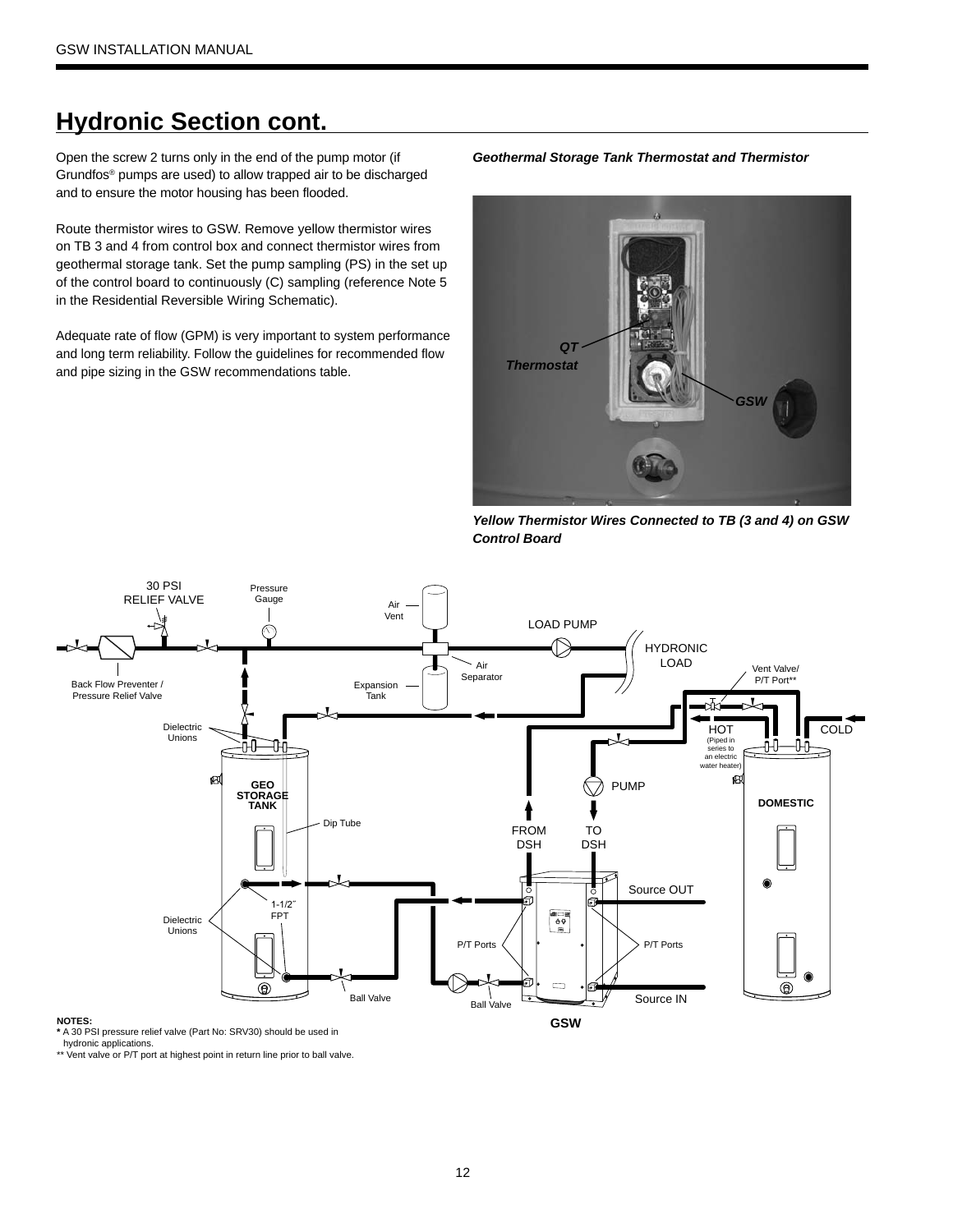### **Accessories and Options**

#### **Earth Loop Pump Kit (Field Installed)**

A specially designed one or two-pump module provides all liquid flow, fill and connection requirements for independent single unit systems (230/1/60 only). The one-pump module is capable of 20 feet of head at 16.0 GPM, while the two-pump module is capable of 40 feet of head at 16.0 GPM.

#### **Hot Water Generator (Factory Installed, GSW040, GSW050, GSW060, and GSW075 Only)**

An optional heat reclaiming hot water generator coil constructed of vented double-wall copper construction suitable for potable water is available. The coil is factory mounted inside the unit. A DPK5 pump kit is required (field installed), which includes a DHW tank connection and a temperature limit pump shutoff.

#### **Load-side Pump Kit (Field Installed)**

Four (4) load pump kits are available to provide all liquid flow requirements for independent single unit systems (230/60/1 only). Part number **24S516-10** (Grundfos UPS15-42RU) is a composite body pump. **EWPK2** (Grundfos UP26-64BF) is a bronze body pump. Bronze or composite body pumps should be used when water conditions exist that are not compatible with cast iron or for applications such as domestic water heating. Part number EWPK1 and EWPK3 come with a cast iron body pump (Grundfos UP26-99F) that can be used for hydronic heating applications.

Calculate the system pressure drop then refer to the pump curves to select the proper pump. All four of the pump kits can be used for hydronic heating applications as long as they meet the flow requirements. If the flow requirements are outside the pump curve, an alternate pump will need to be obtained to maintain the necessary flow.

#### **GeoStartTM**

The optional GeoStart single phase soft starter will reduce the normal start current (LRA) by 60-70%. This allows the heat pump to go off-grid. Using GeoStart also provides a substantial reduction in light flicker, reduces start-up noise, and improves the compressor's start behavior. GeoStart is available in a field retrofit kit (part number **IS60RKL** or **IS60RKS**) or as a factory installed option for all G Series and QT units.

#### **Water Connection Kits (Field Installed)**

Water connection kits are available to facilitate loop side and load side water connections.

- **MA4FPT -** Forged brass 1" MPT x 1" FPT square street elbow with P/T plug for GSW018-GSW040 water side connections
- **MA5FPT -** Forged brass 1.25" MPT x 1.25" FPT square street elbow with P/T plug for GSW050-GSW075 water side connections
- **HKC8S -** 1 inch x 24 inch stainless steel braided hose kit
- **HKC10S -** 1 1⁄4 inch x 24 inch stainless steel braided hose kit

UPS15-42RU Three-Speed Pump Curve



UP26-64BF and UP26-99F Single and Two Pump Curve



**NOTE:** Never use piping smaller than 1 inch. Limit length of pipe to 50 feet or less.

#### **Type L Copper Pressure Loss Ft of Hd per 100 ft**

|                |     |     | <b>Type L Copper Tube</b> |           |              |
|----------------|-----|-----|---------------------------|-----------|--------------|
| <b>GPM</b>     | 3/4 | 1   | $1 - 1/4$                 | $1 - 1/2$ | $\mathbf{2}$ |
| 2              | 1.5 |     |                           |           |              |
| 3              | 3.2 |     |                           |           |              |
| 4              | 5.5 | 1.4 |                           |           |              |
| $\overline{5}$ | 8.5 | 2.1 |                           |           |              |
| 6              |     | 2.9 | 1.1                       |           |              |
| $\overline{7}$ |     | 3.9 | 1.4                       |           |              |
| 8              |     | 5.0 | 1.8                       |           |              |
| 9              |     | 6.1 | 2.3                       | 0.9       |              |
| 10             |     | 7.5 | 2.8                       | 1.1       |              |
| 12             |     |     | 3.9                       | 1.6       |              |
| 14             |     |     | 5.2                       | 2.1       |              |
| 16             |     |     | 6.6                       | 2.7       |              |
| 18             |     |     | 8.2                       | 3.4       |              |
| 20             |     |     | 10.0                      | 4.1       | 1.1          |
| 22             |     |     |                           | 5.0       | 1.3          |
| 25             |     |     |                           | 6.3       | 1.6          |
| 30             |     |     |                           |           | 2.2          |
| 35             |     |     |                           |           | 2.9          |
| 40             |     |     |                           |           | 3.8          |
| 45             |     |     |                           |           | 4.7          |
| 50             |     |     |                           |           | 5.7          |

**NOTE:** Standard piping practice limits pressure drop to 4 feet of hd per 100 feet in 2 inch and larger pipe.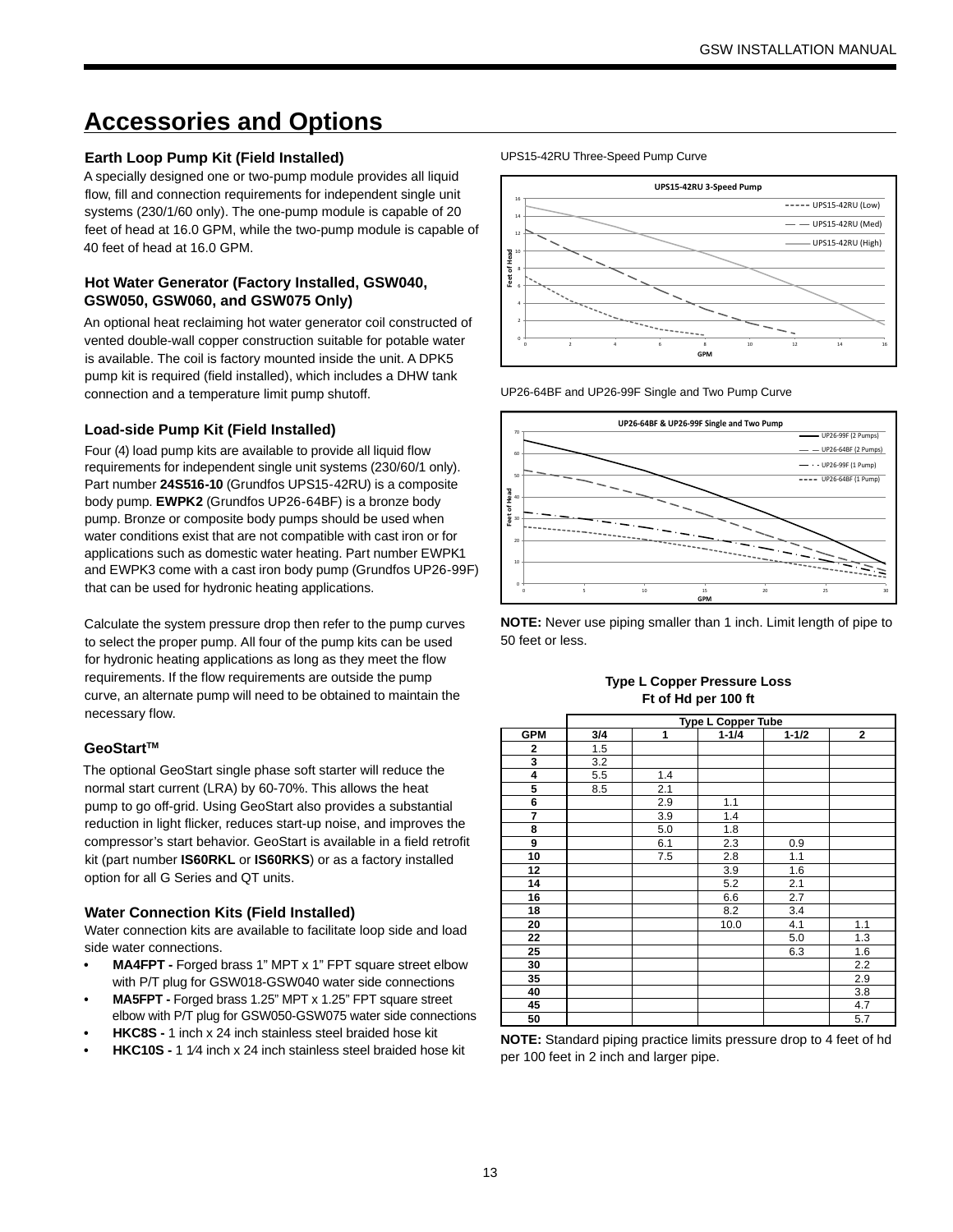### **Accessories and Options cont.**

#### *Geo Storage Tank Dimensions*



| <b>MODEL</b>          | <b>ELEMENT</b><br><b>NUMBER</b><br><b>GALLON</b> |                              | <b>DIMENSIONS IN INCHES</b> | APPROX.      |               |                 |                                         |  |
|-----------------------|--------------------------------------------------|------------------------------|-----------------------------|--------------|---------------|-----------------|-----------------------------------------|--|
| <b>NUMBER</b>         | <b>CAPACITY</b>                                  | <b>WATTAGE</b><br>(240 VOLT) | ΟF<br><b>ELEMENTS</b>       | <b>VALUE</b> | <b>HEIGHT</b> | <b>DIAMETER</b> | <b>SHIPPING</b><br><b>WEIGHT (Ibs.)</b> |  |
| <b>GEO-STORAGE-80</b> | 80                                               | 4500                         |                             | 16           | $63 - 1/4$    | 24              | 204                                     |  |
| GEO-STORAGE-120       | 119                                              | 4500                         |                             | 16           | $63 - 1/4$    | 28              | 311                                     |  |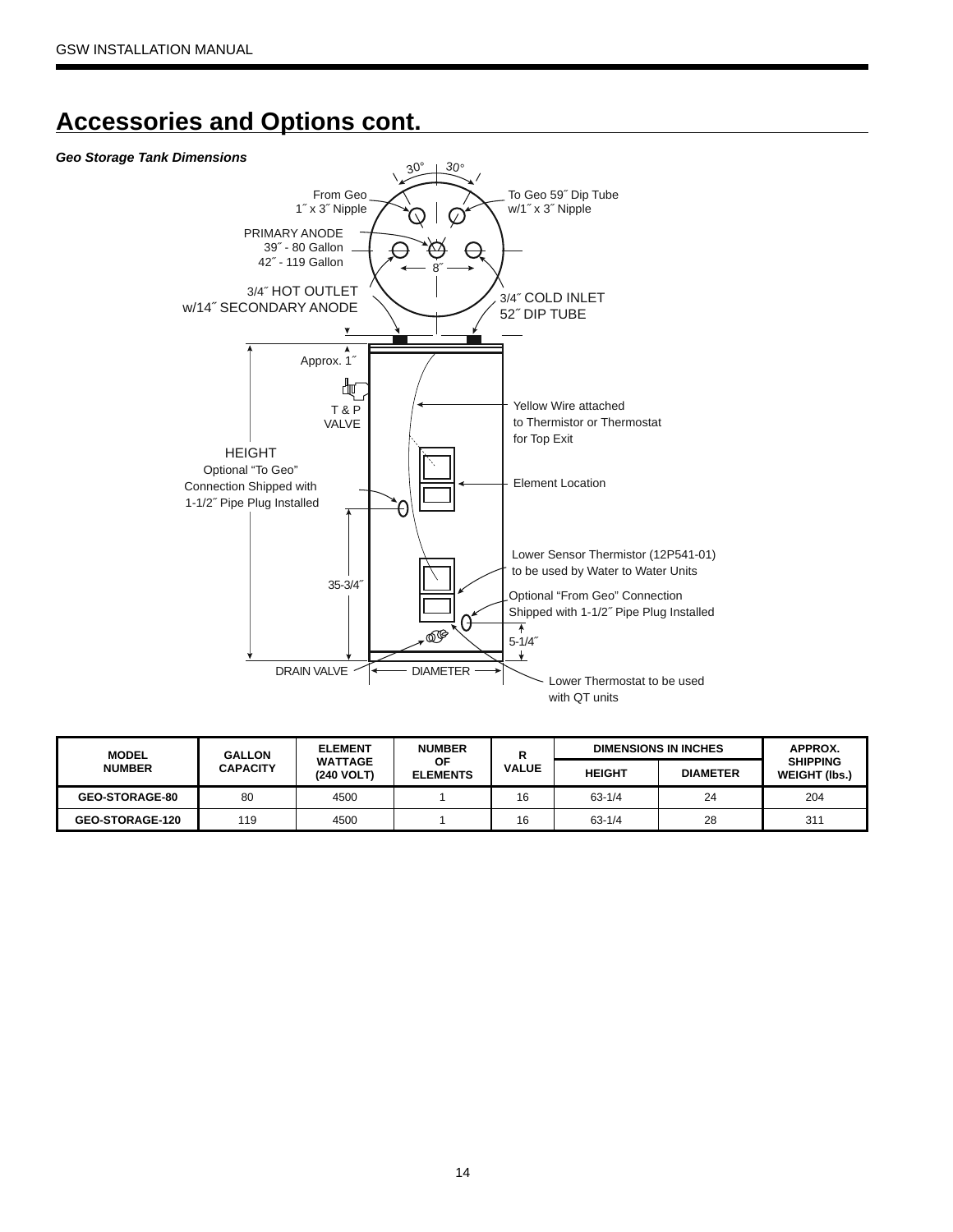### **Electrical Data**

|               | Rated                                                          | Voltage |            | Compressor |      | Load                     | <b>Source</b>  | <b>Total Unit</b> | <b>Min Ckt</b> | <b>Maximum</b>   |
|---------------|----------------------------------------------------------------|---------|------------|------------|------|--------------------------|----------------|-------------------|----------------|------------------|
| Model         | Voltage                                                        | Min/Max | <b>RLA</b> | <b>LRA</b> | LRA* | Pump                     | Pump           | <b>FLA</b>        | Amp            | <b>Fuse/HACR</b> |
| 018           | 208-230/60/1                                                   | 197/254 | 9.0        | 48.0       | 17.0 | 1.8                      | 5.4            | 16.2              | 18.5           | 30               |
|               | 208-230/60/1                                                   | 197/254 | 13.5       | 61.0       | 21.4 | 1.8                      | 5.4            | 20.7              | 24.1           | 35               |
| 025           | 265/60/1                                                       | 239/292 | 10.9       | 58.0       |      |                          |                | 10.9              | 13.6           | 20               |
|               | 460/60/3                                                       | 414/506 | 4.5        | 27.0       |      |                          |                | 4.5               | 5.6            | 10               |
|               | 208-230/60/1                                                   | 197/254 | 20.0       | 115.0      | 40.3 | 1.8                      | 5.4            | 27.2              | 32.2           | 50               |
| 040           | 208-230/60/3                                                   | 197/254 | 12.8       | 95.0       |      |                          |                | 12.8              | 16.0           | 25               |
|               | 460/60/3                                                       | 414/506 | 6.4        | 45.0       |      |                          | ٠              | 6.4               | 8.0            | 10               |
|               | 575/60/3                                                       | 518/632 | 5.4        | 38.0       |      | $\overline{\phantom{a}}$ | $\blacksquare$ | 5.4               | 6.8            | 10 <sup>1</sup>  |
|               | 208-230/60/1                                                   | 197/254 | 26.4       | 134.0      | 46.9 | 1.8                      | 5.4            | 33.6              | 40.2           | 60               |
|               | 265/60/1                                                       | 239/292 | 19.9       | 130.0      |      |                          |                | 19.9              | 24.9           | 40               |
| 050           | 208-230/60/3                                                   | 197/254 | 16.0       | 110.0      |      |                          |                | 16.0              | 20.0           | 35               |
|               | 460/60/3                                                       | 414/506 | 7.8        | 52.0       |      |                          |                | 7.8               | 9.8            | 15               |
|               | 575/60/3                                                       | 518/632 | 5.7        | 38.9       |      |                          |                | 5.7               | 7.1            | 10               |
|               | 208-230/60/1                                                   | 197/254 | 30.1       | 145.0      | 50.8 | 1.8                      | 5.4            | 37.3              | 44.8           | 70               |
| 060           | 208-230/60/3                                                   | 197/254 | 17.3       | 120.0      |      |                          | ٠              | 17.3              | 21.6           | 35               |
|               | 460/60/3                                                       | 414/506 | 9.6        | 70.0       |      |                          | ٠              | 9.6               | 12.0           | 20               |
|               | 575/60/3                                                       | 518/632 | 8.0        | 53.0       | ٠    | $\overline{\phantom{a}}$ | ٠              | 8.0               | 10.0           | 15               |
|               | 208-230/60/1                                                   | 197/254 | 26.9       | 145.0      | 50.8 | 1.8                      | 5.4            | 34.1              | 40.8           | 60               |
| 075           | 208-230/60/3                                                   | 197/254 | 22.4       | 190.0      |      |                          | ٠              | 22.4              | 28.0           | 50               |
|               | 460/60/3                                                       | 414/506 | 12.2       | 87.0       |      | $\overline{\phantom{a}}$ | ٠              | 12.2              | 15.3           | 25               |
|               | 575/60/3                                                       | 518/632 | 9.6        | 62.0       | ٠    | ٠                        | ٠              | 9.6               | 12.0           | 20               |
| <b>NOTES:</b> | All fuses type "D" time delay (or HACR circuit breaker in USA) |         |            |            |      |                          |                |                   |                | 3/26/13          |

**NOTES:** All fuses type "D" time delay (or HACR circuit breaker in USA). Source pump amps shown are for up to a 1/2 HP pump. Load pumps amps shown are for small circulators. \*LRA with optional GeoStart installed (208-230/60/1).

*GSW Control Box*

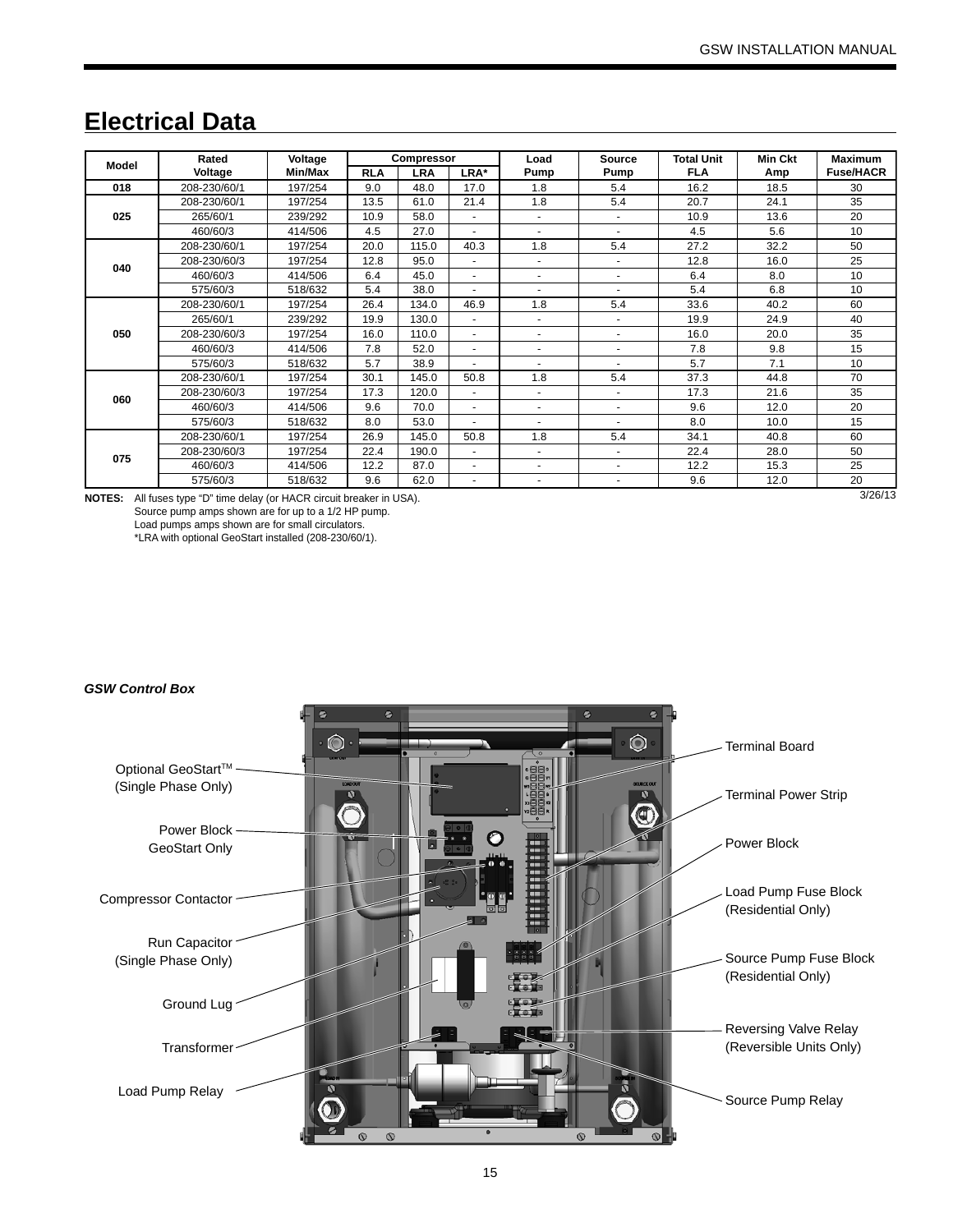# **Electrical Data cont.**

#### **208 Volt Operation**

All 208-230 volt units are factory wired for 230 volt operation. To convert the unit from a 230V unit to a 208V unit follow these steps:

- 1. Remove the blue transformer wire from terminal L2 on the compressor contactor and secure the wire taking care to insulate the end with electrical tape.
- 2. Locate the red transformer wire and connect it to the L2 terminal of the compressor contactor.

#### **Electrical**

Be sure the available power is the same voltage and phase as that shown on the unit serial plate. Line and low voltage wiring must be done in accordance with local codes or the National Electric Code, whichever is applicable. Refer to the Electrical Data table for wire and fuse or circuit breaker sizing information.

#### **Flow Center Pump Connection (208-230/60/1)**

Two fuse internal terminal block connections with 1/4-inch spade connectors are provided; one for the load pump and one for the source pump. The source pump directly connects to the fuse terminal block for the source pump. The load pump directly connects to the fuse terminal block for the load pump.

#### **GSW Control Box Relocation**

The GSW control box can be installed on the rear of the unit. To relocate the control box, follow the procedures below.

- 1. Remove all power sources to the unit.
- 2. Remove the unit's top panel.
- 3. Cut all plastic wire ties to the following:
	- a) High pressure switch (black wires)
	- b) Low pressure switch (blue wires)
	- c) Freeze sensing (yellow wires)
		- d) Load temperature sensor (black wires)
	- e) Compressor wires
- 4. Remove the four screws from the control box.
- 5. Relocate the control box to opposite end of the unit.
- 6. Using the screws removed in step 4 above, reattach the control box.
- 7. Secure all wires so they do not come in contact with refrigerant lines.
- 8. Replace the top of the unit.
- 9. Replace both access panels.
- 10. Reapply power sources.

**NOTE:** If geothermal storage tank is used, connect yellow thermistor wires from the bottom access panel of the tank to spade connectors 3 and 4 on the terminal block.

# **Wiring Schematics**

For all GSW 208/230 volt single-phase units, the circulator wiring is as shown in the illustrations below. The internal relay and fusing allow for external pumps no larger than .5 horsepower. The external loop pump connections mentioned in this manual include a dedicated flow center for each unit as well as an GSW unit connected to a G Series; "P" or an "E" series unit containing a microprocessor.

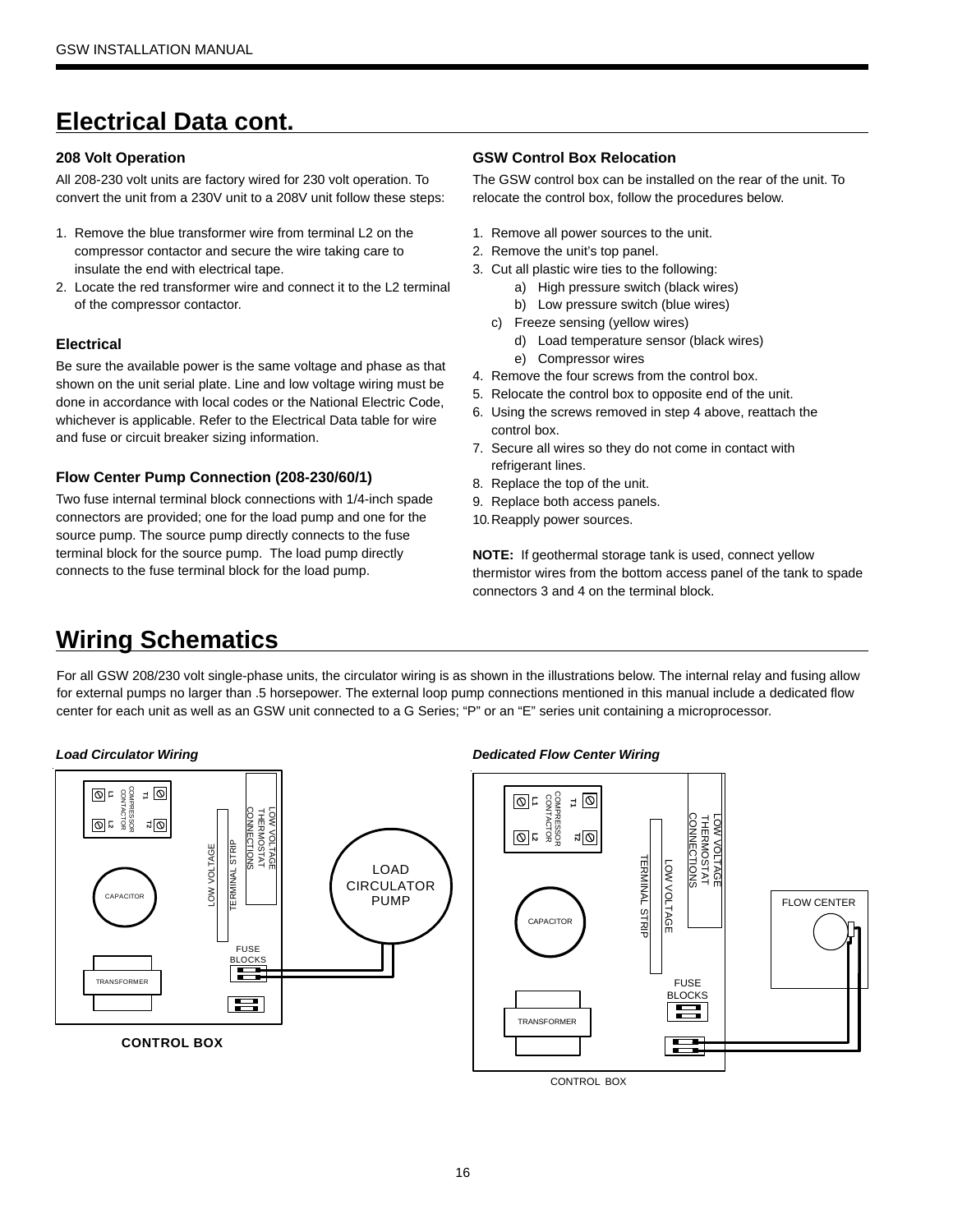# **Wiring Schematics cont.**

*Multiple Units on a Single Flow Center Wiring*



CONTROL BOX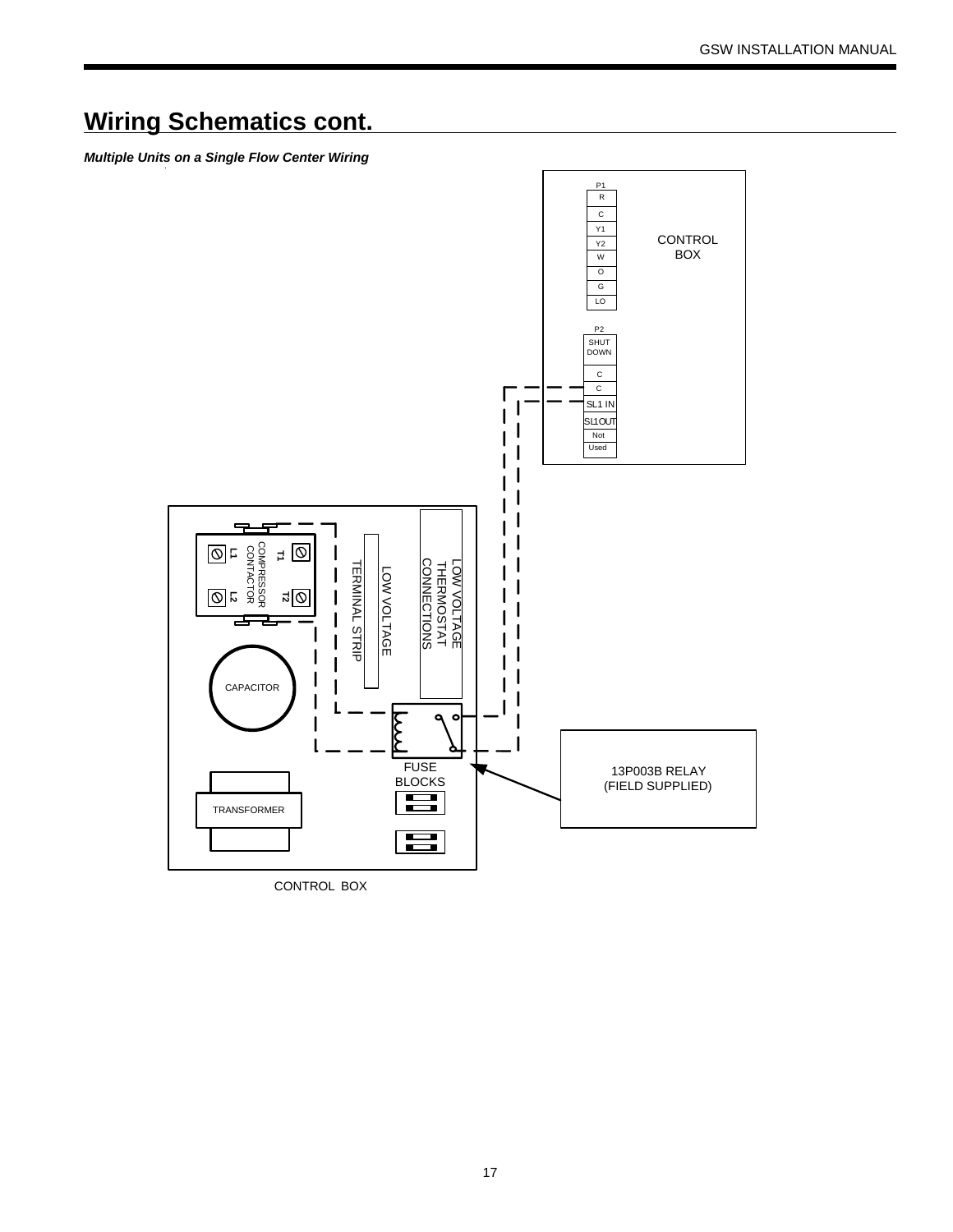### **Wiring Schematic - Residential**

### **GSW Heating Only - 208-230/60/1**

Quick connect terminal Screw terminal - field connection

> LFB - SFB -

Fuse

 $\circ$  $\oslash$  $\sim$ 



**LPR relay coil and the comp contactor coil as shown in the schematic above.** 

 $\sim$  1  $\omega$ 

**P**  $\begin{bmatrix} \sim & \sim & \sim \\ \sim & \sim & \sim \\ \sim & \sim & \sim \end{bmatrix}$  Polarized connector  $\begin{bmatrix} \sim & \sim & \sim & \sim \\ & \sim & \sim & \sim & \sim \end{bmatrix}$ 

 $\begin{pmatrix} 1 & 1 \\ 1 & 1 \end{pmatrix}$  Thermistor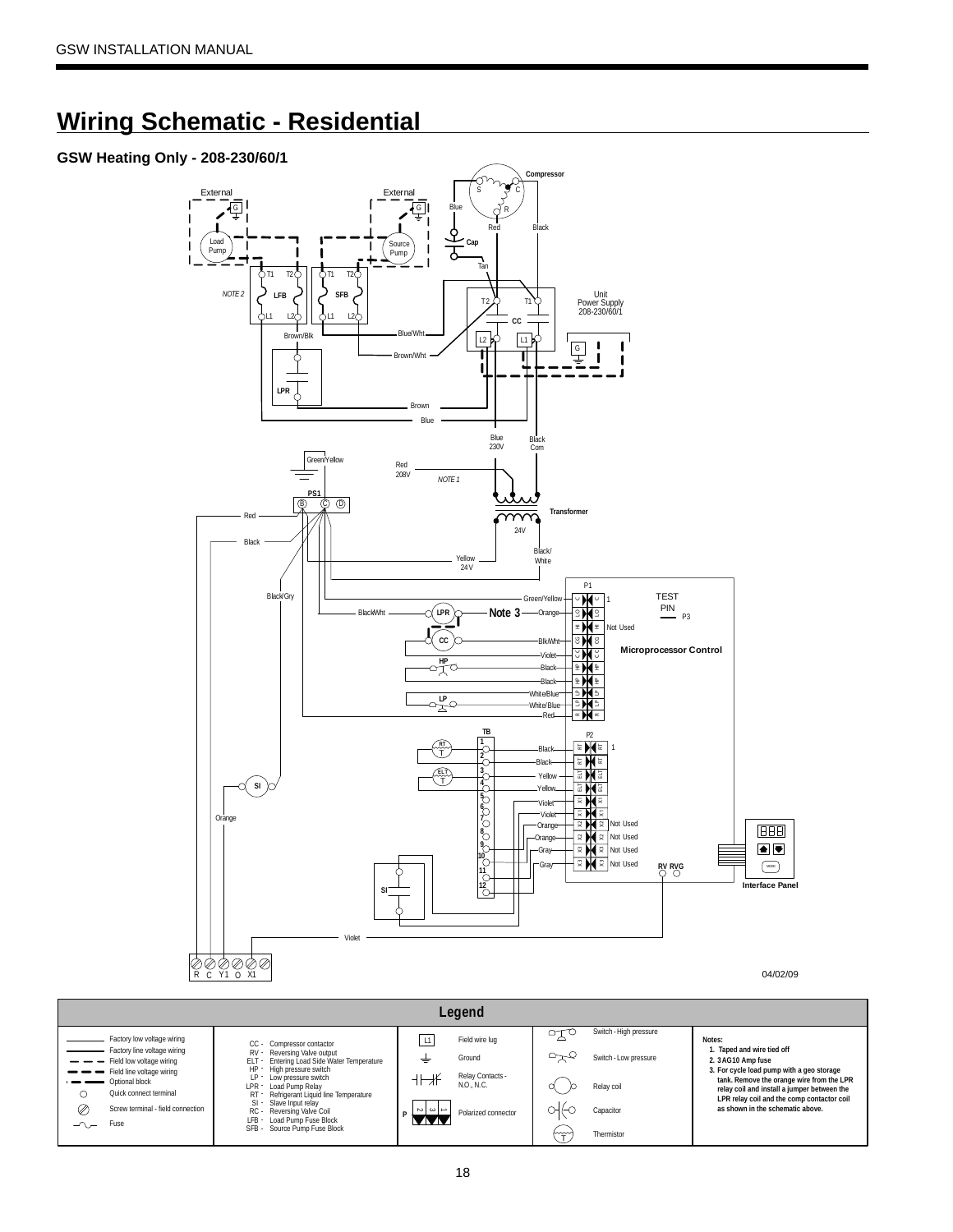

### **Wiring Schematic - Residential cont.**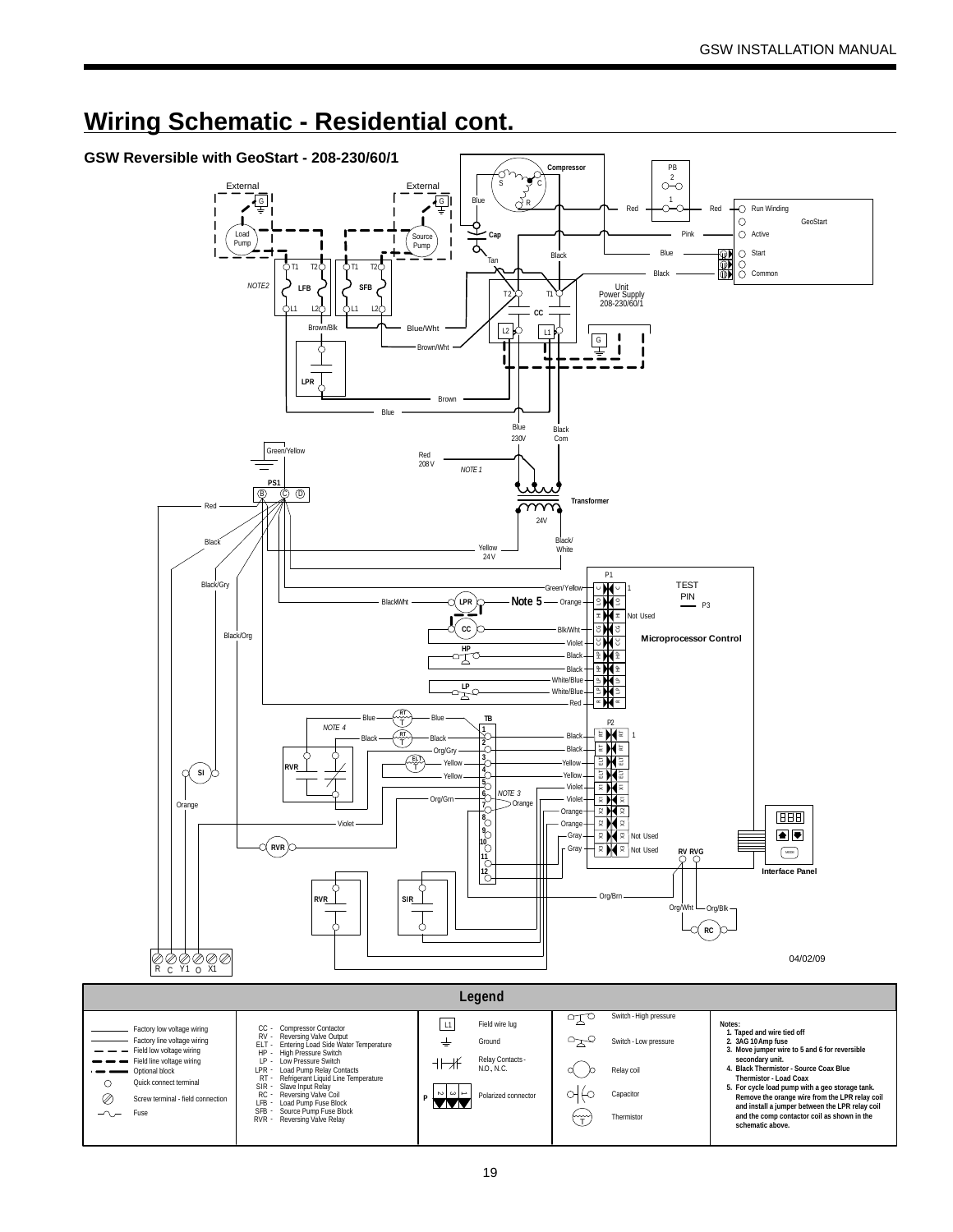# **Wiring Schematic - Commercial**

### **GSW Heating Only - 208-230/60/3**



|                                                                         |                                                                                                                                            | Legend                                                   |                                             |                            |
|-------------------------------------------------------------------------|--------------------------------------------------------------------------------------------------------------------------------------------|----------------------------------------------------------|---------------------------------------------|----------------------------|
| Factory low voltage wiring<br>Factory line voltage wiring               | CC-                                                                                                                                        | Field wire lug<br>L1                                     | Switch - High pressure<br>$\circ$ r $\circ$ | Notes:                     |
| Field low voltage wiring<br>Field line voltage wiring<br>Optional block | Compressor contactor<br><b>RV</b><br>Reversing Valve output<br>ELT-<br>Entering Load Side Water Temperature<br>HP-<br>High pressure switch | Ground<br>÷                                              | Switch - Low pressure                       | 1. Taped and wire tied off |
| Quick connect terminal<br>C<br>Screw terminal                           | IP.<br>Low pressure switch<br>LPR-<br>Load Pump Relay<br>$RT -$<br>Refrigerant Liquid line Temperature                                     | Relay Contacts<br>⇁<br>N.O., N.C.                        | Relay coil                                  |                            |
| Ø<br>field connection<br>Fuse<br>$\overline{\wedge}$                    | $SI -$<br>Slave Input relay<br>$RC -$<br>Reversing Valve Coil<br>$LFB -$<br>Load Pump Fuse Block                                           | $\sim$<br>ا دے ا<br>$\rightarrow$<br>Polarized connector | жк<br>Capacitor                             |                            |
|                                                                         | SFB-<br>Source Pump Fuse Block                                                                                                             |                                                          | سيسها<br>Thermistor                         |                            |

97P798-08 04/02/09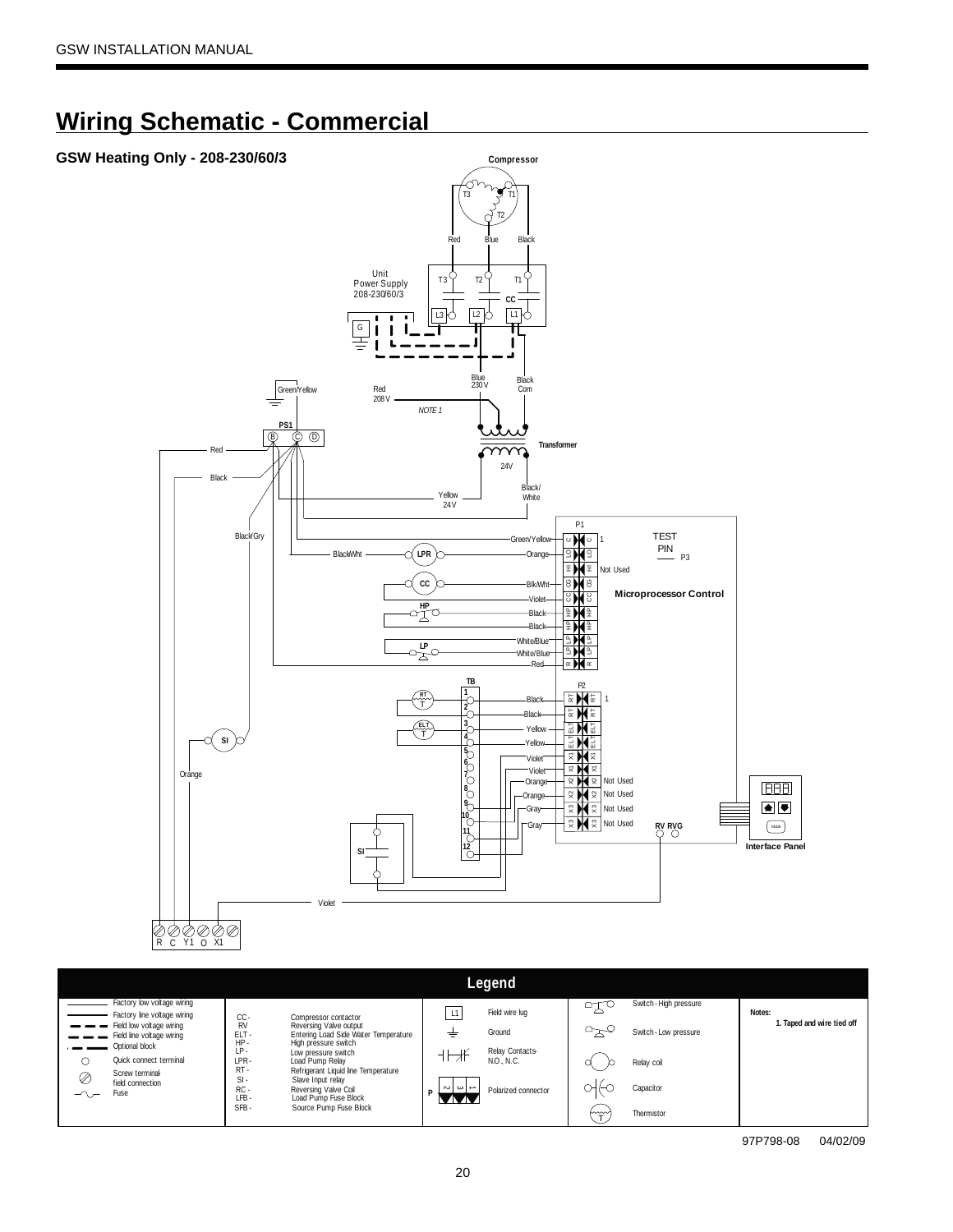### **Wiring Schematic - Commercial cont.**

### **GSW Reversible - 575/60/3**



97P798-13 04/02/09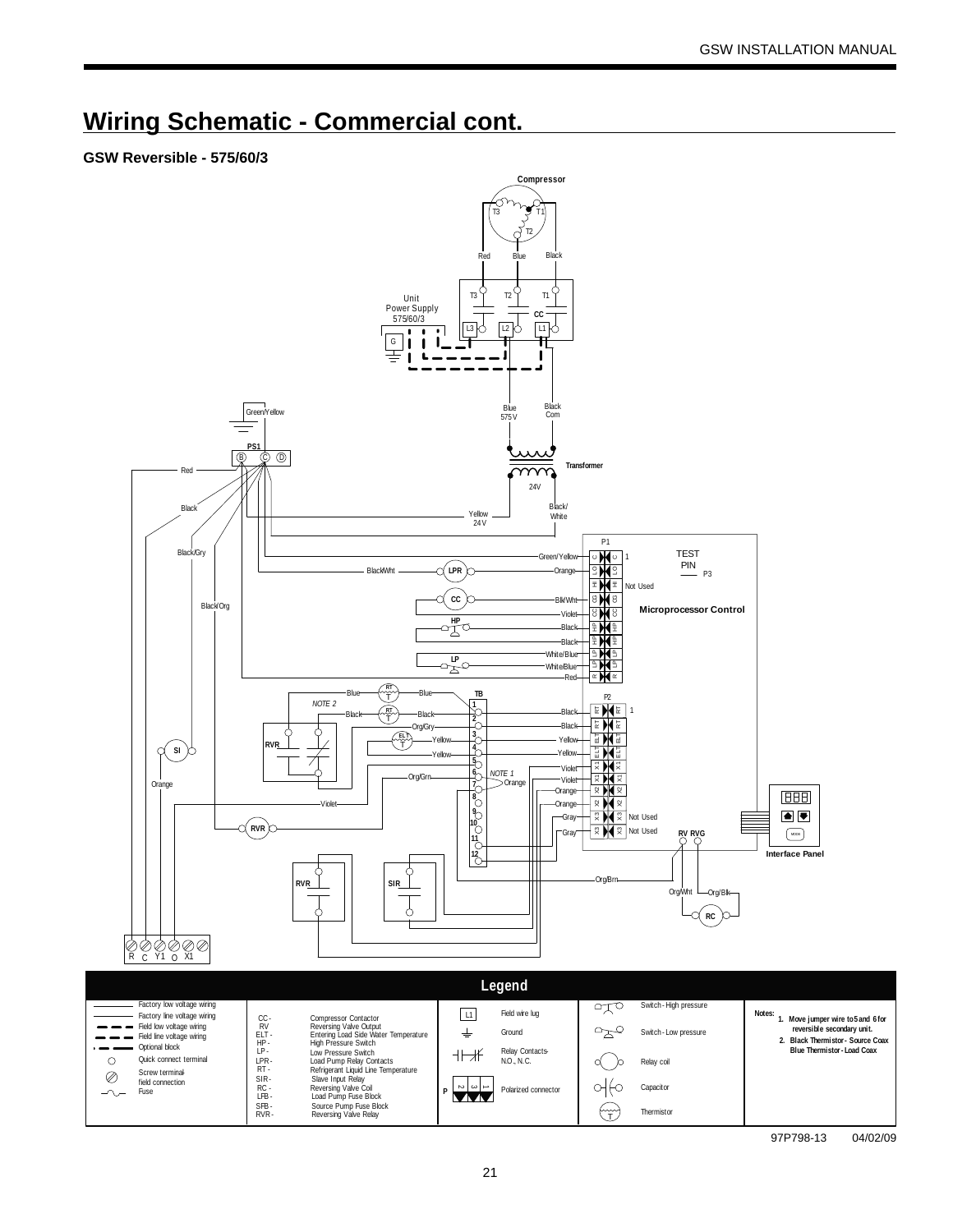# **External Control**

#### **Primary Mode**

In dedicated heating or cooling units, the unit is controlled by the internal controller. Compressor output is determined by the entering load-side water temperature.

The secondary output will be energized if two conditions occur:

- 1. The initial temperature is greater than **IC** away from the set point.
- 2. The change in temperature in a given period of time *P* is less than *d*.

In a reversible unit, the unit is controlled by the internal controller. Compressor output is determined by the entering load-side water temperature. For reversible units, the jumper wire must be positioned across **terminals** 6 and 7, (factory default set to this position). Reversible units do not have a secondary output.

**NOTES: SL** in the configuration menu must be set to **0**, (factory default). All parameters should be checked for each application on primary unit, (refer to the parameter table).



**WARNING: Reversible units cannot be staged.**

#### **Secondary Mode**

In dedicated heating or cooling units, secondary mode allows the unit to be controlled by an external source. Compressor output is determined by the Y1 input only.

The secondary output will be energized after the following condition occurs:

1. The change in temperature in a given period of time *P* is less than *d*.

In reversible units, secondary mode allows the unit to be controlled by an external source. Compressor output is determined by the Y1 input and the reversing valve is determined by the O input. In reversible units, the jumper wire must be positioned across terminals 5 and 6. Reversible units do not have a secondary input.

**NOTES: SL** in the configuration menu must be set to **1**. *P* and *d* must be setup for each secondary unit.

#### **Wiring an Aquastat - Reversible Unit**

*Aquastat Wiring for Reversible Unit*

- To create a secondary unit, set SL to 1 in the configuration menu.
- Position the jumper wire in the control box across terminals 5 and 6.

### *Aquastat Wiring for Dedicated Heating or Cooling Unit*



22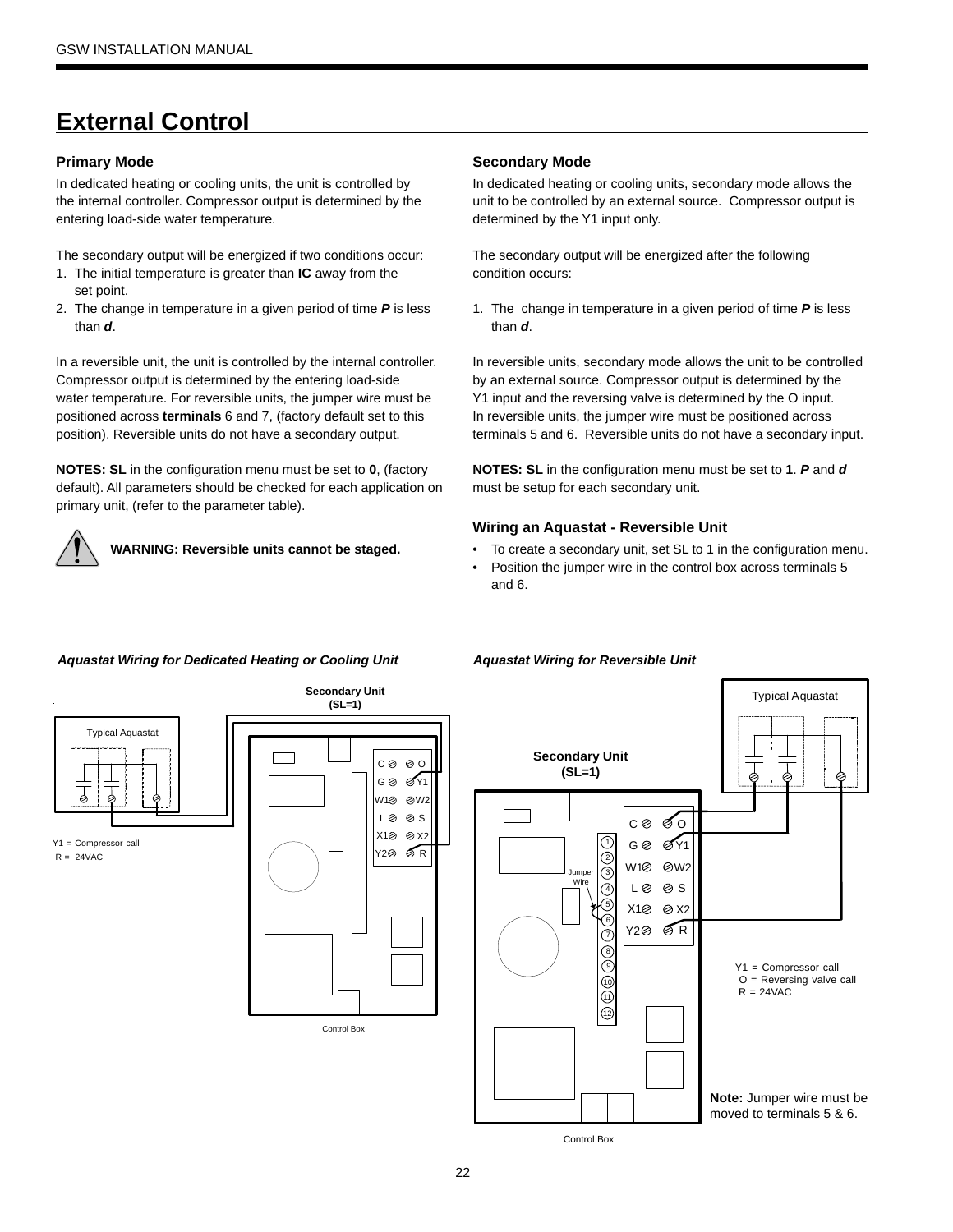# **External Control cont.**

### **Staging with Primary/Secondary Mode**

Staging is only possible with dedicated heating or cooling units. Reversible units cannot be staged. Staging can be accomplished with primary/secondary modes or by using an aquastat.



### **WARNING: Do not stage more than 6 units.**

The first stage must be setup as a primary unit. All other units must be setup as secondary units. The set point is stored in the primary unit. Once the set point in the primary unit has been satisfied, all units will immediately shutdown.

*Wiring for Primary/Secondary Unit Staging*



**NOTES:** X1 = Secondary output Y1 = Compressor call

#### *Wiring for Dedicated Heating or Cooling Units with Aquastat*

### **Staging with Aquastat**

When staging units using an Aquastat, all units must be setup as secondary units.





**NOTES:** X1 = Secondary output Y1 = Compressor call

 $R = 24$  VAC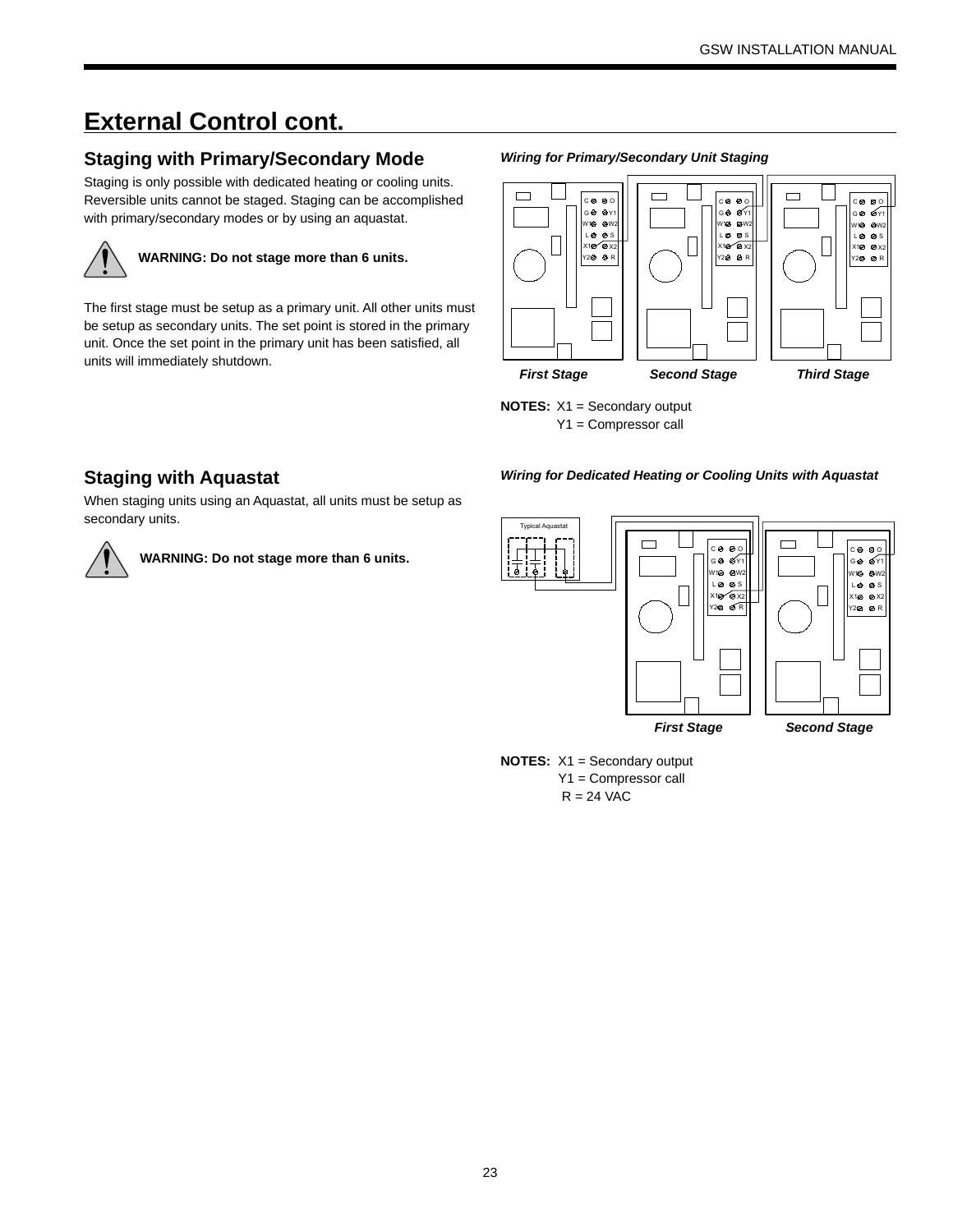# **Converting to a Dedicated Cooling Unit**

#### **Procedure to Convert a Heating Only Unit to a Cooling Only Unit**

All non-reversible GSW units are built at the factory as dedicated heating units. Follow the procedures below to make the unit a dedicated cooling unit.

- 1. Shut off all power to the unit.
- 2. Remove the top and access panel.
- 3. Remove the brass in-well thermistor from the load water-in line.
- 4. Remove the brass plug from the source water-in line.
- 5. Place new Teflon® tape on the threads of the brass in-well thermistor.
- 6. Thread the brass in-well thermistor into the source water-in line.
- 7. Make sure the thermistor wires do not touch the discharge line.
- 8. Place new Teflon<sup>®</sup> tape on the threads of the brass plug.
- 9. Thread the brass plug into the load water-in line.
- 10. Refer to the labels on the unit for the location of ports and lines.
- 11. Connect the "Source Water-In" line to the port marked "Load Water-In." Then, connect the "Source Water-Out" line to the port marked "Load Water-Out."
- 12. Connect the "Load Water-In" line to the port marked "Source Water-In." Then, connect the "Load Water-Out" line to the port marked "Source Water-Out."
- 13. Open the control box.
- 14. Find the connection marked "P4" as shown in the Control Board with Jumper illustration.
- 15. Move the "**P4**" **jumper** from across **1** and **2** to across **2** and **3**.
- 16. Close the control box and secure the screws.
- 17. Replace the top and access panel.
- 18. Make sure all screws have been re-installed.
- 19. Turn on the power.
- 20. Using the touch-pad, press the **UP** arrow.
- 21. The displays should blink "**44**" to show set point. Now, the unit should operate as a cooling only unit.

#### **Jumper Pin Location**

The location of the jumper pin determines the controller's mode of operation. Move the jumper pins to the correct location for dedicated heating, dedicated cooling or reversible settings as indicated below.

| Dedicated heating | $-182*$ |
|-------------------|---------|
| Dedicated cooling | $-283$  |
| Reversible        | $-384*$ |

#### *\* Indicates factory setting.*

**NOTE**: A reversible unit **can not** be configured to heating only.

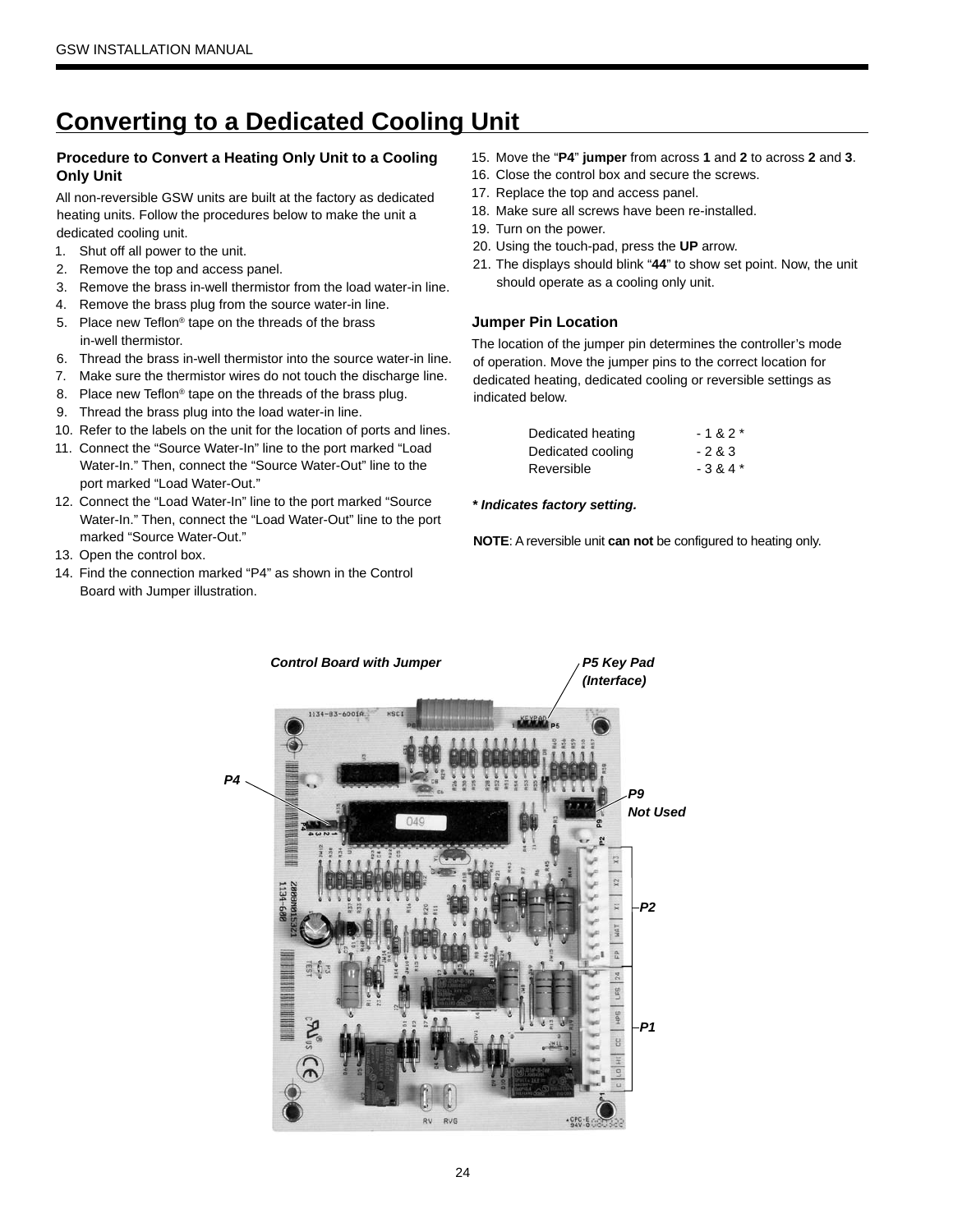# **Unit Startup**

#### **Before Powering Unit**

Check the following:

- High voltage wiring is correct and matches the nameplate.
- Fuses, breakers and wire size are correct.
- Piping is completed and water system has been cleaned and flushed.
- Air is purged from the closed loop system.
- Isolation valves are open and loop water control valves or loop pumps are wired.
- Service/access panels are in place.

#### **Primary Unit Startup**

- 1. Apply power to the unit. Upon power up, the unit will display the current operation mode.
	- **H** for dedicated heating.
	- **C** for dedicated cooling.
	- **U** for reversible units.
- 2. Press the mode button. The LED screen will display the current entering water temperature. The load pump will activate after a 5 minute delay.
- 3. Once the load pump has been active for 3 minutes, the controller will sample the temperature of the water system. In heating mode, when the temperature of the water shown on the display is lower than the set point the compressor will activate.
- 4. By using a pressure gauge and the P/T ports, check the pressure drop through both the load and source coaxes. Compare this to the capacity tables in the specification catalog to verify the proper flow rate through the unit.
- 5. Verify that the compressor, load side and source side pumps are operating.
- 6. After determining the flow rates, use a thermometer and the PT ports to determine the change in temperature on both the load and source side coaxes.
- 7. Compute the formula GPM flow rate X Change in temperature X 500 (485 on source side if antifreeze/brine is used in the loop) = Heat of Extraction on the source side in heating, Heat of Rejection on the source side in cooling. To ensure proper operation, compare these values to the capacity tables in the specification catalog.
- 8. Press the down arrow on the keypad to reduce the set point below the incoming load temperature. Compressor should shut off and the load pump should shut off 30 seconds after the compressor.
- 9. Wait 7 minutes. The load pump should start to sample load temperature.
- 10. Compressor and source side circulator should not start.
- 11. Press the up arrow on the keypad to increase the set point to 5 degrees above the water temperature displayed on the LED screen.
- 12. Three minutes after the load pump activates, the compressor and source pump should activate.

#### **Secondary Unit Startup**

- 1. Apply power to the unit.
- 2. After a three to five-minute delay, the water temperature shall be sampled. If the controller receives a remote aquastat signal, the compressor shall activate.
- 3. Verify that the compressor and load side, source side pumps are running.
- 4. By using a pressure gauge and the PT ports, check the pressure drop through both the load and source coaxes, and compare this to the capacity tables in the specification catalog to verify the proper flow rate through the unit.
- 5. After determining the flow rates, use a thermometer and the PT ports to determine the change in temperature on both the load and source side coaxes.
- 6. Compute the formula GPM flow rate X Change in temperature X 500 (485 on source side if antifreeze is used in the loop)
	- = Heat of Extraction on the source side in heating, Heat of rejection on the source side in cooling. To ensure proper operation, compare these values to the capacity tables in the specification catalog.
- 7. Press the down arrow on the control to disrupt the remote aquastat signal. Unit should shut off.
- 8. Instruct the owner or operator about the correct control and system operation.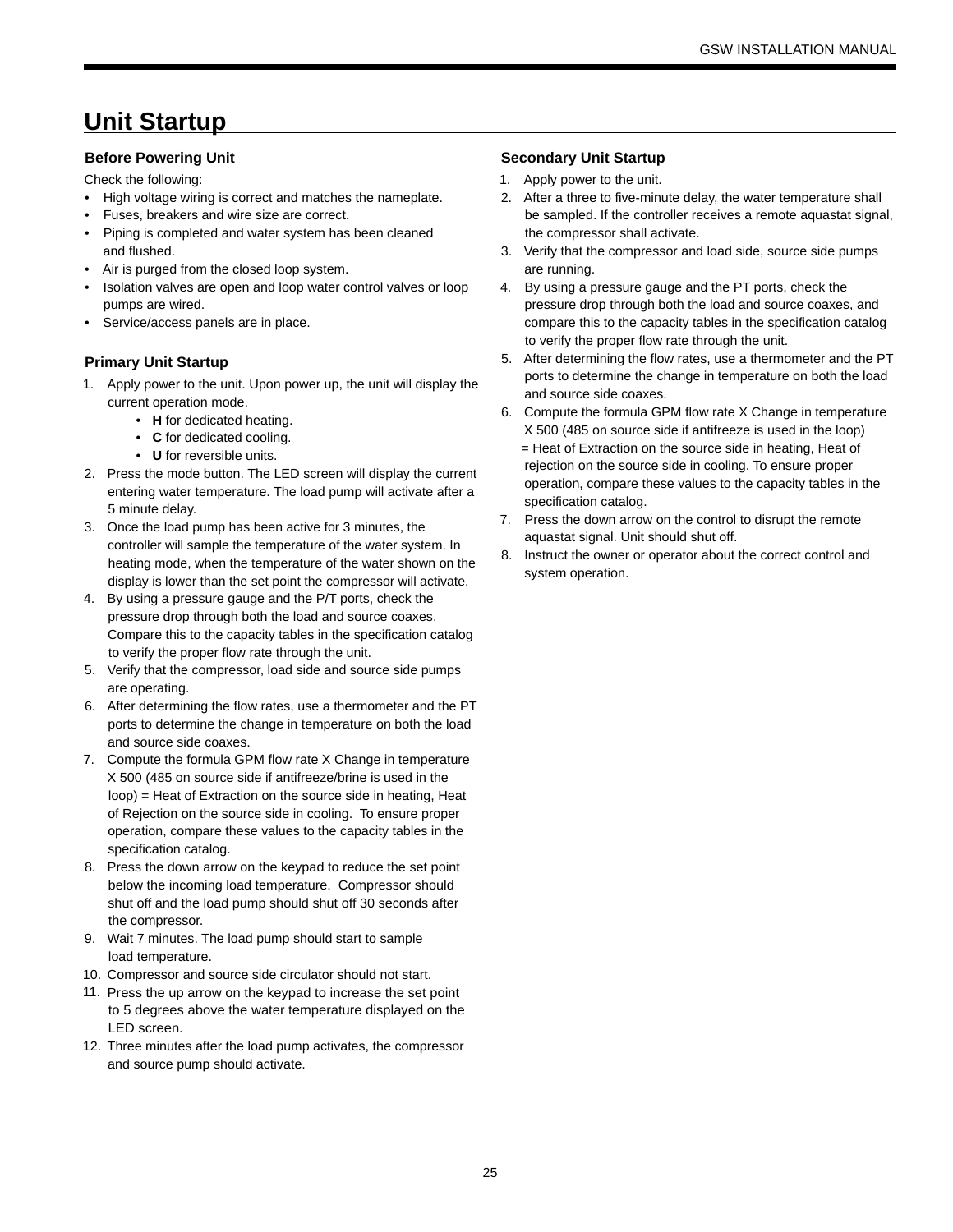# **Standard Board - Control Features**

#### **Anti Short Cycle Time**

The anti short cycle time consists of a three minute minimum "off" time plus a randomly chosen 0-2 minute additional "off" delay. The random delay is chosen by the control after each compressor shut down. The 3-5 minute startup delay is applied after all compressor shutdowns and also to system startups due to ac power interruption.

#### **Safety Controls**

The control board receives separate signals for a high pressure switch for safety, low pressure switch to prevent loss of charge damage, and a low suction temperature for freeze detection. Upon a 30-second measurement of the fault (immediate for high pressure), compressor operation is suspended and the fault will be shown on the display.

#### **Setpoint Temperature Ranges**

In Primary mode, the heating temperature setpoint range is adjustable from 60°F (15.5°C) to 130°F (54.4°C) with an adjustable deadband range of 1° - 15°F. The cooling setpoint temperature is adjustable from 25° (-3.9°C) to 85°F (29.4°C) with a fixed nonadjustable deadband of 5°F.

#### **Load Pump Control**

There are two options for controlling the load pump, Pump Sampling (PS) or Continuous Pump (C), and these are selectable in the service Menu.

#### *Pump Sampling (PS)*

In Primary Mode, the control operates on a 10 minute sample cycle in which the load pump is turned on and run to obtain a meaningful sample of the temperature the load is presenting. If the water temperature measured after the pump has been on for PS minutes (selected and adjusted from the Service Menu) is outside the user selectable deadband amount, dB (also selected and adjusted from the Service Menu), the compressor is turned on and Heating or Cooling is initiated. If the water temperature is within the deadband of the set point when sampled, the pump shuts off and is idle for  $(10 - PS)$ minutes when it starts another PS minute sample period. For example, if the PS setting is two minutes, the pump will run for 2 minutes before sampling the load temperature. If the water temperature is within the selected dead band temperature of the set point, the pump will shut off for  $10 - 2 = 8$  minutes before beginning another pump sampling cycle. Heating deadband is selectable in the Service Menu while the Cooling deadband is non-adjustable and fixed at 5°F.

#### *Continuous Pump Mode (C)*

If continuous pump mode (PS=C In Service Menu) is selected, the control will respond immediately to a recognized call or termination of call for heat or cool subject to minimum run times and anti short cycle delays.

#### **Test Mode**

Connection of a jumper wire from chassis ground to P3 will place the control in the test mode. This shortens most timing delays for faster troubleshooting. In the Primary Mode the control will respond immediately if a demand is present. The anti-short cycle delay is replaced by a 10 second pump and compressor on delay. Minimum compressor run time becomes 15 seconds. Test mode will remain in effect for a maximum of 15 minutes at any one time should the jumper remain in place.

#### **Fault Conditions**

There are two classes of faults, retry faults and no retry faults. Retry faults allow the system to try 2 additional times to establish operation before displaying the fault condition and entering lockout. No-Retry Faults prevent compressor operation for the duration of the fault. If the fault activity ceases while the system is inactive, the fault code is cleared from the display and operation is permitted.

#### **Retry Faults**

High pressure, low pressure and freeze detection faults are retried twice before locking the unit out and displaying the fault condition.

#### *High Pressure (HP)*

Compressor operation will be disabled immediately when the normally closed high-pressure switch is opened momentarily (set at 600 psi). The LED display shall read "HP" only when the control has completed two retries, and is in lockout. The pump continues to operate throughout the retry period.

#### *Low Pressure (LP)*

Compressor operation will be disabled when the normally closed low-pressure switch (set at 40 psi) has opened for 30 continuous seconds (if the bypass period has been satisfied). The Low Pressure switch is bypassed (ignored) for two minutes after startup. The LED display shall read "LP" only when the control has completed two retries, and is in lockout. The pump continues to operate throughout the retry period.

#### *Freeze Detection (FP)*

Compressor and loop pumps will be disabled if the control senses that the refrigerant loop temperature drops below the FP value (set in the service menu) for 30 continuous seconds (if the bypass period has been satisfied). If the compressor and the loop pump outputs are disabled because of this condition, the LED display shall read "FP." There is a two (2) minute by-pass timer for the freeze detection at compressor start up.

#### **No-Retry Faults**

High Temperature, Water Temperature Probe Open, Water Temperature Probe Closed and Brown Out faults prevent compressor operation for the duration of the fault. If the fault activity ceases while the system is inactive, the fault code is cleared from the display and operation is permitted.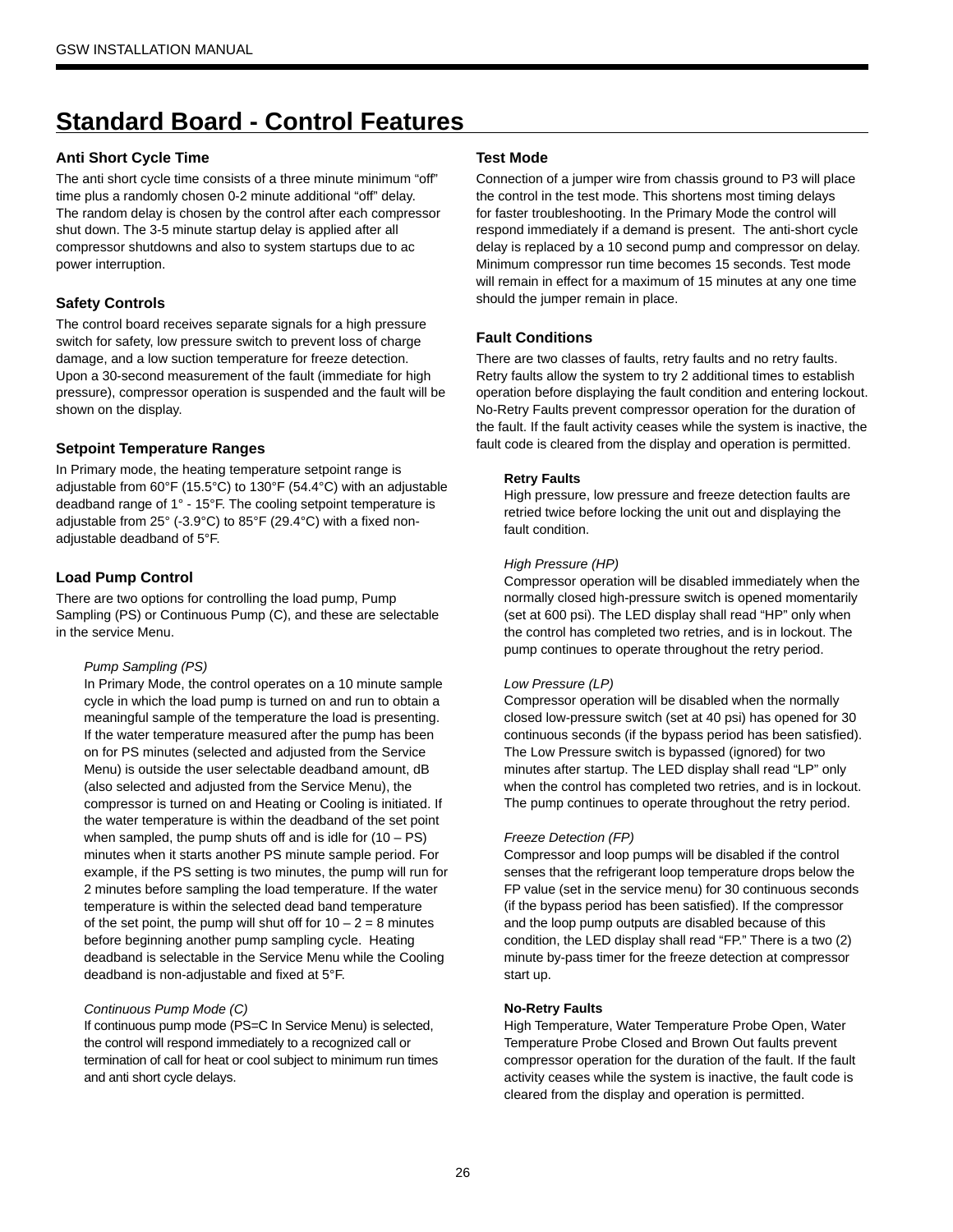### **Standard Board - Control Features cont.**

#### *High Temperature*

Compressor operation will be disabled when the control senses an entering load side water temperature of 130° F regardless of mode.

#### *Water Temperature Probe Open (PO)*

Compressor and pump operation will be disabled when the control senses that the water probe is open or has infinite resistance. The LED display shall read "PO."

#### *Water Temperature Probe Closed (HC)*

Compressor and pump operation will be disabled when the control senses that the water probe is closed or has no resistance. The LED display shall read "HC."

#### *Freeze Detection Probe Open (dO)*

Compressor and pump operation will be disabled when the control senses that the freeze detection probe is open or has infinite resistance. The LED display shall read "dO."

#### *Freeze Detection Probe Closed (dC)*

Compressor and pump operation will be disabled when the control senses that the freeze detection probe is closed or has no resistance. The LED display shall read "dC."

#### *Brown-Out (B0)*

All operation will be disabled when the control voltage falls below 18VAC for 10-15 continuous seconds.

#### **Resetting Lockouts**

To reset any lockout condition, place the unit into the standby mode for at least 5 seconds. After the lockout has been reset, the fault display will be turned off. Cycling control power will also clear the display. Non-Retry Faults must be cleared for the display and lockout to clear.

#### **Power Down (power outage)**

The controller will store its Service Menu settings and current Mode selection in non-volatile memory so that these settings are retained through any power outage. Current operating conditions are not stored and the controller must evaluate its current conditions.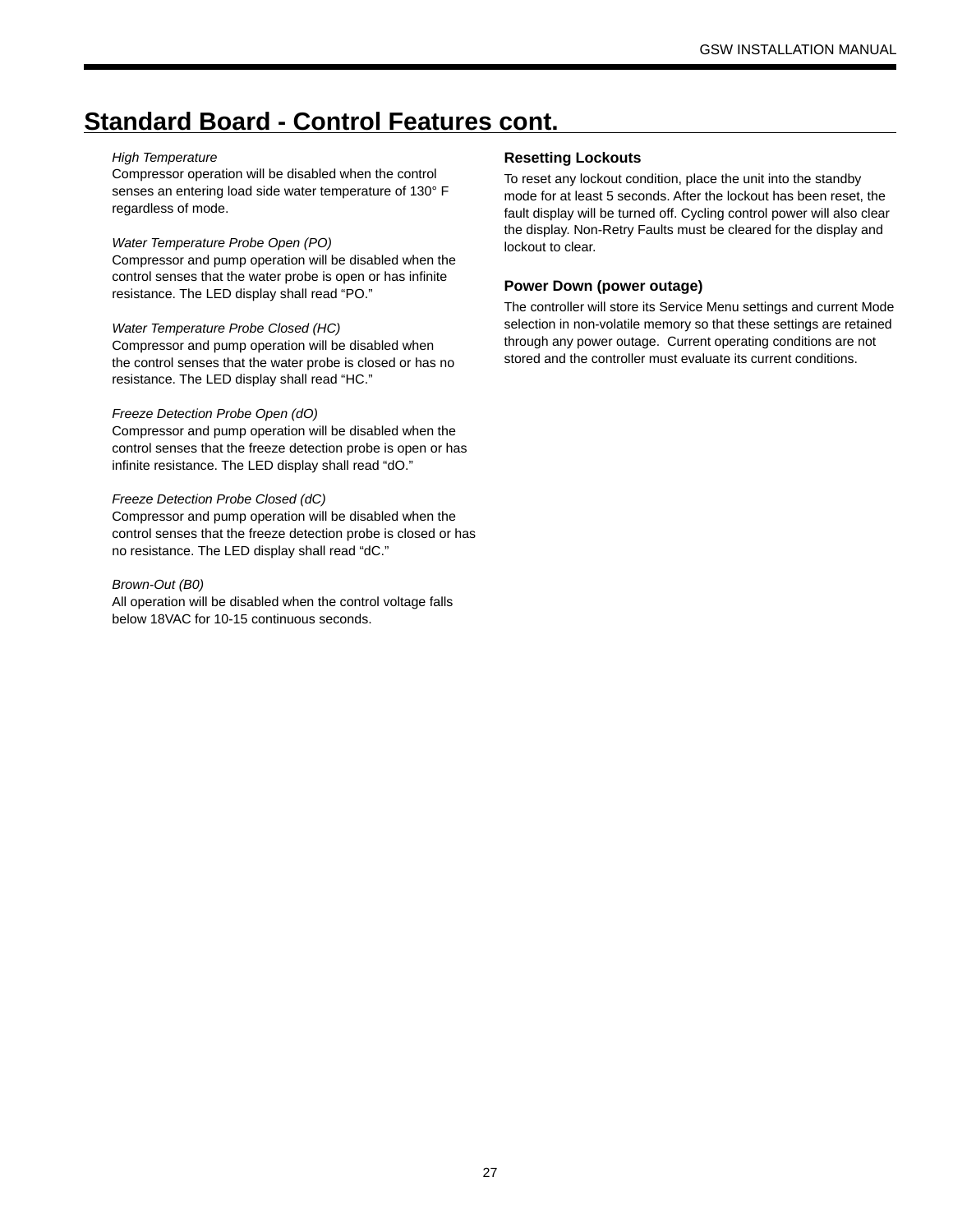# **Standard Control - Panel Configuration**

The control panel allows you to access the service menu on the unit. The control panel has three 7-segment LED screens that display the:

- Water temperature
- Configuration menu

There are six (6) LED indicators that indicate when the SECONDARY OUTPUT is active or the unit is on one of the following modes:

- Standby Mode
- Heating Mode
- Cooling Mode
- Primary (Master) Mode

The control panel has both UP and DOWN (arrow) buttons and a MODE button. The UP and DOWN buttons allow you to change the set point or scroll through the configuration menu. The MODE button allow you to change mode as well as enter and exit parameters while in configuration mode.

#### **Control Panel Configuration**

The configuration menu allows you to properly set and adjust all of the unit's operating parameters to fit your application.

To enter configuration mode and configure parameters, follow these procedures:

- 1. Hold down both the UP and DOWN buttons simultaneously for five seconds, or until the LED screen displays "**LC**".
- 2. Press the UP or DOWN arrow until "**50**" is displayed.
- 3. Press the MODE button. The screen should display "**SC**" to indicate the controller is in configuration mode.
- 4. Once in configuration mode, press the UP or DOWN arrow to scroll through the menu.
- 5. Press the MODE button to enter the parameter. (Refer to the parameter table for a list of configurable parameters.)
- 6. Once in the parameter, press the UP or DOWN arrow to change the parameter.
- 7. Press the MODE button to return to the main menu.

**NOTE:** The controller will exit the configuration mode after 30 seconds if no key is pressed.

#### *Control Panel*



#### **Changing the Setpoint**

- 1. Pressing the UP or DOWN arrow once will display the setpoint.
- 2. The setpoint will flash.
- 3. When the setpoint is flashing, the **UP** and **DOWN** arrow will change the setpoint by one degree.
- 4. In Primary mode, the heating temperature setpoint range is adjustable from 60°F (15.5°C) to 130°F (54.4°C) with an adjustable deadband range of 1° - 15°F. The cooling setpoint temperature is adjustable from 25° (-3.9°C) to 85°F (29.4°C) with a fixed non-adjustable deadband of 5°F.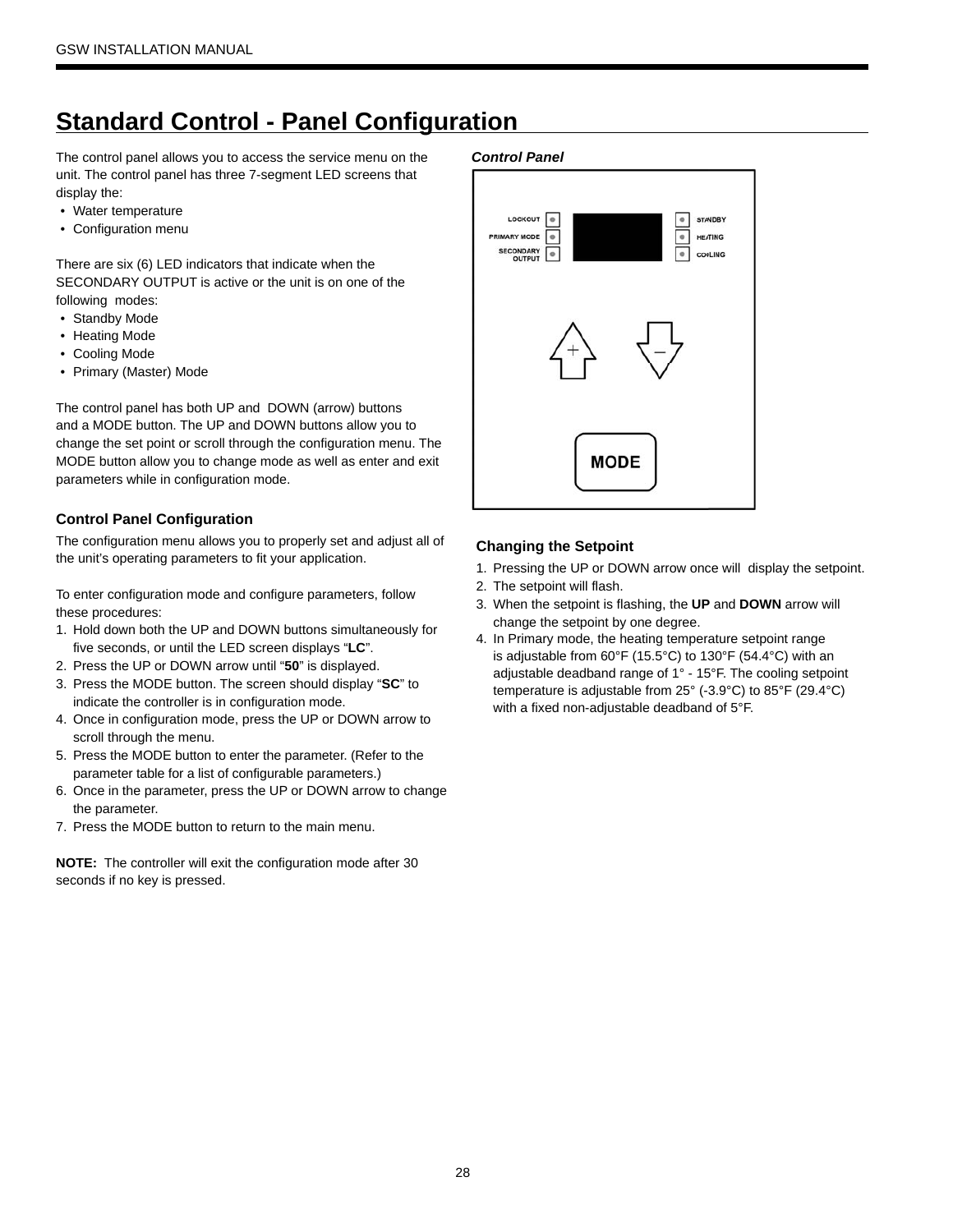# **Standard Control - Panel Configuration cont.**

### **Remote Aquastat Secondary Mode (Y1)**

In secondary mode the compressor output is determined by an external aquastat. The compressor shall engage 10 seconds after the Y1 call has been received. The compressor shall de-activate 10 seconds after the Y1 has been removed. The secondary output is controlled by a Derivative Controller. If the change in the water temperature is less than a selected value (d) in a selected period of time (P), the secondary output shall activate.

### **Parameter Functions and Settings**

| <b>Parameter</b> | <b>Function</b>                       | <b>Description</b>                                                                                                                                                                                                                                                                           | Factory<br><b>Setting</b> | Range                     | <b>Increments</b>                |
|------------------|---------------------------------------|----------------------------------------------------------------------------------------------------------------------------------------------------------------------------------------------------------------------------------------------------------------------------------------------|---------------------------|---------------------------|----------------------------------|
| <b>SC</b>        | Calibrate<br>the Water<br>Sensor      | This will allow the temperature displayed to be adjusted<br>to match a temperature reading from an external<br>source.                                                                                                                                                                       | $0^{\circ}F$              | $-9^\circ$ to 10 $^\circ$ | 1                                |
| dB               | Dead Band<br>(Heating)                | This parameter is used to determine when the<br>compressor should be activated. If the temperature<br>is below the setpoint minus the dB value (in heating<br>mode) then the compressor will activate. The cooling<br>deadband is fixed at 5°F and non-adjustable.                           | $1^{\circ}$ F             | $1^\circ$ to $15^\circ$   | $\mathbf{1}$                     |
| <b>CF</b>        | Celsius/<br>Fahrenheit<br>Selection   | This parameter selects the units for which the<br>temperature will be displayed.                                                                                                                                                                                                             | F                         | F or C                    | N/A                              |
| <b>FP</b>        | Freeze<br>Detection                   | There are three settings for this parameter; OL, CL, and<br>P. OL is the open loop setting which corresponds to<br>32°F (0°C). CL is the closed loop setting which is 15°F<br>(-9°C). P is the process setting which is 5°F (-15°C).                                                         | $32^{\circ}F$             | P,CL,OL                   | N/A                              |
| <b>SL</b>        | Primary/<br>Secondary<br>Setting      | Primary mode utilizes an internal aquastat to determine<br>the activity of the compressor. In secondary mode the<br>compressor output is determined by an external aquastat.                                                                                                                 | $\Omega$<br>(Primary)     | $0$ or $1$                | $1 =$ Secondary<br>$0 = Primary$ |
| IC               | Initial<br>Condition                  | This parameter is used to determine the state of the<br>secondary output of the primary unit. If the actual water<br>temperature is greater than the IC value away from the<br>set point, the secondary output will be activated.                                                            | $10^{\circ}$ F            | $0^\circ$ to $20^\circ$   | $1^{\circ}$                      |
| d                | Derivative                            | This parameter is used to determine the state of the<br>secondary output of the primary and secondary unit. If<br>the change in temperature is less than the d value the<br>secondary output will activate.                                                                                  | $1^{\circ}F$              | $0^\circ$ to $5^\circ$    | $1^{\circ}$                      |
| P                | Period                                | This determines how often the derivative will<br>be calculated.                                                                                                                                                                                                                              | 5 min                     | 1 to 5 min                | 1 min                            |
| <b>PS</b>        | Pump<br>Sampling<br>Time<br>Selection | This parameter determines how long the pump is<br>activated before the controller takes a sample of the<br>water temperature. The range of this parameter is from<br>1 to 5 minutes and is factory set to 3 minutes. The<br>pump can also be set to run continuously when PS is<br>set to C. | 3 min                     | 1 to 5 min<br>or C        | 1 min                            |
| Fd               | Freeze<br>Detection<br>Display        | This displays the current temperature of the freeze<br>detection sensor.                                                                                                                                                                                                                     | N/A                       | 0° to 130°                | N/A                              |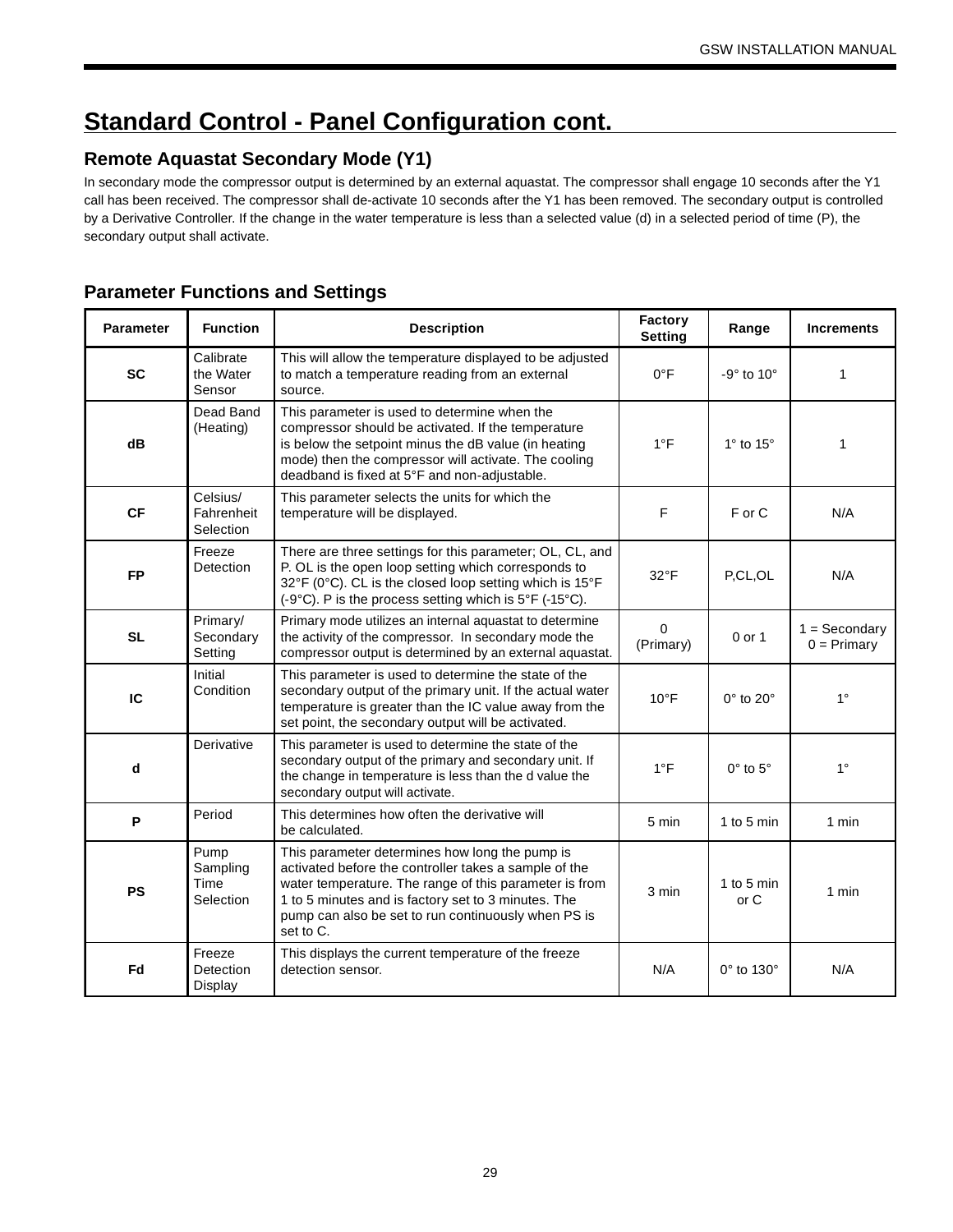# **Reference Calculations**

#### **Heating Calculations:**  $LWT = EWT - HE$

 $GPM \times C^*$ 

 $HE = C^* x GPM x (EWT - LWT)$   $HR = C^* x GPM x (LWT - EWT)$ 

**Cooling Calculations:**  $LWT = EWT + HR$ GPM x C\*

**NOTE: \*** C = 500 for pure water, 485 for brine.

### **Legend**

### **Abbreviations and Definitions**

- $ELT$  = entering load fluid temperature to heat pump  $kW$  = kilowatts
- 
- $LLT =$  leaving load fluid temperature from heat pump  $HE =$  heat extracted in MBTUH
- 
- 
- 
- $LWPD = load \ncoax water pressure \ drop$  EER = energy efficiency ratio, cooling
- 
- EWT = entering water temperature HR = heat rejected in MBTUH
- Brine = water with a freeze inhibiting solution
- 
- SWPD = source coax water pressure drop  $EST = entering source fluid temperature to heat pump$ 
	-
- PSI = pressure drop in pounds per square inch LST = leaving source fluid temperature from heat pump
- LGPM = load flow in gallons per minute Theorem HC = total heating capacity in MBTUH
- FT  $HD = pressure drop in feet of head$  COP = coefficient of performance, heating [HC/kW x 3.413]
	-
- LWT = leaving water temperature TC = total cooling capacity in MBTUH
	-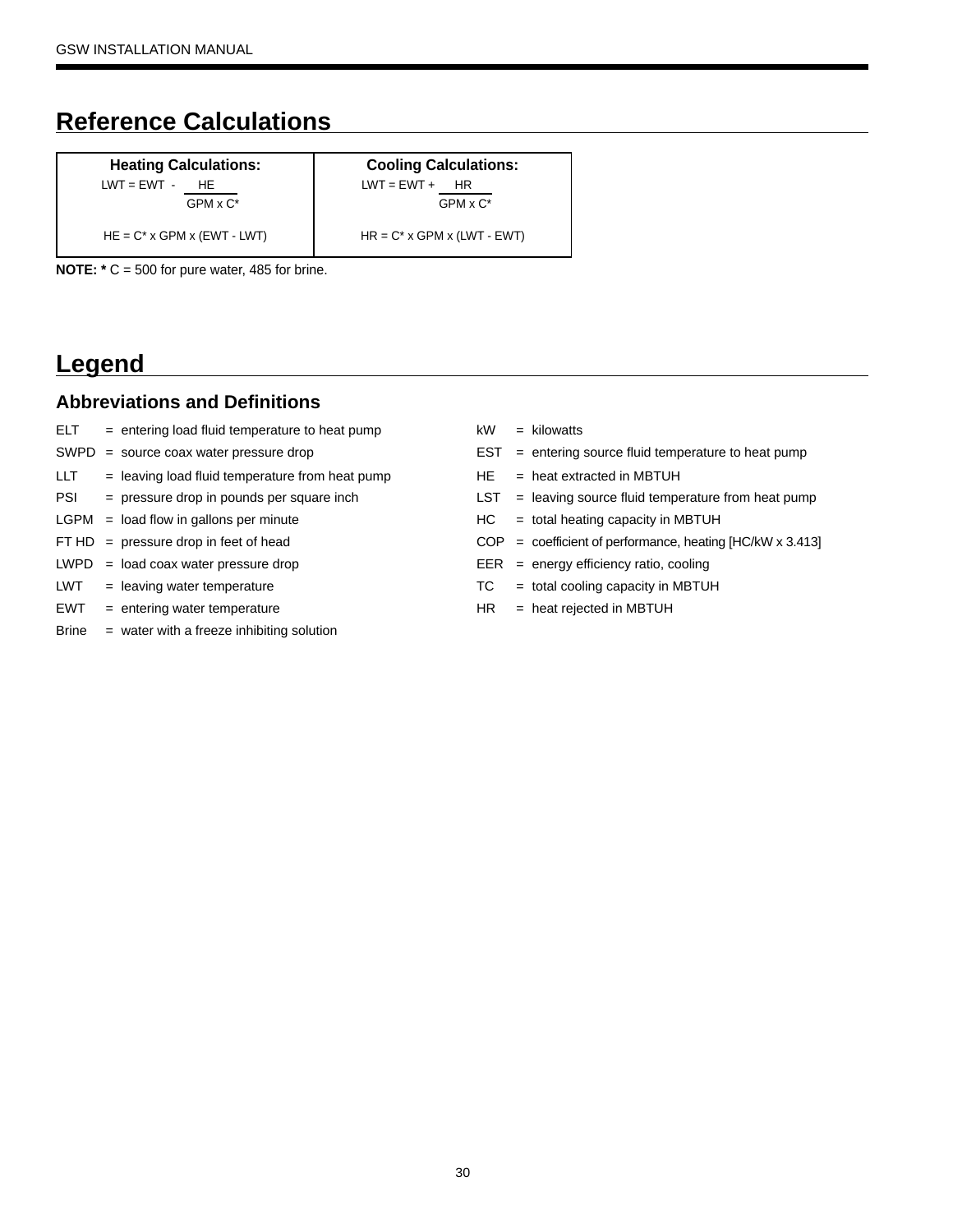# **AHRI Data**

### **English (IP) Units**

|              |                               |                    |                             | Water Loop Heat Pump |                             |                  | <b>Ground Water Heat Pump</b> |                         |                                                                               |                         |                                       |                                    |                                      |  |  |
|--------------|-------------------------------|--------------------|-----------------------------|----------------------|-----------------------------|------------------|-------------------------------|-------------------------|-------------------------------------------------------------------------------|-------------------------|---------------------------------------|------------------------------------|--------------------------------------|--|--|
| <b>Model</b> | Capacity<br><b>Modulation</b> |                    | <b>Flow Rate</b>            |                      |                             |                  |                               |                         | Heating<br>Coolina<br>86°F Source<br>68°F Source<br>53.6°F Load<br>104°F Load |                         | Coolina<br>59°F Source<br>53.6°F Load |                                    | Heating<br>50°F Source<br>104°F Load |  |  |
|              |                               | Load<br><b>GPM</b> | <b>Source</b><br><b>GPM</b> | Capacity<br>Btuh     | <b>EER</b><br><b>Btuh/W</b> | Capacity<br>Btuh | <b>COP</b>                    | Capacity<br><b>Btuh</b> | <b>EER</b><br><b>Btuh/W</b>                                                   | Capacity<br><b>Btuh</b> | <b>COP</b>                            | Energy<br><b>Star</b><br>Compliant |                                      |  |  |
| 018          | Single                        | 5                  | 5                           | 16.400               | 14.0                        | 22.200           | 4.5                           | 18.800                  | 22.9                                                                          | 18.500                  | 3.7                                   | Yes                                |                                      |  |  |
| 025          | Single                        | ⇁                  |                             | 23.700               | 13.6                        | 32.800           | 4.6                           | 26.700                  | 21.2                                                                          | 27.100                  | 3.8                                   | Yes                                |                                      |  |  |
| 040          | Single                        | 10                 | 10                          | 35.900               | 15.5                        | 47.900           | 4.8                           | 40.900                  | 23.4                                                                          | 39.100                  | 3.9                                   | Yes                                |                                      |  |  |
| 050          | Single                        | 15                 | 15                          | 49.800               | 13.9                        | 65.000           | 4.4                           | 55.600                  | 21.6                                                                          | 54.200                  | 3.7                                   | Yes                                |                                      |  |  |
| 060          | Single                        | 18                 | 18                          | 55.400               | 13.6                        | 78.000           | 4.7                           | 62.500                  | 20.6                                                                          | 63.200                  | 3.8                                   | Yes                                |                                      |  |  |
| 075          | Single                        | 19                 | 19                          | 66.000               | 12.3                        | 93.100           | 4.2                           | 74.100                  | 18.0                                                                          | 77.100                  | 3.5                                   | <b>No</b>                          |                                      |  |  |

|                                               |                  |                    |                                       |                         | <b>Ground Loop Heat Pump</b>         |                         |            |                                    |  |  |  |
|-----------------------------------------------|------------------|--------------------|---------------------------------------|-------------------------|--------------------------------------|-------------------------|------------|------------------------------------|--|--|--|
| Capacity<br><b>Model</b><br><b>Modulation</b> | <b>Flow Rate</b> |                    | Coolina<br>77°F Source<br>53.6°F Load |                         | Heating<br>32°F Source<br>104°F Load |                         |            |                                    |  |  |  |
|                                               |                  | Load<br><b>GPM</b> | Source<br><b>GPM</b>                  | Capacity<br><b>Btuh</b> | <b>EER</b><br><b>Btuh/W</b>          | Capacity<br><b>Btuh</b> | <b>COP</b> | Energy<br><b>Star</b><br>Compliant |  |  |  |
| 018                                           | Single           | 5                  | 5                                     | 17.300                  | 16.6                                 | 14.700                  | 3.1        | Yes                                |  |  |  |
| 025                                           | Single           | 7                  | 7                                     | 24.700                  | 16.1                                 | 22.000                  | 3.1        | Yes                                |  |  |  |
| 040                                           | Single           | 10                 | 10                                    | 37.700                  | 17.5                                 | 30.500                  | 3.1        | Yes                                |  |  |  |
| 050                                           | Single           | 15                 | 15                                    | 51.500                  | 16.4                                 | 44.200                  | 3.1        | Yes                                |  |  |  |
| 060                                           | Single           | 18                 | 18                                    | 58.000                  | 16.1                                 | 50.100                  | 3.1        | Yes                                |  |  |  |
| 075                                           | Single           | 19                 | 19                                    | 68,400                  | 14.0                                 | 61,500                  | 2.9        | No.                                |  |  |  |

**NOTE:** All ratings based upon 208V operation.

01/03/12

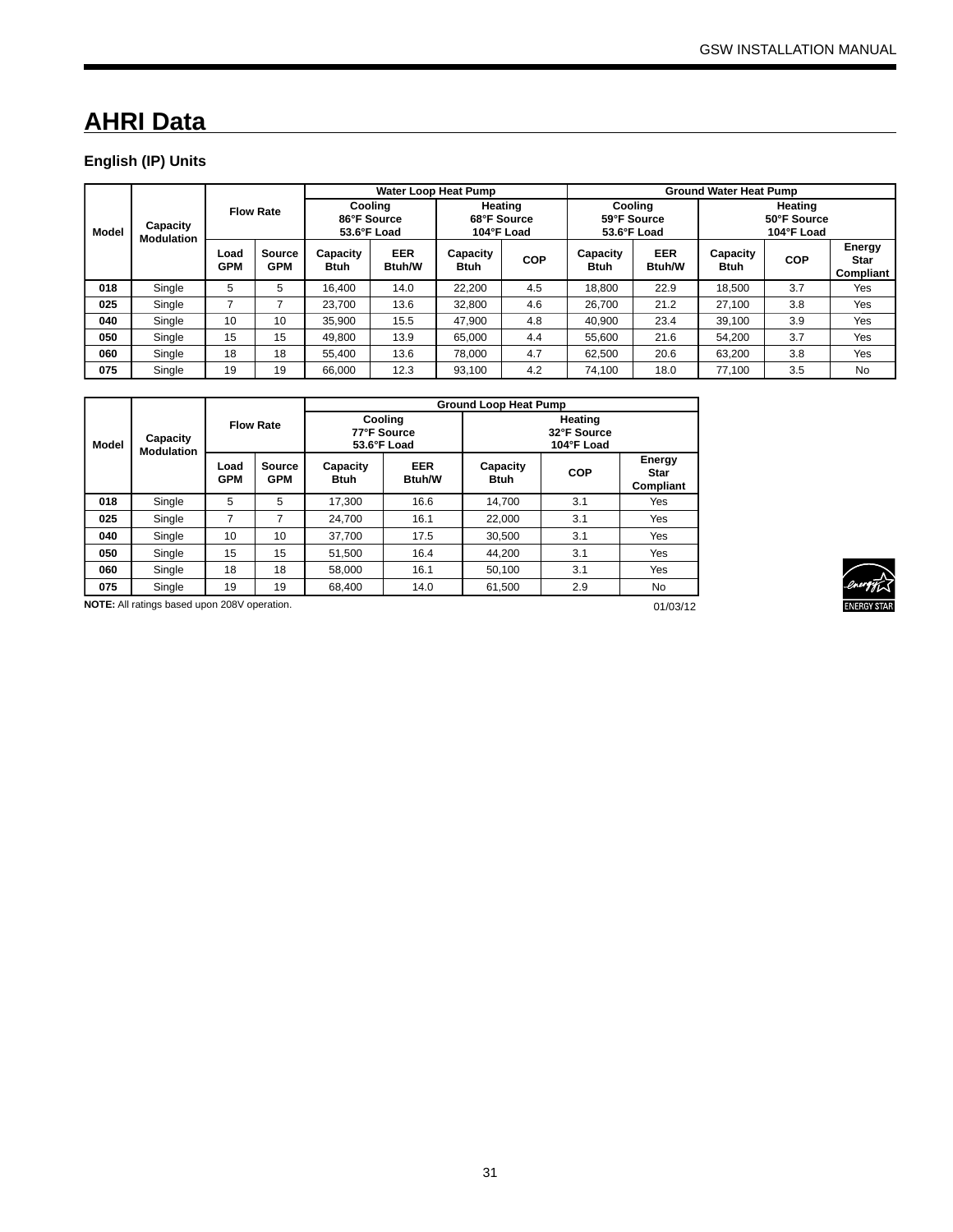### **Pressure Drop**

| <b>Model</b> | <b>GPM</b> |      |      | Pressure Drop (psi) |       |       |
|--------------|------------|------|------|---------------------|-------|-------|
|              |            | 30°F | 60°F | $80^{\circ}$ F      | 100°F | 120°F |
|              | 3.0        | 0.5  | 0.4  | 0.4                 | 0.3   | 0.3   |
| 018R*        | 4.0        | 1.1  | 0.9  | 0.9                 | 0.8   | 0.8   |
|              | 5.0        | 1.6  | 1.4  | 1.4                 | 1.3   | 1.3   |
|              | 6.0        | 2.1  | 1.9  | 1.9                 | 1.8   | 1.8   |
|              | 4.0        | 0.7  | 0.6  | 0.4                 | 0.3   | 0.3   |
| 025R*        | 5.5        | 1.3  | 1.1  | 0.9                 | 0.7   | 0.6   |
|              | 7.0        | 1.9  | 1.7  | 1.5                 | 1.3   | 1.2   |
|              | 8.5        | 2.6  | 2.4  | 2.2                 | 2.0   | 1.9   |
|              | 5.0        | 0.9  | 0.6  | 0.6                 | 0.5   | 0.5   |
| 040H/R       | 7.5        | 2.3  | 2.1  | 2.0                 | 1.9   | 1.8   |
|              | 10.0       | 3.7  | 3.5  | 3.3                 | 3.2   | 3.0   |
|              | 12.5       | 5.0  | 4.7  | 4.4                 | 4.2   | 4.0   |
|              | 8.0        | 1.7  | 1.4  | 1.4                 | 1.3   | 1.3   |
| 050H/R       | 11.5       | 3.6  | 3.4  | 3.2                 | 3.0   | 2.8   |
|              | 15.0       | 5.6  | 5.4  | 5.0                 | 4.6   | 4.2   |
|              | 18.5       | 8.3  | 8.1  | 7.6                 | 7.2   | 6.8   |
|              | 9.0        | 1.4  | 1.1  | 1.0                 | 1.0   | 0.9   |
| 060H/R       | 13.5       | 4.2  | 3.9  | 3.5                 | 3.1   | 2.7   |
|              | 18.0       | 6.9  | 6.7  | 6.0                 | 5.2   | 4.5   |
|              | 22.5       | 10.7 | 10.5 | 10.0                | 9.4   | 8.7   |
|              | 10.0       | 3.2  | 3.0  | 2.8                 | 2.7   | 2.5   |
| 075H/R       | 14.5       | 5.5  | 5.3  | 5.1                 | 4.9   | 4.7   |
|              | 19.0       | 7.9  | 7.6  | 7.3                 | 7.1   | 6.8   |
|              | 23.5       | 11.5 | 11.3 | 11.0                | 10.8  | 10.5  |

#### **Vented Only Load Side**

| Model | <b>GPM</b> | Pressure Drop (psi) |      |       |       |  |  |  |
|-------|------------|---------------------|------|-------|-------|--|--|--|
|       |            | $60^{\circ}$ F      | 80°F | 100°F | 120°F |  |  |  |
|       | 3.0        | 0.5                 | 0.4  | 0.4   | 0.3   |  |  |  |
| 018H  | 4.0        | 1.4                 | 1.3  | 1.2   | 1.2   |  |  |  |
|       | 5.0        | 2.2                 | 2.1  | 2.1   | 2.0   |  |  |  |
|       | 6.0        | 3.0                 | 2.9  | 2.9   | 2.8   |  |  |  |
|       | 4.0        | 1.3                 | 1.3  | 1.2   | 1.2   |  |  |  |
| 025H  | 5.5        | 3.0                 | 2.9  | 2.8   | 2.7   |  |  |  |
|       | 7.0        | 4.6                 | 4.4  | 4.3   | 4.1   |  |  |  |
|       | 8.5        | 6.7                 | 6.5  | 6.4   | 6.2   |  |  |  |

7/13/09 **NOTES:** Temperatures are Entering Water Temperatures. Double wall vented coax for heating potable water

8/9/10 **NOTES:** Temperatures are Entering Water Temperatures \*Domestic water heating units source side pressure drop and reversible units load and source pressure drop.

**Operating Limits**

|                                 | Cooling |        | Heating |        |  |
|---------------------------------|---------|--------|---------|--------|--|
| <b>Operating Limits</b>         | °F      | ۰c     | °F      | ۰c     |  |
| <b>Source Side Water Limits</b> |         |        |         |        |  |
| Minimum Entering Water          | 30      | $-1.1$ | 20      | $-6.7$ |  |
| Normal Entering Water           | 85      | 29.4   | 60      | 15.6   |  |
| Maximum Entering Water          | 110     | 43.3   | 90      | 32.2   |  |
| <b>Load Side Water Limits</b>   |         |        |         |        |  |
| Minimum Entering Water          | 50      | 10.0   | 60      | 15.6   |  |
| Normal Entering Water           | 60      | 15.6   | 100     | 37.8   |  |
| Maximum Entering Water          | 90      | 32.2   | 120     | 48.9   |  |

**NOTES:** Minimum/maximum limits are only for start-up conditions, and are meant for bringing the space up to occupancy temperature. Units are not designed to operate at the minimum/maximum conditions on a regular basis. The operating limits are dependant upon three primary factors: 1) entering source temperature, 2) entering load temperature, and 3) flow rate (gpm). When any of the factors are at the minimum or maximum levels, the other two factors must be at the normal level for proper and reliable unit operation. Consult the Capacity Tables for each model to determine allowable normal operating conditions. Units are not designed for outdoor installation.

### **Heating with High Source Temperatures**

Heating water with a water to water unit using high source temperatures can lead to operating conditions that fall outside of the system operating range. The condition occurs when the loop (source) temperature exceeds 70°F [21.1°C] with a full flow of 3 GPM per ton [0.054 LPS per kW]. Under this scenario, the evaporating temperature can fall outside of the compressor operating window.

To allow the system to operate correctly, restricting the source side flow when the evaporating temperature exceeds 55°F [12.7°C] is recommended. One way of accomplishing this is to use a flowrestricting valve on the source loop circuit that is controlled by the evaporating temperature. Locate the sensing device on the refrigerant inlet of the evaporator.

As an alternative to the evaporating temperature, the suction line temperature can be monitored with the same control capability. In this control, temperature should be a maximum of 65°F [18.3°C].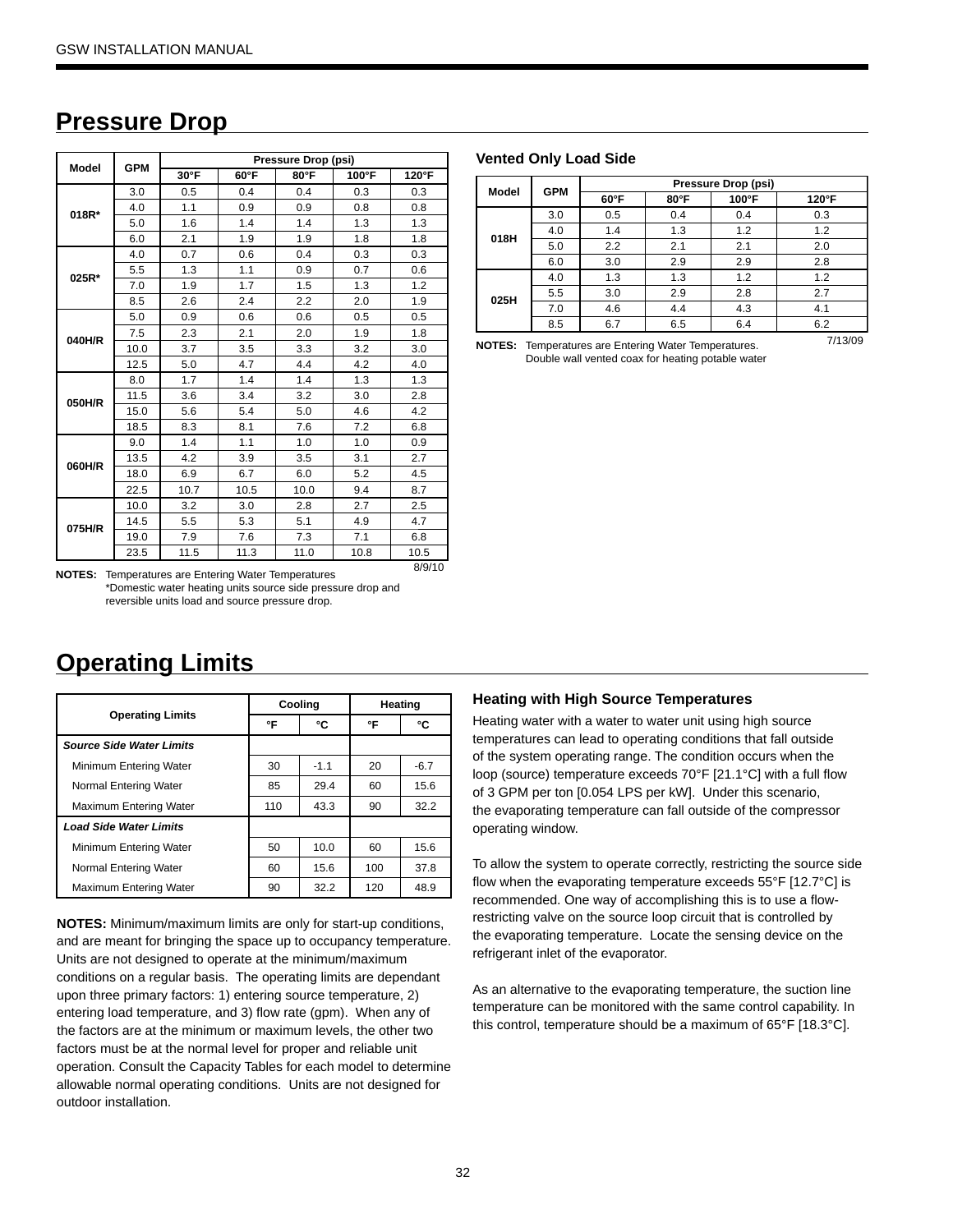# **Dimensional Data**



**NOTE:** Plastic front panel extends 1.4" (3.56 cm) beyond front of cabinet. 6/18/09

|           |                                      |       | <b>Overall Cabinet</b> |       |                             |                       |                                |                                | <b>Water Connections</b> |                          |                             |                               |                                   | <b>Electrical Knockouts</b> |             |                        |
|-----------|--------------------------------------|-------|------------------------|-------|-----------------------------|-----------------------|--------------------------------|--------------------------------|--------------------------|--------------------------|-----------------------------|-------------------------------|-----------------------------------|-----------------------------|-------------|------------------------|
|           |                                      |       |                        |       |                             |                       |                                |                                |                          |                          |                             |                               |                                   |                             | κ           |                        |
| Model     | F<br>Е<br>н<br>C<br>D<br>в<br>G<br>А |       |                        |       | $1/2$ in.<br>cond           | 3/4 in.<br>cond       | $3/4$ in.<br>cond              |                                |                          |                          |                             |                               |                                   |                             |             |                        |
|           |                                      | Depth | Height                 | Width | Load<br>Liquid<br><b>In</b> | Load<br>Liquid<br>Out | <b>Source</b><br>Liquid<br>In. | <b>Source</b><br>Liguid<br>Out | <b>HWG In</b>            | <b>HWG</b><br>Out        | Load<br>Water<br><b>FPT</b> | Source<br>Water<br><b>FPT</b> | <b>HWG</b><br>Water<br><b>FPT</b> | Low<br>Voltage              | Ext<br>Pump | Power<br><b>Supply</b> |
| 018       | in.                                  | 23.5  | 26.1                   | 19.5  | 10.0                        | 22.2                  | 10.0                           | 22.2                           | -                        | $\overline{\phantom{0}}$ | in.                         | 1 in.                         | $\overline{a}$                    | 16.0                        | 14.2        | 14.2                   |
|           | cm.                                  | 59.7  | 66.3                   | 49.5  | 25.4                        | 56.4                  | 25.4                           | 56.4                           | ۰                        | ٠                        | 25.4 mm                     | 25.4 mm                       | $\overline{\phantom{a}}$          | 40.6                        | 36.1        | 36.1                   |
|           | in.                                  | 23.5  | 26.1                   | 19.5  | 10.0                        | 22.2                  | 10.0                           | 22.2                           | -                        | $\overline{\phantom{0}}$ | in.                         | 1 in.                         | $\overline{\phantom{0}}$          | 16.0                        | 14.2        | 14.2                   |
| 025       | cm.                                  | 59.7  | 66.3                   | 49.5  | 25.4                        | 56.4                  | 25.4                           | 56.4                           | -                        | $\sim$                   | 25.4 mm                     | 25.4 mm                       | $\overline{\phantom{a}}$          | 40.6                        | 36.1        | 36.1                   |
|           | in.                                  | 31.0  | 26.2                   | 22.0  | 2.1                         | 19.6                  | 2.1                            | 19.6                           | 23.9                     | 23.9                     | 1 in.                       | 1 in.                         | $1/2$ in.                         | 17.1                        | 14.8        | 17.1                   |
| 040       | cm.                                  | 78.7  | 66.5                   | 55.9  | 5.3                         | 49.8                  | 5.3                            | 49.8                           | 60.7                     | 60.7                     | 25.4 mm                     | 25.4 mm                       | $12.7 \text{ mm}$                 | 43.4                        | 37.6        | 43.4                   |
|           | in.                                  | 31.0  | 26.2                   | 22.0  | 2.2                         | 20.6                  | 2.2                            | 20.6                           | 23.9                     | 23.9                     | $1 - 1/4$ in.               | $1 - 1/4$ in.                 | $1/2$ in.                         | 17.1                        | 14.8        | 17.1                   |
| 050       | cm.                                  | 78.7  | 66.5                   | 55.9  | 5.6                         | 52.3                  | 5.6                            | 52.3                           | 60.7                     | 60.7                     | 31.8 mm                     | 31.8 mm                       | $12.7 \text{ mm}$                 | 43.4                        | 37.6        | 43.4                   |
|           | in.                                  | 31.0  | 26.2                   | 22.0  | 2.4                         | 23.0                  | 2.4                            | 23.0                           | 20.6                     | 20.6                     | $1 - 1/4$ in.               | $1 - 1/4$ in.                 | $1/2$ in.                         | 17.1                        | 14.8        | 17.1                   |
| 060 & 075 | cm.                                  | 78.7  | 66.5                   | 55.9  | 6.1                         | 58.4                  | 6.1                            | 58.4                           | 52.3                     | 52.3                     | $31.8 \text{ mm}$           | 31.8 mm                       | $12.7 \text{ mm}$                 | 43.4                        | 37.6        | 43.4                   |

|                                                                              |     |                   |                       |                            |                                |               | <b>Water Connections</b> |                 |                  |                                |                                | <b>Electrical Knockouts</b> |             |                        |                        |
|------------------------------------------------------------------------------|-----|-------------------|-----------------------|----------------------------|--------------------------------|---------------|--------------------------|-----------------|------------------|--------------------------------|--------------------------------|-----------------------------|-------------|------------------------|------------------------|
|                                                                              |     | м                 | N                     | O                          | D                              | Q             | R                        | s               |                  |                                |                                | W                           |             |                        |                        |
| Model                                                                        |     | Load<br>Liquid In | Load<br>Liquid<br>Out | <b>Source</b><br>Liquid In | <b>Source</b><br>Liquid<br>Out | <b>HWG In</b> | <b>HWG Out</b>           | Power<br>Supply | Low Volt-<br>age | Side<br>Power<br><b>Supply</b> | Side<br>Power<br><b>Supply</b> | Ext<br>Pump                 | Ext<br>Pump | Power<br><b>Supply</b> | Power<br><b>Supply</b> |
| 018                                                                          | in. | 2.4               | 2.4                   | 2.4                        | 2.4                            |               | ۰                        | 3.5             | 2.9              | 14.9                           | 2.6                            | 2.1                         | 8.1         | 2.9                    | 4.1                    |
|                                                                              | cm. | 6.1               | 6.1                   | 6.1                        | 6.1                            |               | ۰                        | 8.9             | 7.4              | 37.8                           | 6.6                            | 5.3                         | 4.4         | 7.4                    | 10.4                   |
| 025                                                                          | in. | 2.4               | 2.4                   | 2.4                        | 2.4                            |               | $\overline{\phantom{a}}$ | 3.5             | 2.9              | 14.9                           | 2.6                            | 2.1                         | 8.1         | 2.9                    | 4.1                    |
|                                                                              | cm. | 6.1               | 6.1                   | 6.1                        | 6.1                            |               | ۰                        | 8.9             | 7.4              | 37.8                           | 6.6                            | 5.3                         | 4.4         | 7.4                    | 10.4                   |
| 040                                                                          | in. | 1.6               | 2.8                   | 2.8                        | 1.6                            | 2.0           | 1.8                      | 4.8             | 4.8              | 17.1                           | 2.8                            | 14.9                        | 4.8         | 4.8                    | 17.1                   |
|                                                                              | cm. | 4.1               | 7.0                   | 7.0                        | 4.1                            | 5.1           | 4.6                      | 12.2            | 12.2             | 43.4                           | 7.0                            | 37.8                        | 12.2        | 12.2                   | 43.4                   |
| 050                                                                          | in. | 1.8               | 3.6                   | 3.6                        | 1.8                            | 2.1           | 1.8                      | 4.8             | 4.8              | 17.1                           | 2.8                            | 14.9                        | 4.8         | 4.8                    | 17.1                   |
|                                                                              | cm. | 4.6               | 9.1                   | 9.1                        | 4.6                            | 5.3           | 4.6                      | 12.2            | 12.2             | 43.4                           | 7.1                            | 37.8                        | 12.2        | 12.2                   | 43.4                   |
| 060 & 075                                                                    | in. | 1.8               | 4.0                   | 4.0                        | 1.8                            | 4.2           | 1.4                      | 4.8             | 4.8              | 17.1                           | 2.8                            | 14.9                        | 4.8         | 4.8                    | 17.1                   |
|                                                                              | cm. | 4.6               | 10.2                  | 10.2                       | 4.6                            | 10.7          | 3.6                      | 12.2            | 12.2             | 43.4                           | 7.1                            | 37.8                        | 12.2        | 12.2                   | 43.4                   |
| NOTE: Plastic front panel extends 1.4 in. (3.56 cm) beyond front of cabinet. |     |                   |                       |                            |                                |               |                          |                 |                  |                                |                                |                             |             |                        | 8/6/10                 |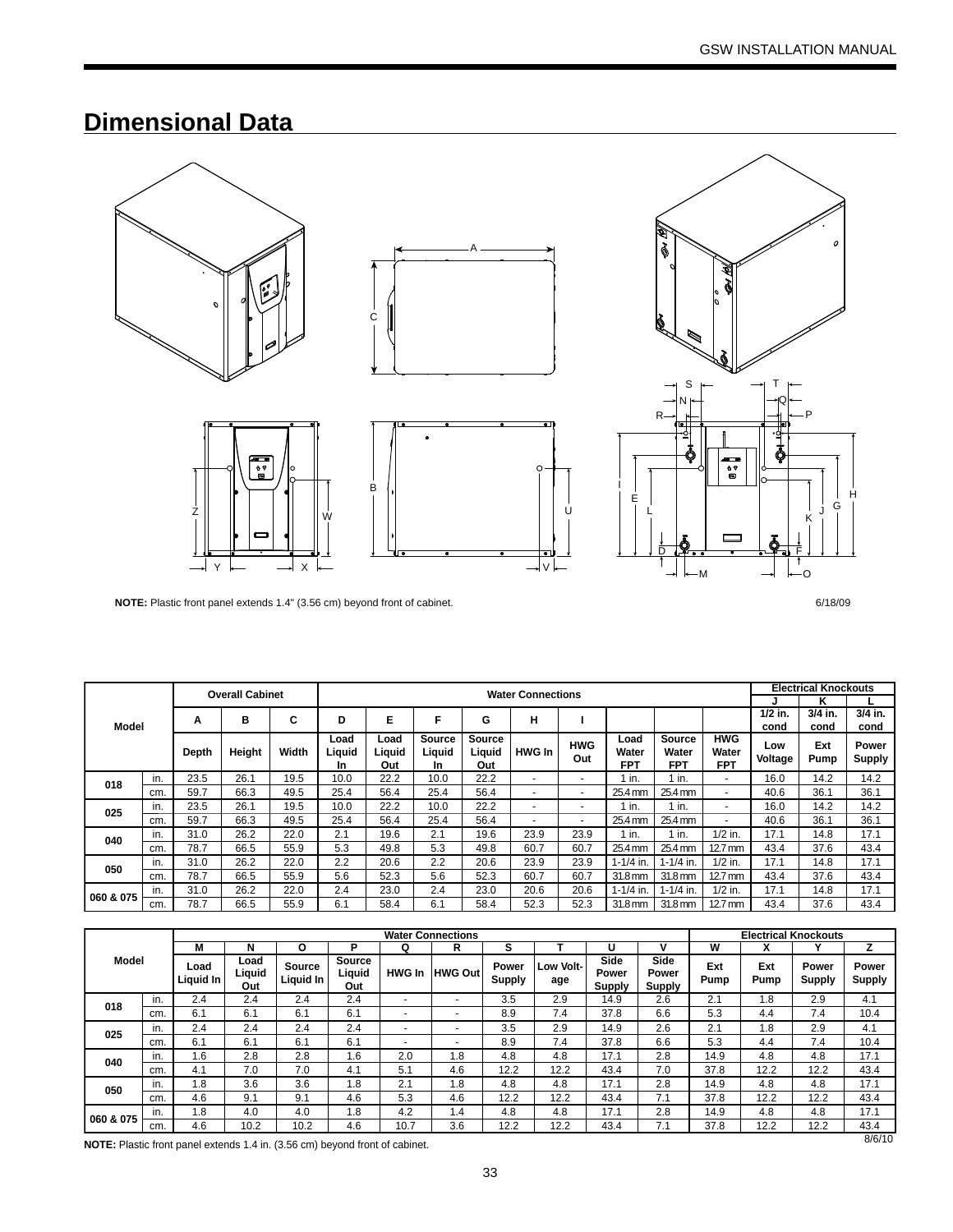# **Physical Data**

| Model                                 | 018         | 025          | 040          | 050          | 060          | 075          |  |  |
|---------------------------------------|-------------|--------------|--------------|--------------|--------------|--------------|--|--|
| Compressor (1 each)                   |             | Scroll       |              |              |              |              |  |  |
| Factory Charge R410a, oz [kg]         | 44.0 [1.25] | 58.0 [1.64]  | 70 [1.98]    | 68 [1.93]    | 104 [2.95]   | 110 [3.12]   |  |  |
| Coax & Piping Water Volume - gal [I]* | .52 [1.97]  | $.89$ [3.38] | $1.0$ [3.94] | $1.4$ [5.25] | $1.6$ [6.13] | $1.6$ [6.13] |  |  |
| Weight - Operating, lb [kg]           | 191 [86.6]  | 225 [102.1]  | 290 [131.5]  | 325 [147.4]  | 345 [156.5]  | 345 [156.5]  |  |  |
| Weight - Packaged, lb [kg]            | 213 [96.6]  | 247 [112.0]  | 305 [138.3]  | 340 [154.2]  | 360 [163.3]  | 360 [163.3]  |  |  |

**NOTE:**  $*$  Source or load side only. 8/6/10

# **Flow Rates**

#### **Source Flow Rates**

| Model | Minimum Open Loop<br><b>Flow Rate</b> | <b>Minimum Closed Loop</b><br><b>Flow Rate</b> | <b>Normal Load Flow Rate</b> | <b>Maximum Flow Rate</b> |  |
|-------|---------------------------------------|------------------------------------------------|------------------------------|--------------------------|--|
| 018   | 3.0<br>4.0                            |                                                | 5.C                          | 7.0                      |  |
| 025   | 4.0                                   | 5.0                                            | 7.0                          | 9.0                      |  |
| 040   | 5.0                                   | 8.0                                            | 10.0                         | 12.0                     |  |
| 050   | 8.0                                   | 12.0                                           | 15.0                         | 17.0                     |  |
| 060   | 9.0                                   | 13.0                                           | 18.0                         | 20.0                     |  |
| 075   | 10.0                                  | 14.0                                           | 19.0                         | 21.0                     |  |

5/15/09

#### **Load Flow Rates**

| <b>Model</b> | <b>Minimum Load Flow Rate</b> | <b>Normal Load Flow Rate</b> | <b>Maximum Flow Rate</b> |
|--------------|-------------------------------|------------------------------|--------------------------|
| 018          | 3.0                           | 5.0                          |                          |
| 025          | 4.0                           | 7.0                          | 9.0                      |
| 040          | 5.0                           | 10.0                         | 12.0                     |
| 050          | 8.0                           | 15.0                         | 17.0                     |
| 060          | 9.0                           | 18.0                         | 20.0                     |
| 075          | 10.0                          | 19.0                         | 21.0                     |

5/15/09

### **Thermistor and Compressor Resistance**

### **Thermistor Resistance Table**

| Thermistor Temperature (°F) | <b>Resistance (Ohms)</b> |
|-----------------------------|--------------------------|
| 78.8                        | $9,230 - 10,007$         |
| 77.5                        | $9.460 - 10.032$         |
| 76.5                        | $9,690 - 10,580$         |
| 75.5                        | 9.930 - 10.840           |
| 33.5                        | 30.490 - 32.080          |
| 32.5                        | 31.370 - 33.010          |
| 31.5                        | 32,270 - 33,690          |
| 30.5                        | 33,190 - 34,940          |
| 1.5                         | 79,110 - 83,750          |
| 0.5                         | 81,860 - 86,460          |
| 0.0                         | 82.960 - 87.860          |

### **Compressor Resistance Table (77°F) ±5%**

| Terminals | 018<br>ZP16K3E | 025<br>ZP23K3E | 040<br><b>HRH034U</b> | 050<br><b>ZP51K5E</b> | 060<br><b>HRH056U</b> | 075<br><b>HLJ072T</b> |
|-----------|----------------|----------------|-----------------------|-----------------------|-----------------------|-----------------------|
| C to S    | 1.87           | 2.28           | 1.395                 | 0.792                 | 0.819                 | 0.841                 |
| C to R    | 1.32           | 1.01           | 0.532                 | 0.453                 | 0.280                 | 0.291                 |
| S to R    | 3.19           | 3.29           | 1.927                 | 1.245                 | 1.099                 | 1.132                 |

**NOTE:** Resistance listed are for single phase compressors.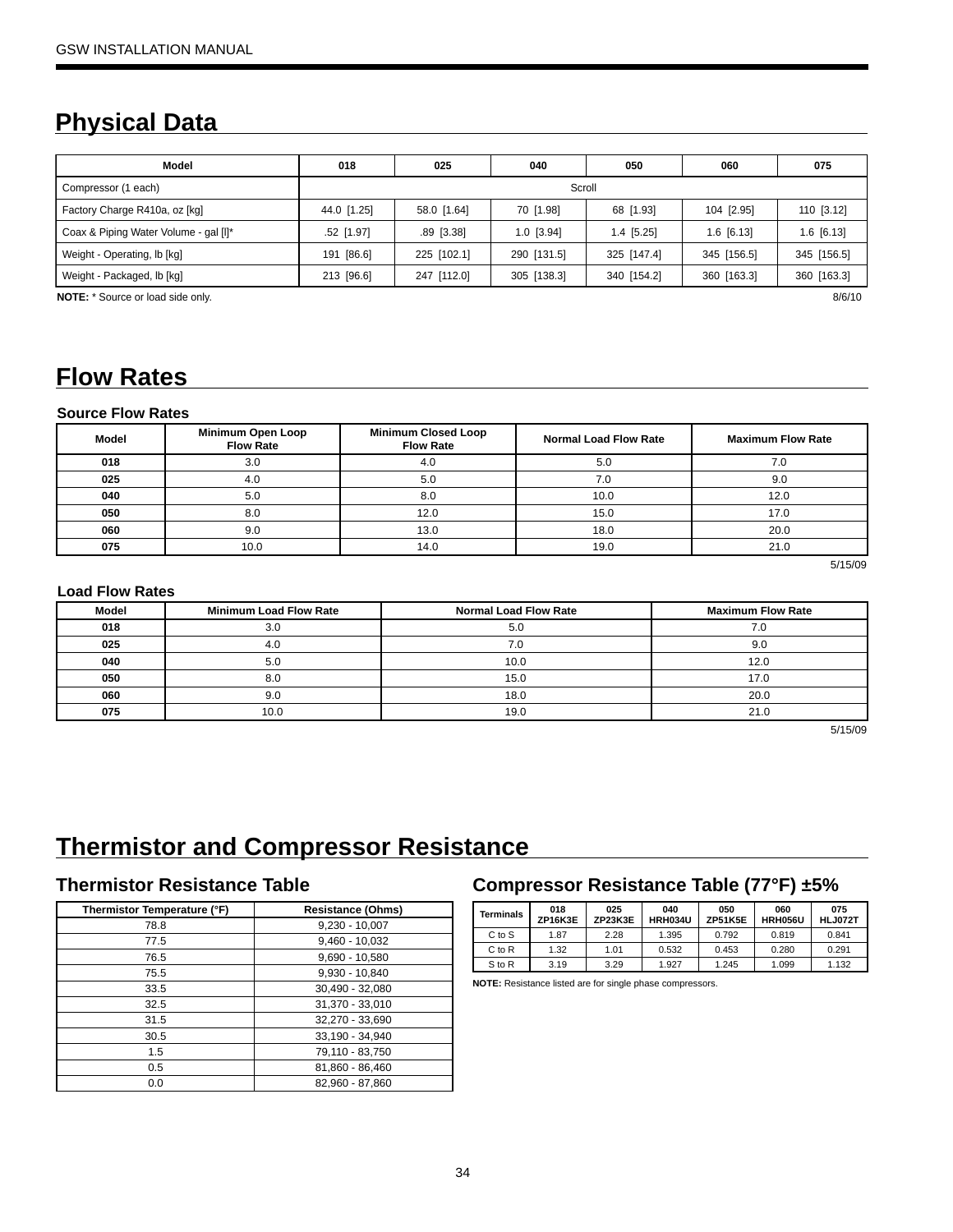# **Operating Parameters**

#### **Heating Mode**

| Entering<br>Load Temp (°F) | Entering<br>Source Temp (°F) | <b>Suction</b><br>Pressure (psig) | Discharge<br>Pressure (psig) | Superheat<br>(°F) | Subcooling<br>(°F) |
|----------------------------|------------------------------|-----------------------------------|------------------------------|-------------------|--------------------|
|                            | 20                           | 52-67                             | 195-227                      | $8 - 16$          | $5 - 15$           |
|                            | 30                           | 67-82                             | 208-235                      | $7 - 14$          | $6 - 14$           |
| 60                         | 50                           | 95-113                            | 216-245                      | $7 - 14$          | $6 - 12$           |
|                            | 70                           | 124-144                           | 225-255                      | $8 - 19$          | $5 - 15$           |
|                            | 90                           | 143-167                           | 230-275                      | 14-26             | $8 - 12$           |
|                            | 20                           | 54-69                             | 283-316                      | $8 - 16$          | $7 - 15$           |
| 80                         | 30                           | 69-84                             | 293-323                      | $10 - 12$         | $7 - 18$           |
|                            | 50                           | 98-125                            | 302-335                      | $12 - 14$         | $8 - 16$           |
|                            | 70                           | 121-148                           | 311-346                      | $14 - 18$         | $8 - 16$           |
|                            | 90                           | 144-179                           | 319-363                      | 14-26             | $8 - 16$           |
|                            | 20                           | 56-71                             | 369-405                      | $8 - 10$          | $6 - 14$           |
|                            | 30                           | 77-85                             | 378-411                      | $10 - 12$         | $7 - 15$           |
| 100                        | 50                           | 64-126                            | 388-425                      | $12 - 14$         | $7 - 15$           |
|                            | 70                           | 123-152                           | 398-438                      | $14 - 18$         | $3 - 12$           |
|                            | 90                           | 148-191                           | 408-452                      | 14-22             | $3 - 12$           |
|                            | 20                           | 59-74                             | 455-495                      | $8 - 18$          | $4 - 16$           |
|                            | 30                           | 74-87                             | 464-500                      | $6 - 16$          | $5 - 17$           |
| 120                        | 50                           | 106-128                           | 474-515                      | $5 - 17$          | $5 - 15$           |
|                            | 70                           | 125-156                           | 485-530                      | $6 - 16$          | $4 - 15$           |
|                            | 90                           |                                   | Operation not recommended    |                   |                    |

**NOTES:** Operating parameters at 3 gpm/ton source and load flow. Consult the Capacity Tables for each GSW model for normal allowable operating conditions. Some of the conditions shown above are outside of the compressor operational limits for specific models.

#### **Cooling Mode**

| Entering<br>Load Temp (°F) | Entering<br>Source Temp (°F) | <b>Suction</b><br>Pressure (psig) | Discharge<br>Pressure (psig) | Superheat<br>(°F) | Subcooling<br>(°F) |
|----------------------------|------------------------------|-----------------------------------|------------------------------|-------------------|--------------------|
|                            | 30                           | 86-99                             | 135-160                      | $12 - 22$         | $2 - 15$           |
|                            | 50                           | 92-107                            | 191-214                      | $10 - 19$         | $4 - 15$           |
| 50                         | 70                           | 98-115                            | 248-268                      | $5 - 15$          | $6 - 16$           |
|                            | 90                           | 101-119                           | 335-367                      | $6 - 15$          | $8 - 16$           |
|                            | 110                          | 105-122                           | 425-465                      | $8 - 16$          | $10 - 19$          |
| 70                         | 30                           | 89-106                            | 131-163                      | 15-20             | $3-6$              |
|                            | 50                           | 103-125                           | 194-223                      | $11 - 15$         | $6-9$              |
|                            | 70                           | 118-143                           | 257-273                      | $11 - 15$         | $9 - 12$           |
|                            | 90                           | 125-151                           | 344-381                      | $8 - 12$          | $12 - 14$          |
|                            | 30                           | 92-113                            | 128-166                      | 15-20             | $3-6$              |
| 90                         | 50                           | 115-143                           | 197-233                      | $11 - 15$         | $6 - 9$            |
|                            | 70                           | 129-158                           | 266-294                      | $11 - 15$         | $9 - 12$           |
|                            | 90                           | 150-168                           | 354-395                      | $8 - 12$          | $12 - 14$          |
|                            | 30                           | 96-121                            | 125-170                      | 55-65             | $2 - 20$           |
|                            | 50                           | 127-161                           | 200-243                      | 41-52             | $4 - 18$           |
| 110                        | 70                           | 158-200                           | 275-315                      | $21 - 38$         | $8 - 19$           |
|                            | 90                           |                                   | Operation not recommended    |                   |                    |

**NOTES:** Operating parameters at 3 gpm/ton source and load flow. Consult the Capacity Tables for each GSW model for normal allowable operating conditions. Some of the conditions shown above are outside of the compressor operational limits for specific models.

6/16/09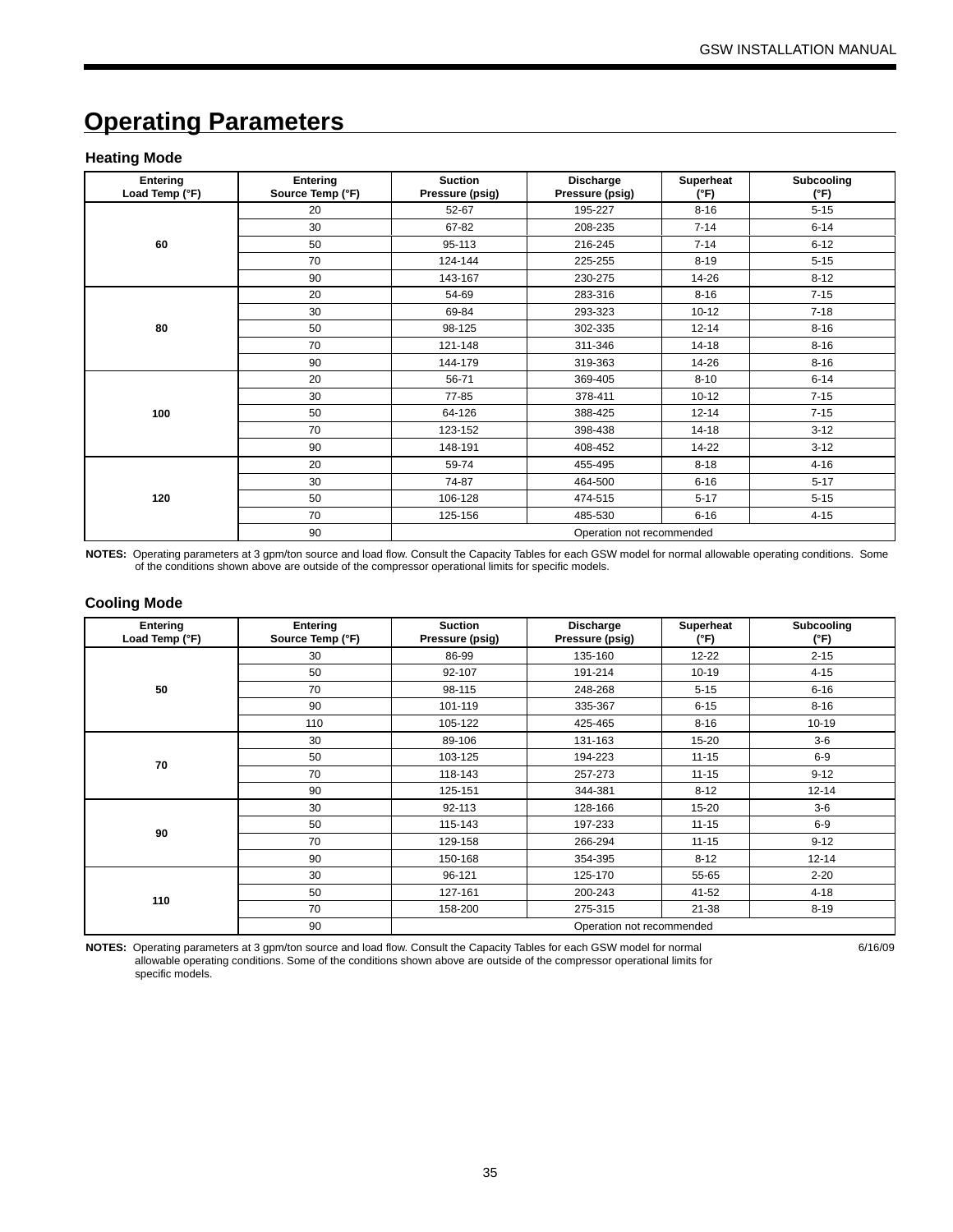# **Antifreeze Correction**

| Catalog performance can be corrected for antifreeze use. Please use the following table and note the example given. |  |  |  |
|---------------------------------------------------------------------------------------------------------------------|--|--|--|
|                                                                                                                     |  |  |  |
|                                                                                                                     |  |  |  |
|                                                                                                                     |  |  |  |

|                         | Antifreeze % |           | Heating   |           | Cooling   | <b>Pressure</b> |
|-------------------------|--------------|-----------|-----------|-----------|-----------|-----------------|
| <b>Antifreeze Type</b>  | by wt        | Load      | Source    | Load      | Source    | <b>Drop</b>     |
| $EWT - P F$ [ $C$ ]     |              | 80 [26.7] | 30 [-1.1] | 50 [10.0] | 90 [32.2] | 30 [-1.1]       |
| Water                   | $\Omega$     | 1.000     | 1.000     | 1.000     | 1.000     | 1.000           |
|                         | 10           | 0.990     | 0.973     | 0.976     | 0.991     | 1.075           |
| <b>Ethylene Glycol</b>  | 20           | 0.978     | 0.943     | 0.947     | 0.979     | 1.163           |
|                         | 30           | 0.964     | 0.917     | 0.921     | 0.965     | 1.225           |
|                         | 40           | 0.953     | 0.890     | 0.897     | 0.955     | 1.324           |
|                         | 50           | 0.942     | 0.865     | 0.872     | 0.943     | 1.419           |
|                         | 10           | 0.981     | 0.958     | 0.959     | 0.981     | 1.130           |
|                         | 20           | 0.967     | 0.913     | 0.921     | 0.969     | 1.270           |
| <b>Propylene Glycol</b> | 30           | 0.946     | 0.854     | 0.869     | 0.950     | 1.433           |
|                         | 40           | 0.932     | 0.813     | 0.834     | 0.937     | 1.614           |
|                         | 50           | 0.915     | 0.770     | 0.796     | 0.922     | 1.816           |
|                         | 10           | 0.986     | 0.927     | 0.945     | 0.991     | 1.242           |
|                         | 20           | 0.967     | 0.887     | 0.906     | 0.972     | 1.343           |
| Ethanol                 | 30           | 0.944     | 0.856     | 0.869     | 0.947     | 1.383           |
|                         | 40           | 0.926     | 0.815     | 0.830     | 0.930     | 1.523           |
|                         | 50           | 0.907     | 0.779     | 0.795     | 0.911     | 1.639           |
|                         | 10           | 0.985     | 0.957     | 0.962     | 0.986     | 1.127           |
|                         | 20           | 0.969     | 0.924     | 0.929     | 0.970     | 1.197           |
| <b>Methanol</b>         | 30           | 0.950     | 0.895     | 0.897     | 0.951     | 1.235           |
|                         | 40           | 0.935     | 0.863     | 0.866     | 0.936     | 1.323           |
|                         | 50           | 0.919     | 0.833     | 0.836     | 0.920     | 1.399           |



**WARNING: Gray area represents antifreeze concentrations greater than 35% by weight and should be avoided due to the extreme performance penalty they represent.**

### **Antifreeze Correction Example**

Antifreeze solution is propylene glycol 20% by weight for the source and methanol 10% for the load. Determine the corrected heating at 30°F source and 80°F load as well as pressure drop at 30°F for an G Series GSW050. Also, determine the corrected cooling at 90°F source and 50°F load.

The corrected heating capacity at 30°F/80°F would be: 46,700 MBTUH x 0.913 x 0.985 = 41,998 MBTUH The corrected cooling capacity at 90°F/50°F would be:

44,200 x 0.969 x 0.962 = 41,202 MBTUH

The corrected pressure drop at 30°F and 15 GPM would be:

5.2 psi x 1.270 = 6.60 psi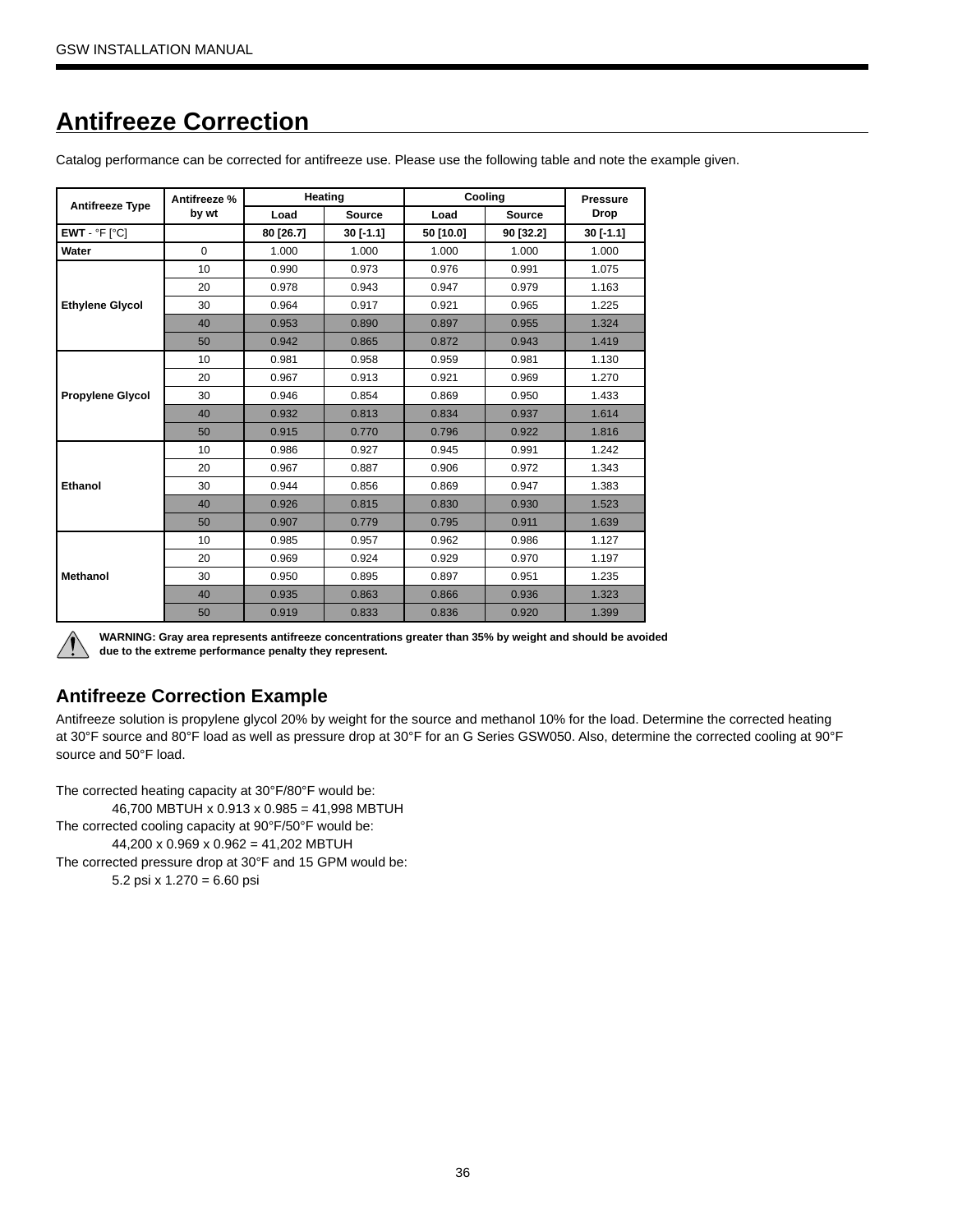### **Heating Cycle Analysis**



**NOTE:** Do not attach refrigerant gauges unless a problem is suspected!

# **Cooling Cycle Analysis**



**NOTE:** Do not attach refrigerant gauges unless a problem is suspected!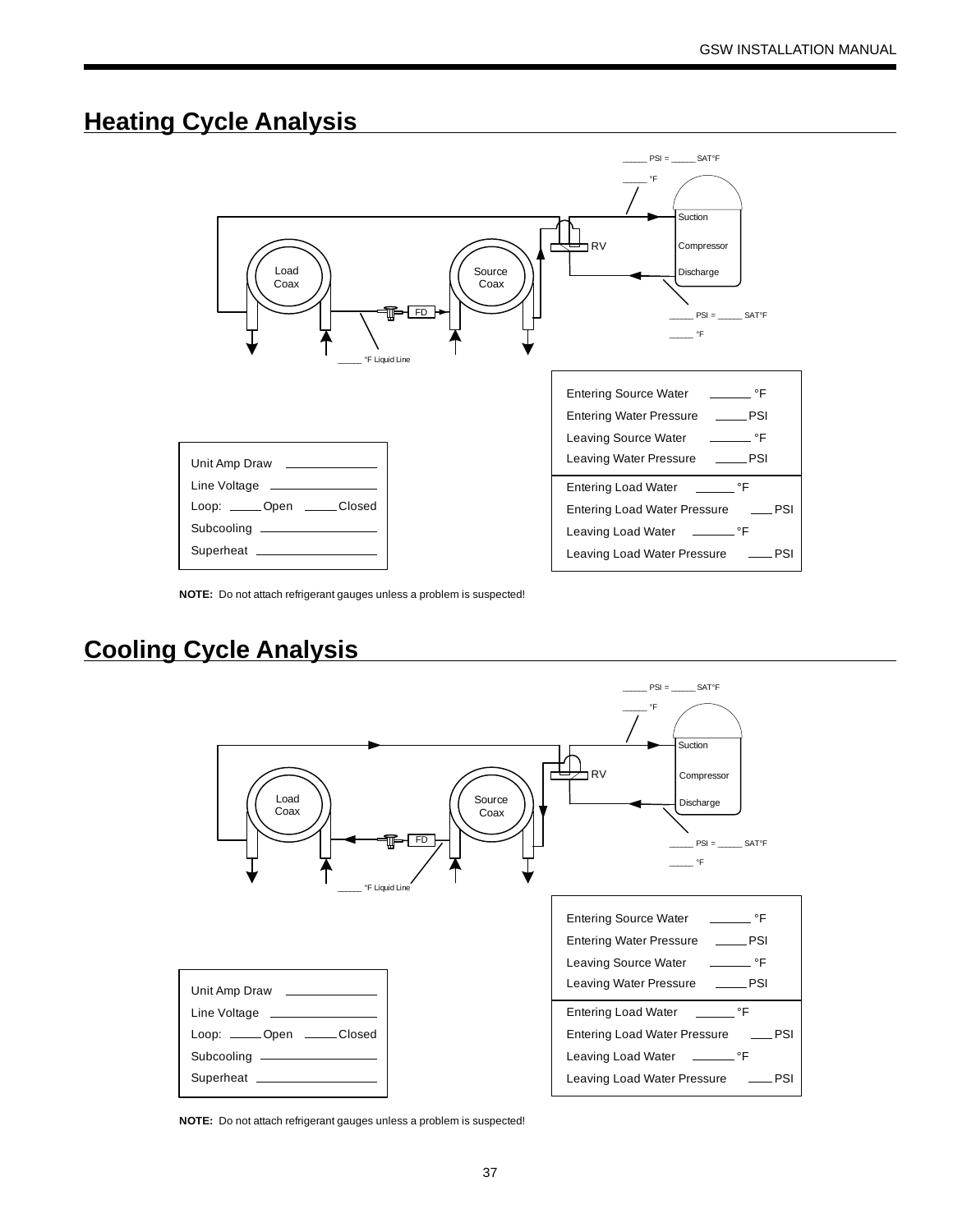### **GSW Startup and Troubleshooting Form**

| Check One                                                                                                                                                                 | $\Box$ Start up/Check-out for new installation $\Box$ Troubleshooting                                                                                                                                                                                            |                                                                                                                                                                                                                                                      |                                                                    |                                                                        |                                                          |                                                                                                       |                                                |  |
|---------------------------------------------------------------------------------------------------------------------------------------------------------------------------|------------------------------------------------------------------------------------------------------------------------------------------------------------------------------------------------------------------------------------------------------------------|------------------------------------------------------------------------------------------------------------------------------------------------------------------------------------------------------------------------------------------------------|--------------------------------------------------------------------|------------------------------------------------------------------------|----------------------------------------------------------|-------------------------------------------------------------------------------------------------------|------------------------------------------------|--|
|                                                                                                                                                                           | 1. FLOW RATE IN GPM (SOURCE SIDE HEAT EXCHANGER)                                                                                                                                                                                                                 |                                                                                                                                                                                                                                                      |                                                                    |                                                                        |                                                          |                                                                                                       |                                                |  |
| Water In Pressure:<br>Water Out Pressure:<br>Pressure Drop = $a - b$                                                                                                      | Convert Pressure Drop to Flow Rate<br>(refer to Pressure Drop table)                                                                                                                                                                                             | a._______<br>$b$ .<br>d. and the state of the state of the state of the state of the state of the state of the state of the state of the state of the state of the state of the state of the state of the state of the state of the state of the sta | <b>PSI</b><br><b>PSI</b><br><b>PSI</b><br><b>GPM</b>               |                                                                        |                                                          |                                                                                                       |                                                |  |
|                                                                                                                                                                           | 2. TEMPERATURE RISE OR DROP ACROSS SOURCE SIDE HEAT EXCHANGER                                                                                                                                                                                                    |                                                                                                                                                                                                                                                      |                                                                    |                                                                        |                                                          |                                                                                                       |                                                |  |
| Water In Temperature:<br>Water Out Temperature:<br>Temperature Difference:                                                                                                |                                                                                                                                                                                                                                                                  | <b>COOLING</b><br>e.<br>q. 1                                                                                                                                                                                                                         | $\mathsf{P}\mathsf{F}$<br>$\circ$ F<br>°F                          | <b>HEATING</b><br>$e$ .                                                | °F<br>°F<br>°F                                           |                                                                                                       |                                                |  |
|                                                                                                                                                                           | 3. TEMPERATURE RISE OR DROP ACROSS LOAD SIDE HEAT EXCHANGER                                                                                                                                                                                                      |                                                                                                                                                                                                                                                      |                                                                    |                                                                        |                                                          |                                                                                                       |                                                |  |
| Water In Temperature:<br>Water Out Temperature:<br>Temperature Difference:                                                                                                |                                                                                                                                                                                                                                                                  | <b>COOLING</b><br>$h_{\cdot}$<br>i. $\frac{1}{2}$                                                                                                                                                                                                    | $\mathsf{P}\mathsf{F}$<br>$\circ$ F<br>$\circ$ F                   | <b>HEATING</b><br>$h_{\cdot}$<br>i. $\frac{1}{2}$                      | °F<br>°F<br>°F                                           |                                                                                                       |                                                |  |
|                                                                                                                                                                           | 4. HEAT OF REJECTION (HR) / HEAT OF EXTRACTION (HE) CALCULATION                                                                                                                                                                                                  |                                                                                                                                                                                                                                                      |                                                                    |                                                                        |                                                          |                                                                                                       |                                                |  |
|                                                                                                                                                                           | HR or HE = Flow Rate x Temperature Difference x Brine Factor*<br>d. (above) x g. (above) x 485 for Methanol or Environol, 500 for water*<br>Heat of Extraction (Heating Mode) =<br>Heat of Rejection (Cooling Mode) =<br>Compare results to Capacity Data Tables |                                                                                                                                                                                                                                                      |                                                                    | btu/hr<br>btu/hr                                                       |                                                          |                                                                                                       |                                                |  |
|                                                                                                                                                                           | Note: Steps 5 through 8 need only be completed if a problem is suspected                                                                                                                                                                                         |                                                                                                                                                                                                                                                      |                                                                    |                                                                        |                                                          |                                                                                                       |                                                |  |
| 5. WATTS                                                                                                                                                                  |                                                                                                                                                                                                                                                                  |                                                                                                                                                                                                                                                      |                                                                    |                                                                        |                                                          |                                                                                                       |                                                |  |
| Volts:<br>Total Amps (Comp. + Fan):<br>Watts = $m. x n. x 0.85$                                                                                                           |                                                                                                                                                                                                                                                                  | <b>COOLING</b><br>$m_{\cdot}$<br>n.<br>0.                                                                                                                                                                                                            | <b>VOLTS</b><br>AMPS<br><b>WATTS</b>                               | HEATING<br>n.<br>0.                                                    | AMPS<br><b>WATTS</b>                                     | <b>HYDRONIC</b><br>n. ____________ AMPS                                                               | <b>WATTS</b>                                   |  |
| 6. CAPACITY                                                                                                                                                               | Cooling Capacity = HR. - (o. x 3.413)<br>Heating Capacity= HE. + (o. x 3.413)                                                                                                                                                                                    |                                                                                                                                                                                                                                                      | $p_{\cdot}$<br>p.                                                  | btu/hr<br>btu/hr                                                       |                                                          |                                                                                                       |                                                |  |
| 7. EFFICIENCY<br>Cooling $EER = p. / o.$                                                                                                                                  | Heating COP = $p. / (o. x 3.413)$                                                                                                                                                                                                                                |                                                                                                                                                                                                                                                      | q.                                                                 | EER<br>COP                                                             |                                                          |                                                                                                       |                                                |  |
| <b>COOLING</b><br><b>Suction Pressure:</b><br>Suction Line Temperature:<br>Superheat = $t - s$ .<br>Head Pressure:<br>Liquid Line Temperature*:<br>Subcooling = $w. - x.$ | 8. SUPERHEAT (S.H.) / SUBCOOLING (S.C.)<br><b>Suction Saturation Temperature:</b><br>High Pressure Saturation Temp.:                                                                                                                                             | <b>COOLING</b><br>$\mathsf{r}$ .<br>$u_{\cdot}$<br>W.                                                                                                                                                                                                | PSI<br>$\mathsf{P}\mathsf{F}$<br>°F<br>°F<br>PSI<br>°F<br>°F<br>°F | <b>HEATING</b><br>t. $\_\_$<br>$\mathsf{u}$ . $\mathsf{u}$<br>V.<br>y. | PSI<br>°F<br>°F<br>°F<br>PSI<br>°F<br>°F<br>$\mathsf{P}$ | <b>HYDRONIC</b><br>$r_{\rm t}$ and $r_{\rm t}$<br>$t =$<br>$\mathsf{u}$ . $\qquad \qquad$<br>W.<br>y. | PSI<br>°F<br>°F<br>°F<br>PSI<br>°F<br>°F<br>°F |  |
|                                                                                                                                                                           |                                                                                                                                                                                                                                                                  |                                                                                                                                                                                                                                                      |                                                                    |                                                                        |                                                          |                                                                                                       |                                                |  |

\* Note: Liquid line is between the source heat exchanger and the expansion valve in the cooling mode; between the load heat exchanger and the expansion valve in the heating mode.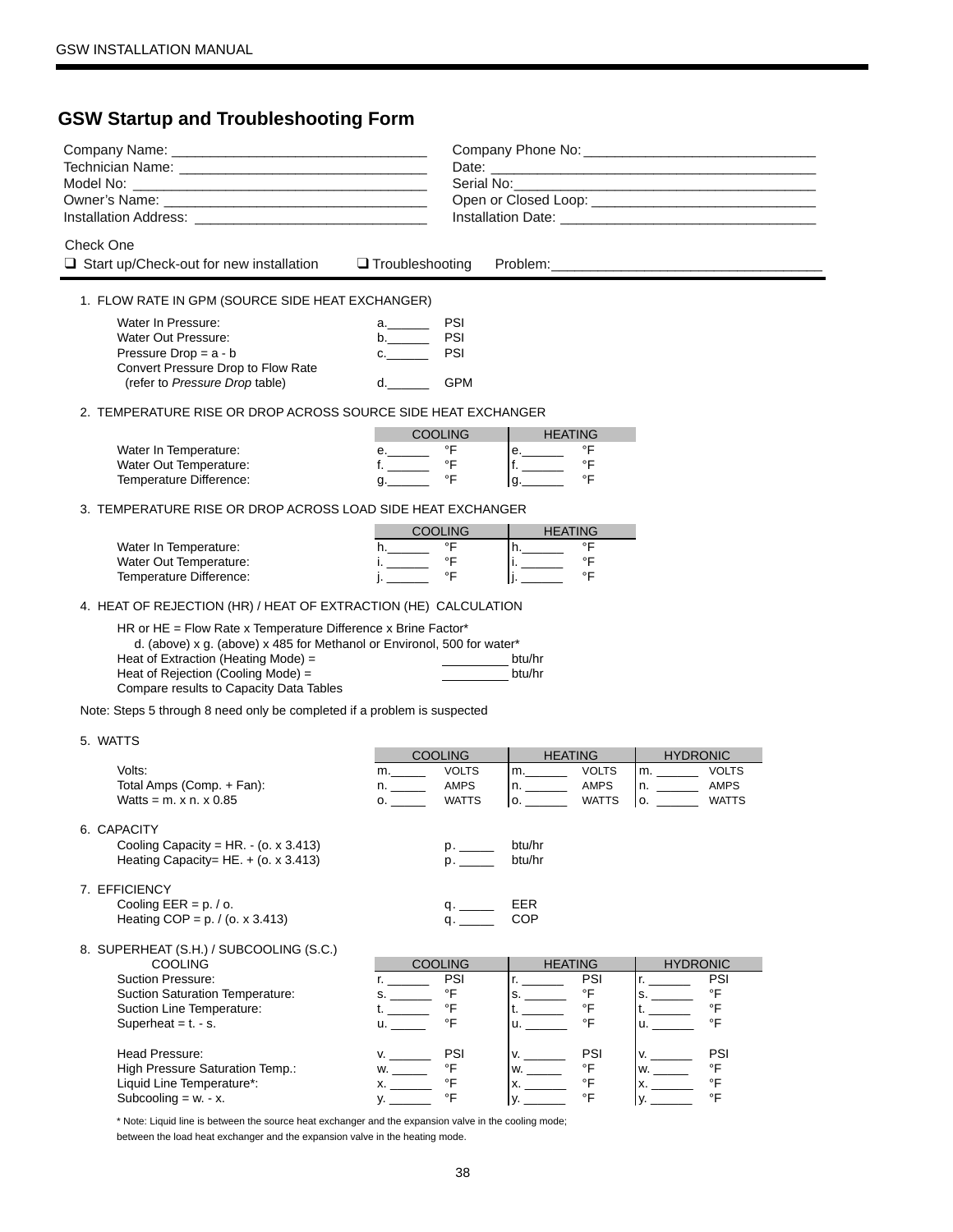### **Troubleshooting**

Should a major problem develop, refer to the following information for possible causes and corrective steps:

#### **Compressor Won't Run**

- 1. The fuse may be blown or the circuit breaker is open. Check electrical circuits and motor windings for shorts or grounds. Investigate for possible overloading. Replace fuse or reset circuit breakers after the fault is corrected.
- 2. Supply voltage may be too low. Check voltage with a volt meter.
- 3. Remote control system may be faulty. Check aquastat for correct wiring, setting and calibration. Check 24-volt transformer for burnout.
- 4. Wires may be loose or broken. Replace or tighten.
- 5. The low pressure switch may have tripped due to one or more of the following:
	- a. Fouled or plugged coaxial heat exchangers
	- b. Low or no water flow (source side heating, load side cooling)
	- c. Water too cold (source side heating)
	- d. Low refrigerant
- 6. The high pressure switch may have tripped due to one or more of the following:
	- a. Fouled or plugged coaxial heat exchanger
		- b. Low or no water flow (source side cooling, load side heating)
		- c. Water too warm (source side cooling)
- 7. Check the capacitor.
- 8. The compressor overload protection may be open. If the compressor dome is extremely hot, the overload will not reset until cooled down. If the overload does not reset when cool, it may be defective. If so, replace the compressor.
- 9. The internal winding of the compressor motor may be grounded to the compressor shell. If so, replace the compressor.
- 10. The compressor winding may be open. Check continuity with an ohm meter. If the winding is open, replace the compressor.

#### **Insufficient Cooling or Heating**

- 1. Check aquastat for improper location (secondary mode only).
- 2. Check for restriction in water flow.
- 3. Check subcooling for low refrigerant charge.
- 4. The reversing valve may be defective and creating a bypass of refrigerant. If the unit will not cool, check the reversing valve coil.
- 5. Check thermal expansion valve for possible restriction of refrigerant flow.

#### **Noisy Unit Operation**

1. Check compressor for loosened mounting bolts. Make sure compressor is floating free on its isolator mounts.

- 2. Check for tubing contact with the compressor or other surfaces. Readjust it by bending slightly.
- 3. Check screws on all panels.
- 4. Check for chattering or humming in the contactor or relays due to low voltage or a defective holding coil. Replace the component.
- 5. Check for proper installation of vibration absorbing material under the unit. Unit must be fully supported, not just on corners.
- 6. Check for abnormally high discharge pressures.

### **Troubleshooting Controls**

Check the unit. If a lockout mode is displayed, refer to the table below to determine the meaning of the failure. Follow the procedure listed to correct the problem.

#### **Check the mode:**

- 1. If the unit is running on the internal aquastat, verify the unit is in "Primary" mode. The SL should be set to 0 in the setup menu.
- 2. If the unit is running on an external aquastat, the SL should be set to 1.

#### **Check the jumpers on the control board:**

- 1. Refer to the Control Board with Jumper illustration in the Converting to a Dedicated Cooling Unit section to see the location of the jumper on the board. If the unit is a heating only unit, the jumper should be across 1 and 2.
- 2. If the unit is a cooling only unit, the jumper should be across 2 and 3.
- 3. If the unit is a reversible unit, the jumper should be across 3 and 4.

#### **Check the thermistor calibration:**

- 1. Using a thermometer in the P/T port, check the incoming water temperature.
- 2. Verify that the measured temperature is within 3 degrees of the temperature displayed on the unit.
- 3. If it is not, adjust the calibration in the setup menu.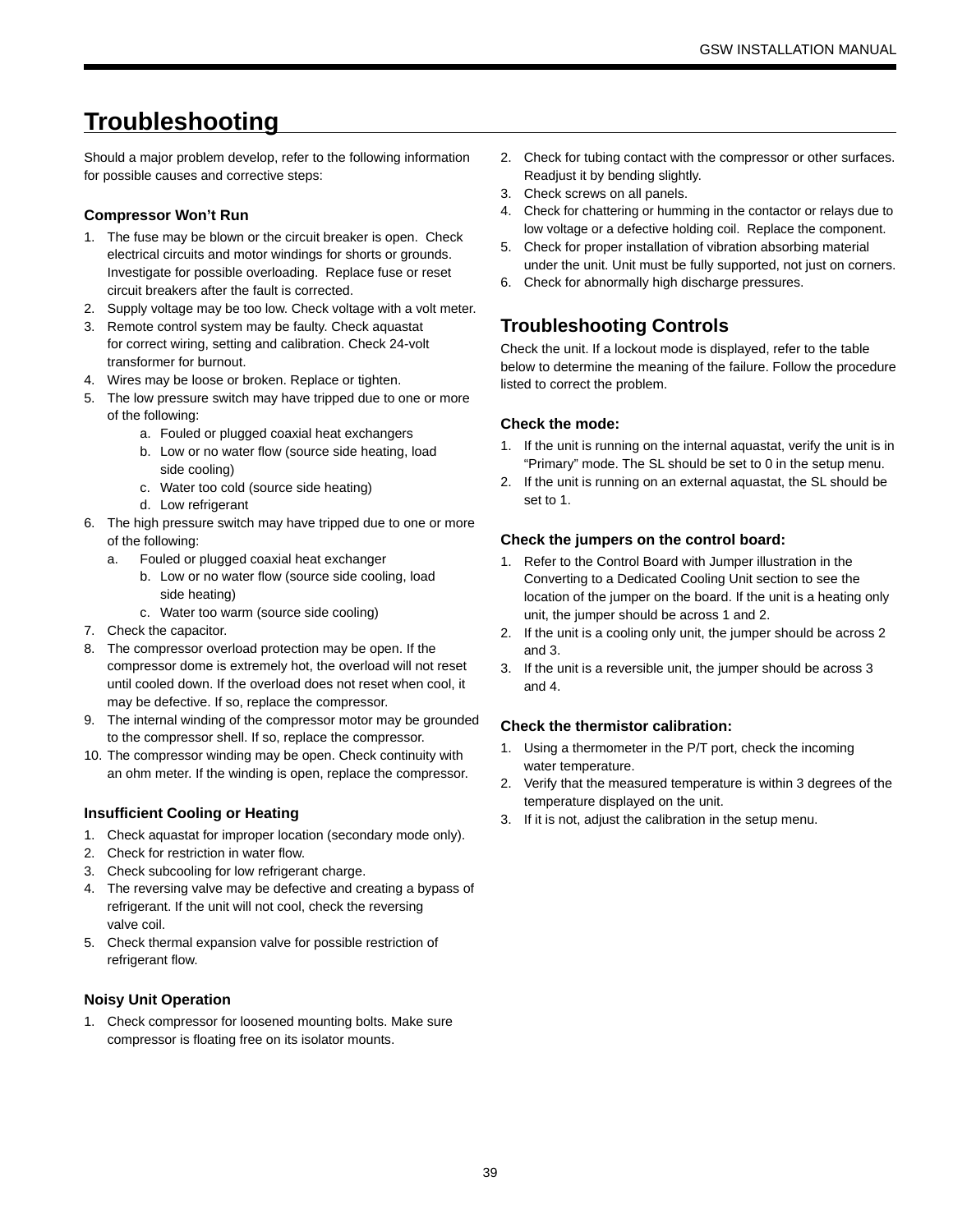# **Troubleshooting cont.**

### **Standard Control Diagnostic Table**

| <b>DISPLAY</b> | <b>FAILURE</b>                                  | <b>DIAGNOSTIC</b>                                                                                                                                                         |
|----------------|-------------------------------------------------|---------------------------------------------------------------------------------------------------------------------------------------------------------------------------|
| DC.            | Freeze detection thermistor is closed (shorted) | Replace the freeze detection thermistor (clip-on thermistor)                                                                                                              |
| <b>DO</b>      | Freeze detection thermistor is open             | Verify that the freeze detection thermistor is secured<br>properly in the board connector. If the connection is<br>secure, replace the thermistor.                        |
| <b>FP</b>      | Freeze detection                                | The water going through the unit has reached the freeze<br>point setting (P=5, CL=15, OL=30). Verify that the freeze<br>detection setting is correct for the application. |
| <b>HC</b>      | Water set point thermistor is closed (shorted)  | Replace the water set point thermistor (threaded thermistor).                                                                                                             |
| <b>HP</b>      | <b>High Pressure</b>                            | The unit has cut out on high pressure. Discharge<br>pressure is >600.                                                                                                     |
| LΡ             | Low Pressure                                    | The unit has cut out on low pressure. Suction pressure<br>is $<$ 40                                                                                                       |
| <b>PO</b>      | Water set point thermistor is open              | Verify that the water set point thermistor is properly<br>secured in the board connector. If the connection is<br>secure, replace the thermistor.                         |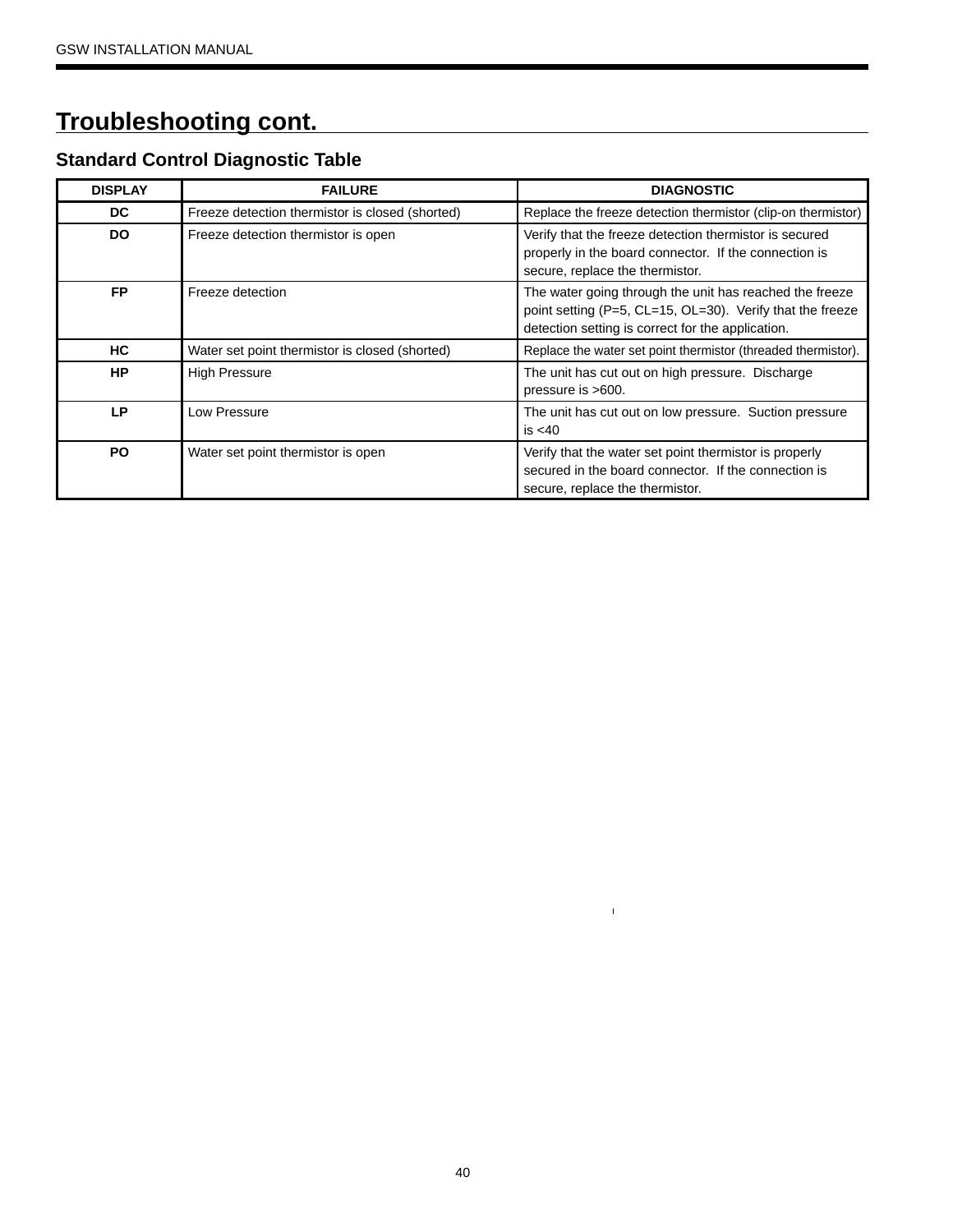### **Preventative Maintenance**

- 1. Keep all air out of the water lines. An open loop system should be checked to ensure that the well head is not allowing air to infiltrate the water line. Lines should always be airtight.
- 2. Keep the system under pressure at all times. In open loop systems, it is recommended that a water control valve be placed in the discharge line to prevent loss of pressure during off cycles. Closed loop systems must have a positive static pressure.

**NOTES:** If the installation is performed in an area with a known high mineral content in the water, it is best to establish a periodic maintenance schedule to check the water-to-refrigerant heat exchanger on a regular basis. Should periodic cleaning be necessary, use standard cleaning procedures which are compatible with either the cupronickel or copper water lines. Generally, the more water flowing through the unit, the less chance there is for scaling. Low GPM flow rates produce higher temperatures through the coil. To avoid excessive pressure drop and the possibility of copper erosion, do not exceed GPM flow rate as shown on the specification sheets for each unit.

#### **Cleaning Procedure**

- 1. Close the inlet and outlet water valves to isolate the heat pump from the well system, water heater or loop pumps.
- 2. Disconnect piping and remove solenoid valve, pumps, etc, from the inlet and outlet connections on the heat pump.
- 3. Connect plastic hoses from the circulating pump\* to the outlet of the water-to-refrigerant heat exchanger to be de-limed (refer to the Cleaning Connections illustration).
- 4. Connect a plastic hose from the circulating pump inlet to the bottom of a plastic five (5) gallon pail (refer to the Cleaning Connections illustration).
- 5. Connect a plastic hose from the inlet line of the water-torefrigerant heat exchanger to the plastic pail. Secure tightly to ensure that circulating solution does not spill (refer to the Cleaning Connections illustration).
- 6. Partially fill the plastic pail with clear water (about two-thirds full) and prime the circulating pump. Circulate until lines are full.
- 7. Start the circulating pump and slowly add a commercial scale remover\*\* to the water as recommended by the scale remover manufacturer's directions.
- 8. Be sure the pump circulation is opposite to the normal water flow through the water-to-refrigerant heat exchanger.
- 9. Maintain re-circulation until all scale and other material has been dissolved and flushed from the heat exchanger.
- 10. Upon completion of the procedure. Safely dispose of the solution.
- 11. Rinse the pump and plastic pail. Refill with clear water.
- 12. Start the pump circulation and flush the system until all acid residue has been removed from the system. Refill the plastic pail until only clear water is circulated.
- 13. Turn off the circulating pump and disconnect all hoses and fittings.
- 14. Replace solenoid valves, pumps, hoses and other devices in their original locations. On closed loop systems, be sure to purge between the flow center and unit to avoid getting air into the loop.
- 15. Put the heat pump back into operation. Check for proper operating temperature.

#### *Cleaning Connections*



**WARNING: This process involves a caustic solution and may be harmful to people and animals. Wear protective equipment (glasses, rubber gloves, apron, etc.)**

**NOTES:** \*Virginia Chemical Co. makes a Pump model H460.

\* W.W. Granger Co. sells a Pump #2P-017 made by Little Giant.

\*\*Virginia Chemical Co. makes a liquid ice machine cleaner which should be used on water-to-refrigerant heat exchangers serving a domestic hot water system. Calci-Solve by NYCO is available for use on other heat exchangers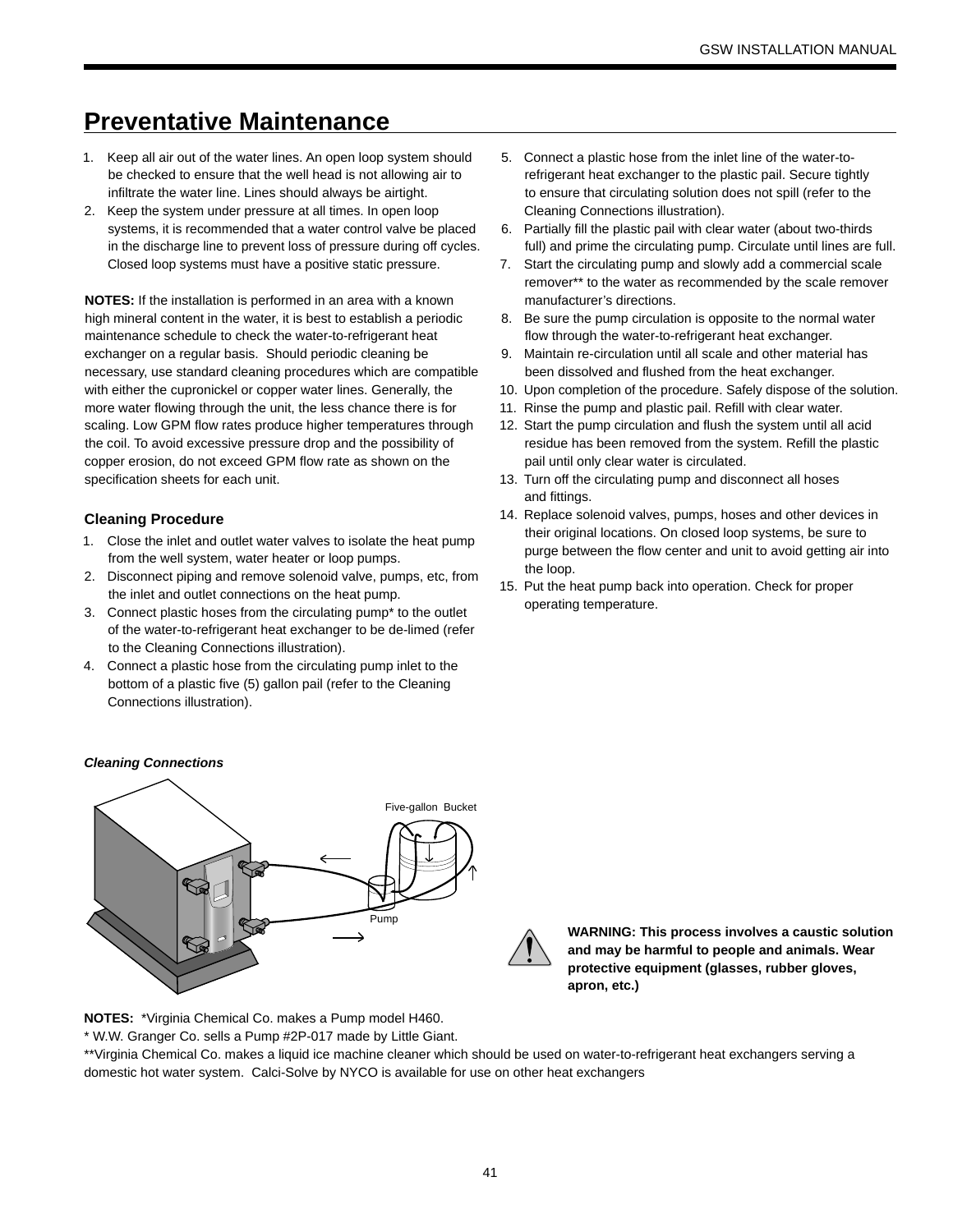# **Service Parts**

| <b>Part Description</b>         |                                                                               | 018           | 025R          | 040           | 050           | 060           | 075           |  |  |
|---------------------------------|-------------------------------------------------------------------------------|---------------|---------------|---------------|---------------|---------------|---------------|--|--|
|                                 |                                                                               | 208-230/60/1  | 208-230/60/1  | 208-230/60/1  | 208-230/60/1  | 208-230/60/1  | 208-230/60/1  |  |  |
| <b>Refrigeration Components</b> | Compressor                                                                    | 34P657-01     | 34P568-05     | 34P621-01     | 34P580-01     | 34P616-01     | 34P614-01     |  |  |
|                                 | <b>Compressor Capacitor</b>                                                   | 16P002D18     | 16P002D20     | 16P002D36     | 16P002D25     | 16P002D39     | 16P002D39     |  |  |
|                                 | Compressor Sound Jacket                                                       | 92P504A05     | 92P504A05     | 92P519-01     | 92P519-02     | 92P519-02     | 92P519-02     |  |  |
|                                 | <b>Thermal Expansion Valve</b>                                                | 33P605-16     | 33P605-18     | 33P605-10     | 33P605-15     | 33P605-17     | 33P605-17     |  |  |
|                                 | Filter Drier for 'Reversible Models'                                          | 36P500B01     | 36P500B01     | 36P500B01     | 36P500B02     | 36P500B02     | 36P500B02     |  |  |
|                                 | Filter Drier for 'Heating Only' Models                                        |               | 36P510-01     |               |               |               |               |  |  |
|                                 | Reversing Valve with Coil                                                     | 33P506-04     | 33P506-04     | 33P503-05     | 33P526-04     | 33P526-04     | 33P526-04     |  |  |
|                                 | Hot Water Generator (Desuperheater)                                           | n/a           | n/a           | 621516-03     | 621516-03     | 621516-03     | 621516-03     |  |  |
|                                 | Source Coaxial Heat Exchanger (copper)                                        | 621566-01     | 621534-04     | 621535-04     | 621543-04     | 621557-01     | 621557-01     |  |  |
|                                 | Source Coaxial Heat Exchanger (cupronickel)                                   | 621566-02     | 621534-03     | 621535-03     | 621543-03     | 621557-02     | 621557-02     |  |  |
|                                 | Load Coaxial Heat Exchanger (copper)                                          | 621566-01     | 621534-04     | 621535-04     | 621543-04     | 621557-01     | 621557-01     |  |  |
|                                 | Load Coaxial Heat Exchanger (cupronickel)                                     | 621566-02     | 621534-03     | 621535-03     | 621543-03     | 621557-02     | 621557-02     |  |  |
|                                 | DHW Load Coax Vented Double Wall (copper)                                     | 62P567-01     | 62P549-01     | n/a           | n/a           | n/a           | n/a           |  |  |
|                                 | <b>High Pressure Switch</b>                                                   | 35P506B02     | 35P506B02     | 35P506B02     | 35P506B02     | 35P506B02     | 35P506B02     |  |  |
| Safeties/<br>Sensors            | Low Pressure Switch                                                           | 35P506B01     | 35P506B01     | 35P506B01     | 35P506B01     | 35P506B01     | 35P506B01     |  |  |
|                                 | Water Temperature Sensor                                                      | 12P541-01     | 12P541-01     | 12P541-01     | 12P541-01     | 12P541-01     | 12P541-01     |  |  |
|                                 | <b>Freeze Detection Sensor</b>                                                | 12P505-05     | 12P505-05     | 12P505-05     | 12P505-05     | 12P505-05     | 12P505-05     |  |  |
|                                 | <b>Compressor Contactor</b>                                                   | 13P004A03     | 13P004A03     | 13P004A03     | 13P004A03     | 13P004A03     | 13P004A03     |  |  |
|                                 | Transformer                                                                   | 15P501-02     | 15P501-02     | 15P501-02     | 15P501-02     | 15P501-02     | 15P501-02     |  |  |
|                                 | Load Pump Relay and/or Status Input                                           | 13P003-02     | 13P003-02     | 13P003-02     | 13P003-02     | 13P003-02     | 13P003-02     |  |  |
|                                 | Connection Block - 3 Position                                                 | 12P503-06     | 12P503-06     | 12P503-06     | 12P503-06     | 12P503-06     | 12P503-06     |  |  |
|                                 | Connection Block - 12 Position                                                | 12P503-07     | 12P503-07     | 12P503-07     | 12P503-07     | 12P503-07     | 12P503-07     |  |  |
|                                 | Connection Block - 12 Position Double Tab                                     | 12P528B01     | 12P528B01     | 12P528B01     | 12P528B01     | 12P528B01     | 12P528B01     |  |  |
| Electrical                      | <b>Fuse Power Block</b>                                                       | 12P539-01     | 12P539-01     | 12P539-01     | 12P539-01     | 12P539-01     | 12P539-01     |  |  |
|                                 | Fuse 1-1/4 3AB Normal Blow 10 Amp                                             | 19P502A01     | 19P502A01     | 19P502A01     | 19P502A01     | 19P502A01     | 19P502A01     |  |  |
|                                 | <b>Control Touch Screen</b>                                                   | 19S561-03     | 19S561-03     | 19S561-03     | 19S561-03     | 19S561-03     | 19S561-03     |  |  |
|                                 | Control Board                                                                 | 17P572-01     | 17P572-01     | 17P572-01     | 17P572-01     | 17P572-01     | 17P572-01     |  |  |
|                                 | GeoStart Soft Starter                                                         | <b>IS060S</b> | <b>IS060S</b> | <b>IS060L</b> | <b>IS060L</b> | <b>IS060L</b> | <b>IS060L</b> |  |  |
|                                 | <b>GeoStart Power Block</b>                                                   | 12P546-01     | 12P546-01     | 12P546-01     | 12P546-01     | 12P546-01     | 12P546-01     |  |  |
|                                 | Grounding Lug                                                                 | 12P004A       | 12P004A       | 12P004A       | 12P004A       | 12P004A       | 12P004A       |  |  |
|                                 | Rear Access Panel                                                             | 40C749-01     | 40C749-01     | 40C749-01     | 40C749-01     | 40C749-01     | 40C749-01     |  |  |
| Cabinet                         | Top Panel, Plastic                                                            | 42P040-01     | 42P040-01     | n/a           | n/a           | n/a           | n/a           |  |  |
|                                 | Top Panel, Metal                                                              | n/a           | n/a           | 42C544-01     | 42C544-01     | 42C544-01     | 42C544-01     |  |  |
|                                 | White Plastic Access Panel (used with '2' control code)                       | 40P542-01     | 40P542-01     | 40P542-01     | 40P542-01     | 40P542-01     | 40P542-01     |  |  |
|                                 | Front Metal Access Panel without MUI (used with control<br>codes '3' - '6')   | 40C749-01     | 40C749-01     | 40C749-01     | 40C749-01     | 40C749-01     | 40C749-01     |  |  |
|                                 | Front Metal Access Panel with MUI (used with control<br>codes '7' - '9' &'0') | 40C749-02     | 40C749-02     | 40C749-02     | 40C749-02     | 40C749-02     | 40C749-02     |  |  |

4/23/13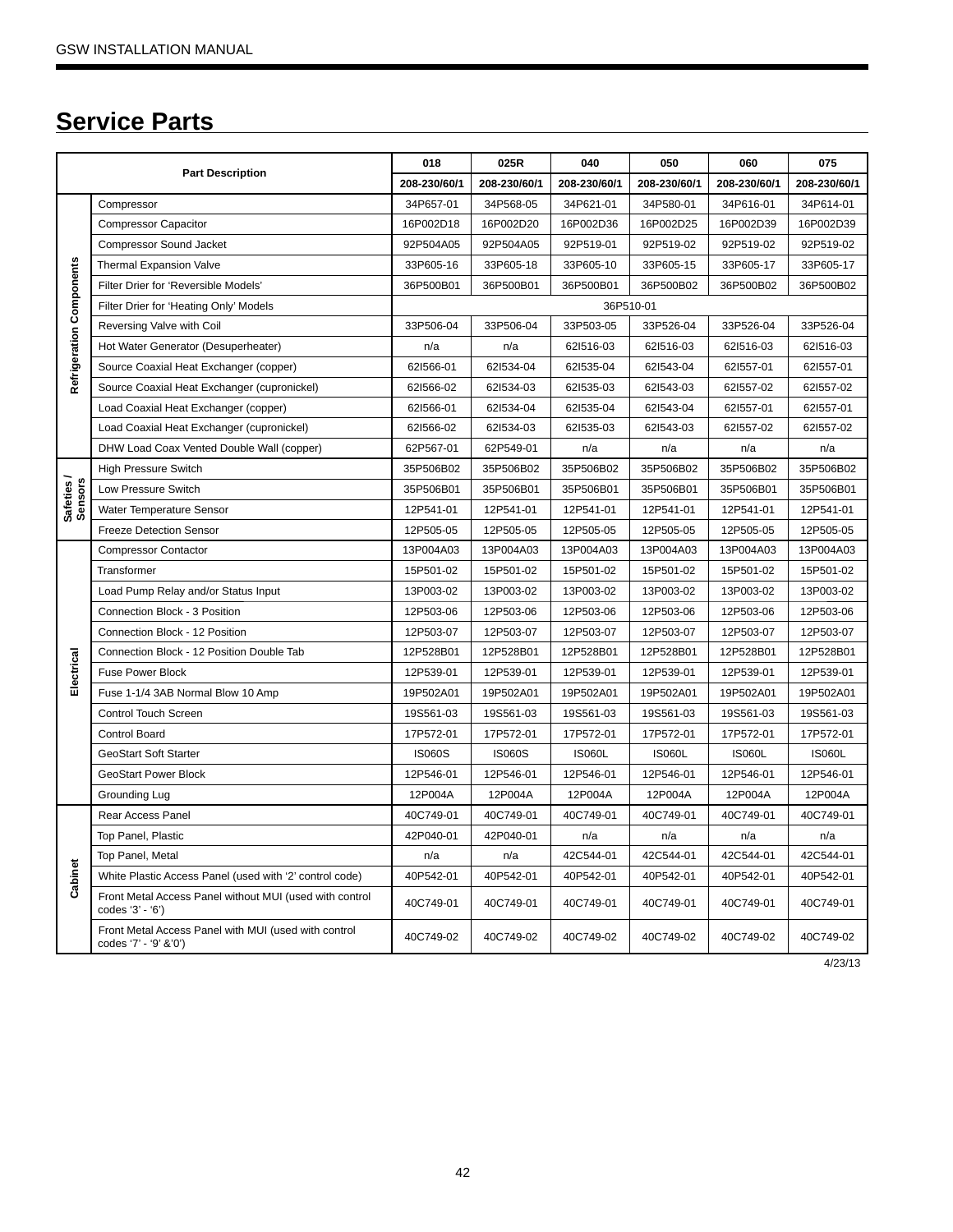# **Revision Guide**

| Pages: | Description:                                                     | Date:       | By: |
|--------|------------------------------------------------------------------|-------------|-----|
| 4      | Updated GSW018 Revision Level                                    | 09 May 2013 | DS. |
| 15     | Updated GSW018 Electrical Data                                   | 09 May 2013 | DS. |
| 13     | Updated Load Side Pump Kit                                       | 09 May 2013 | DS. |
| 42     | <b>Updated Service Parts List</b>                                | 09 May 2013 | DS. |
| All    | <b>Minor Formatting Corrections</b>                              | 13 Nov 2012 | DS. |
| 13     | <b>Updated Water Connection Kits</b>                             | 13 Nov 2012 | DS. |
| 31     | <b>Updated AHRI Data Table</b>                                   | 13 Nov 2012 | DS. |
| 26, 28 | <b>Updated Cooling Setpoint Values</b>                           | 13 Nov 2012 | DS. |
| 42     | Updated Service Parts List - Control Board, Control Touch Screen | 13 Nov 2012 | DS. |
| 43     | <b>Added Revision Guide</b>                                      | 13 Nov 2012 | DS  |